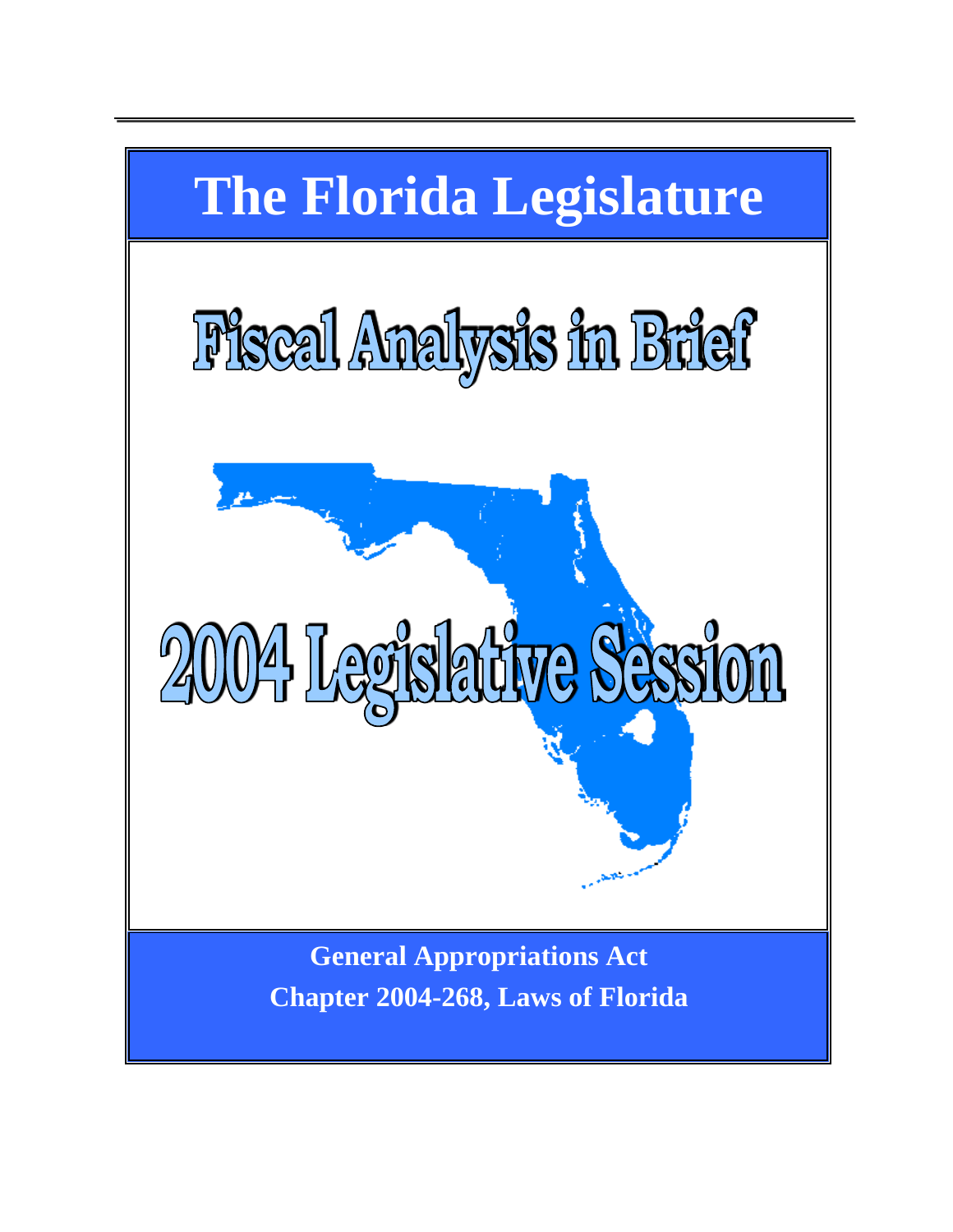#### **FISCAL ANALYSIS IN BRIEF** For Fiscal Year 2004-2005

The Fiscal Analysis in Brief is an annual report prepared by the Florida Legislature to summarize fiscal and budgetary information affecting the 2004-2005 fiscal year.

The document contains graphical depictions and detailed listings of appropriations, fund sources, nonrecurring issues, vetoed items, financial outlooks, and legislation affecting revenues. It also includes the Truth in Bonding Statement used to support the General Appropriations Act.

Various sources were used to prepare this document. Among the most important were data from the Legislative Appropriations System / Planning and Budgeting System (LAS/PBS), multiple consensus estimating conferences, the General Appropriations Act and other fiscal-related legislation, the Governor's Veto Message and explanatory information used during the appropriations process.

*Published October 2004*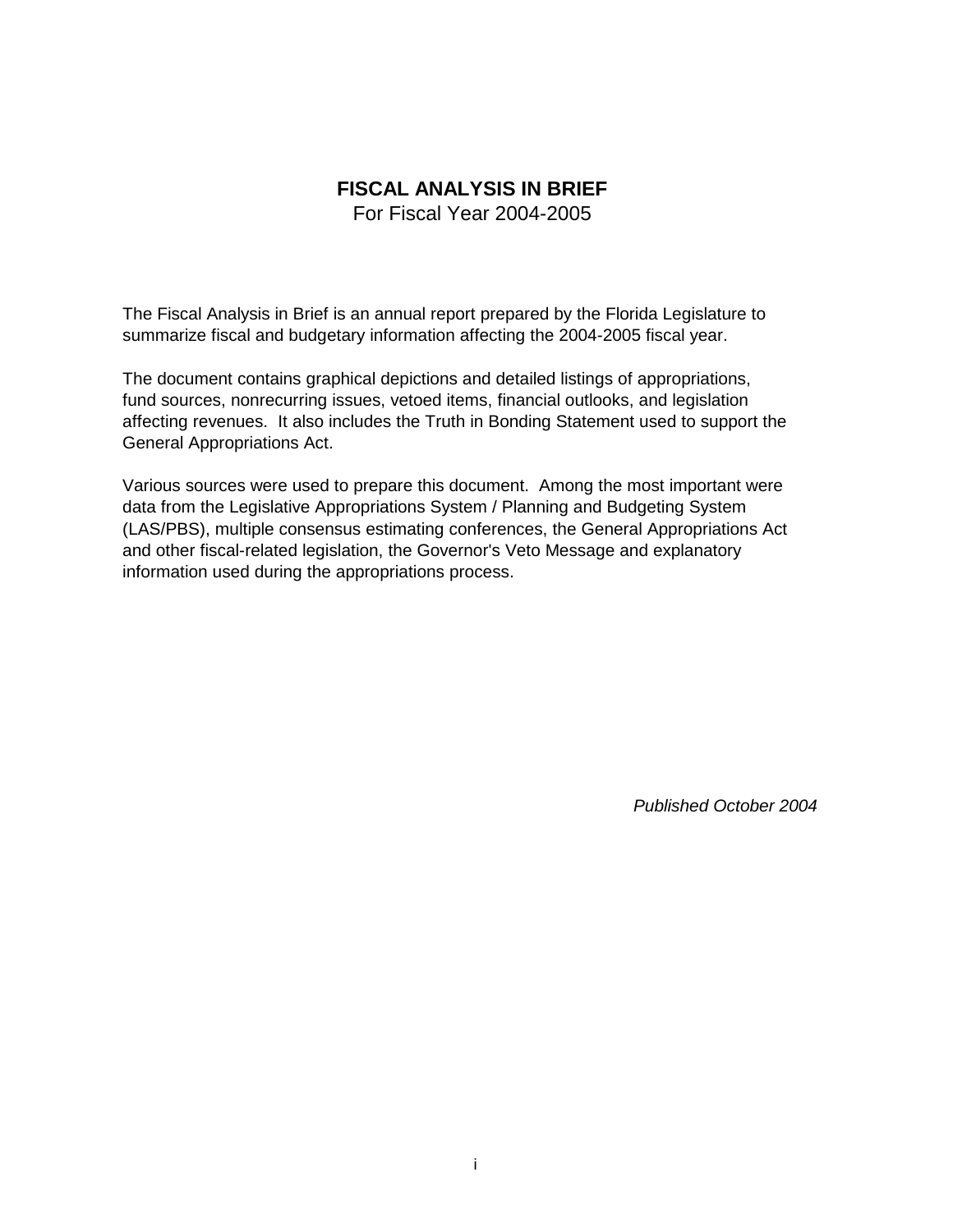# **TABLE OF CONTENTS**

#### **Chapter 2004-268 Laws of Florida (HB 1835) and all Supplemental Appropriations For Fiscal Year 2004-2005**

| <b>Overview and Summaries</b>                                                                                      |                 |
|--------------------------------------------------------------------------------------------------------------------|-----------------|
|                                                                                                                    | 1               |
| Chart 2- Appropriations by Program Area (Sections of the Appropriations Bill)                                      | $\mathbf{2}$    |
|                                                                                                                    | 3               |
| Charts 4 and 5- Appropriations History: Combined Total, Percent                                                    | 4               |
| Chart 6- Total Appropriations Funding Source Mix by Program Area                                                   | 5               |
|                                                                                                                    | $6\phantom{1}6$ |
|                                                                                                                    | 7               |
|                                                                                                                    | 8               |
|                                                                                                                    | 12              |
|                                                                                                                    | 19              |
| <b>Revenue Sources and Financial Outlooks</b><br>Chart 9- Projected Recurring General Revenue Sources, FY 2004-05. | 24              |
| General Revenue & Working Capital Funds, Consensus Revenue Estimating                                              | 25              |
| General Revenue & Working Capital Funds Financial Outlook Statement                                                | 26              |
| Florida Tobacco Settlement Trust Fund - Retrospect FY 2001-2002 and 2002-2003.                                     | 27              |
| Florida Tobacco Settlement Trust Fund Financial Outlook Statement                                                  | 28              |
| Educational Enhancement (Lottery) Trust Fund Consensus Revenue Estimating                                          | 29              |
| Educational Enhancement (Lottery) Trust Fund Financial Outlook Statement                                           | 30              |
| Principal State School Trust Fund Consensus Revenue Estimating                                                     | 31              |
| Principal State School Trust Fund Financial Outlook Statement                                                      | 32              |
| <b>Other Related Information</b><br><b>Impact of Legislation Affecting Revenues</b>                                | 33              |
| Measures Affecting Revenue and Tax Administration -                                                                | 34              |
|                                                                                                                    | 35              |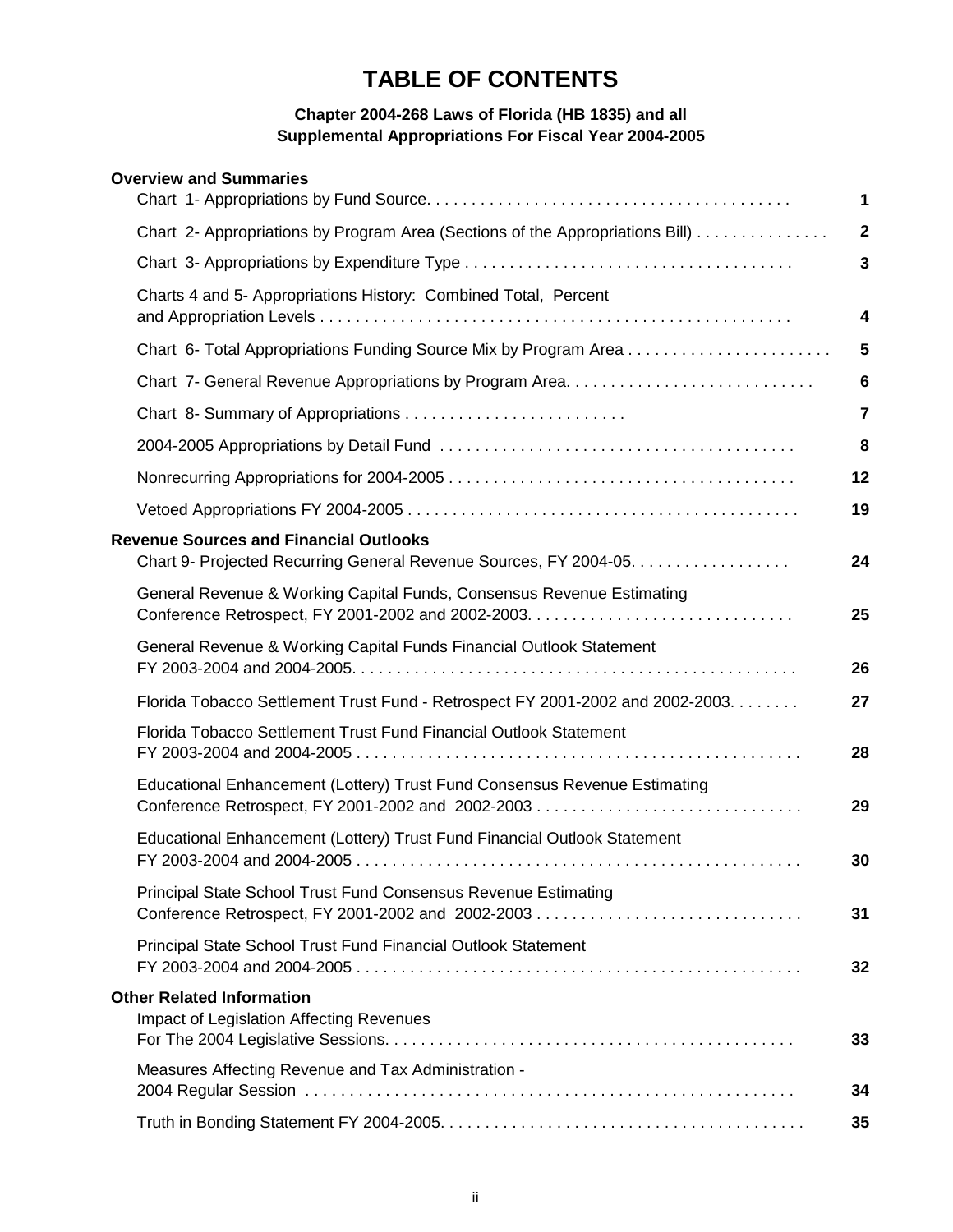## **Chapter 2004-268 Laws of Florida (HB 1835) Chart 1** (Dollars in Millions) **Total - \$57,280.5 Appropriations For Fiscal Year 2004-05, Adjusted for Vetoes & Supplementals**

| <b>Funding Source</b>              | <b>Dollars</b> | <b>Percent</b> |
|------------------------------------|----------------|----------------|
| General Revenue                    | 24,016.1       | 41.9%          |
| <b>Tobacco Trust Fund</b>          | 411.5          | 0.7%           |
| <b>Other Trust Funds (Federal)</b> | 17,277.6       | 30.2%          |
| <b>Other Trust Funds (State)</b>   | 14,403.0       | 25.1%          |
| Lottery Trust Fund                 | 1,172.3        | 2.1%           |
| <b>Total</b>                       | 57,280.5       | 100.0%         |

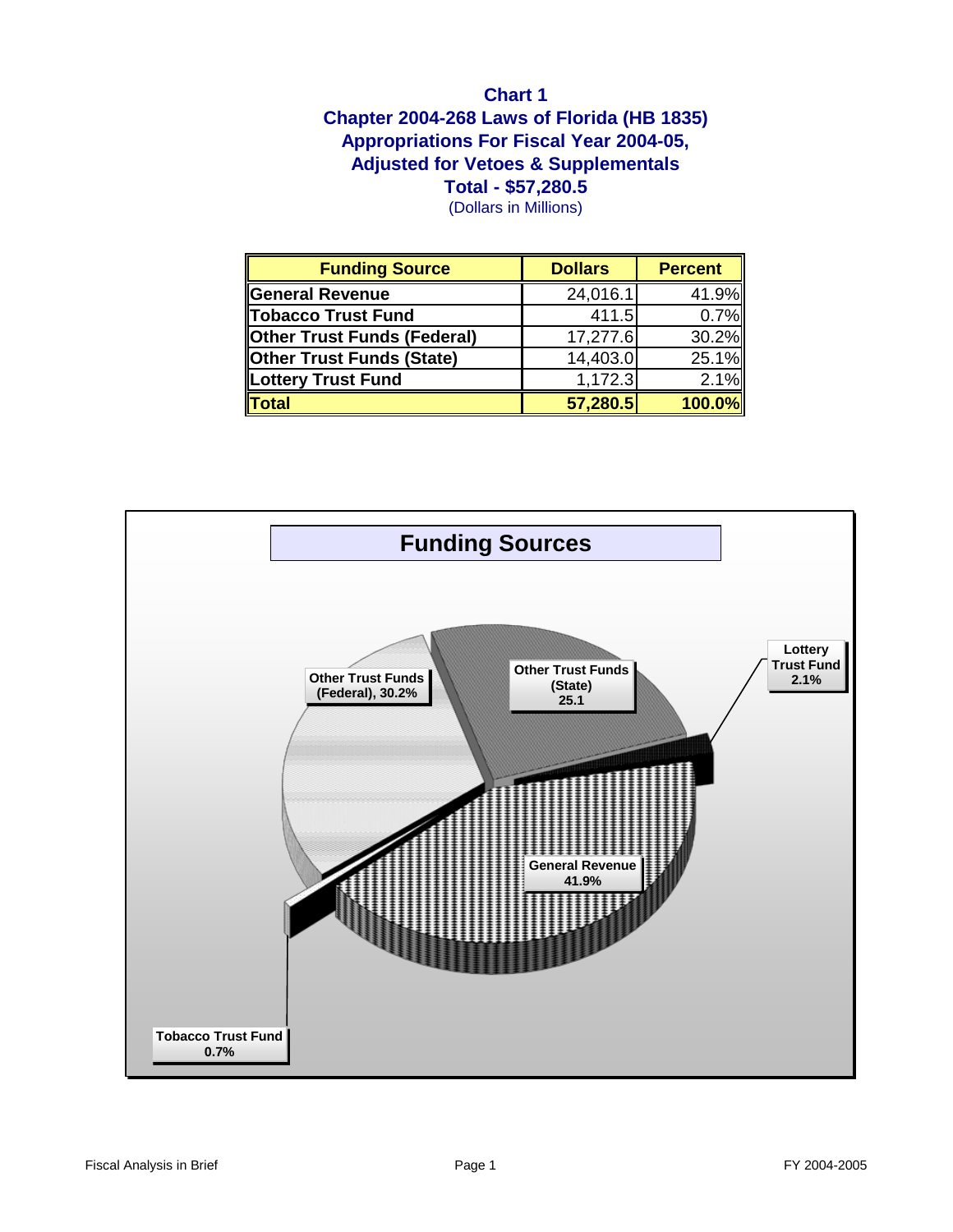## **Appropriations For Fiscal Year 2004-05, Adjusted for Vetoes & Supplementals Total - \$57,280.5 Chart 2 Chapter 2004-268 Laws of Florida (HB 1835)**

(Dollars in Millions)

| <b>Program Area</b><br>(Section of General Appropriations Act) | <b>Dollars</b> | <b>Percent</b> |
|----------------------------------------------------------------|----------------|----------------|
| Education                                                      | 17,888.5       | 31.3%          |
| <b>Health/Human Services</b>                                   | 21,148.4       | 36.9%          |
| Judicial/Courts                                                | 391.7          | 0.7%           |
| <b>Public Safety/Corrections</b>                               | 3,744.5        | 6.5%           |
| Natural Resources/Transportation/                              |                |                |
| <b>Economic Development</b>                                    | 9,804.5        | 17.1%          |
| General Government                                             | 4,302.9        | 7.5%           |
| Total All Funds                                                | 57,280.5       | 100.0%         |

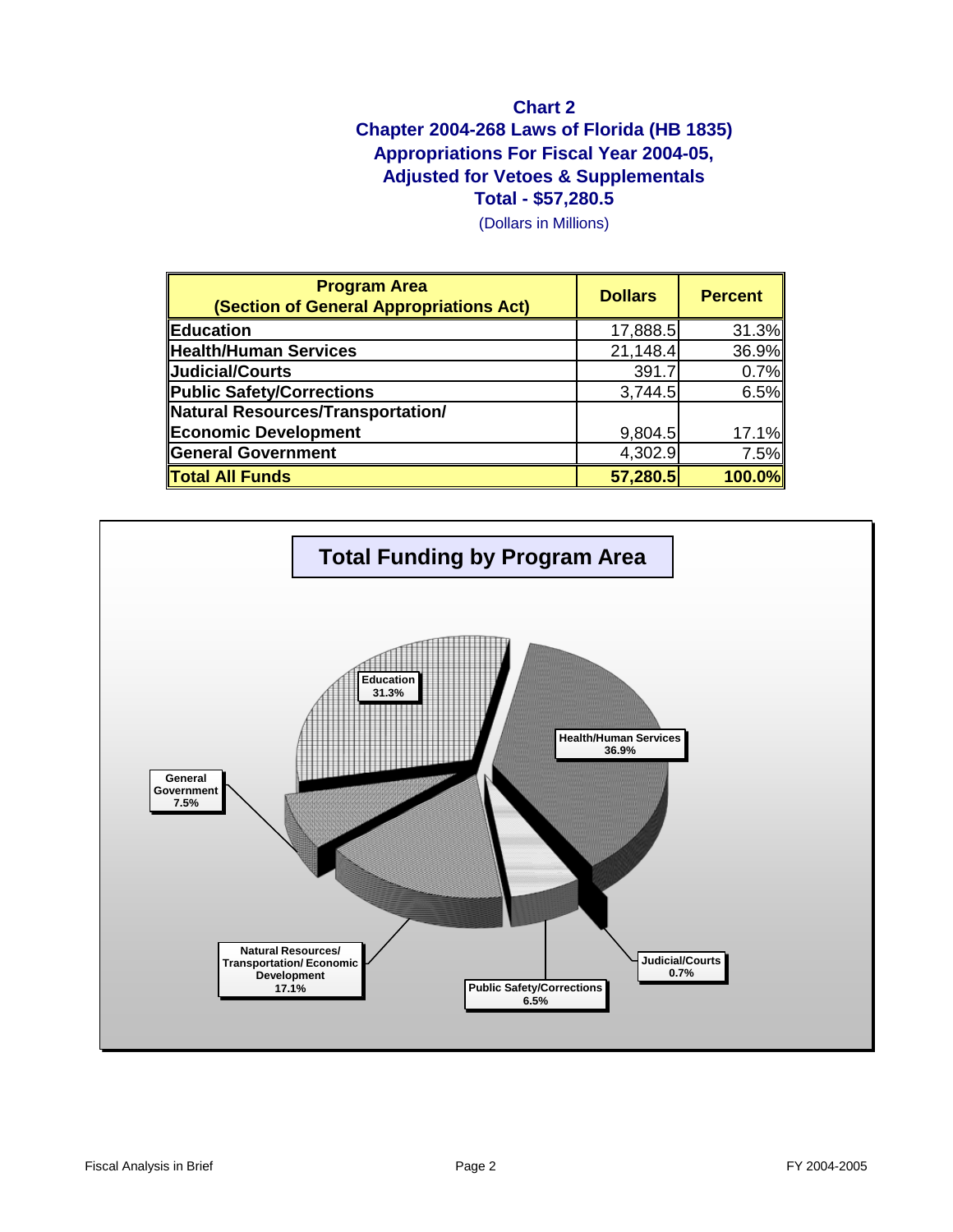## **Chart 3 Chapter 2004-268 Laws of Florida (HB 1835) Total - \$57,280.5 Appropriations For Fiscal Year 2004-05, Adjusted for Vetoes & Supplementals**

(Dollars in Millions)

| <b>Expenditure Type</b>            | <b>Dollars</b> | <b>Percent</b> |
|------------------------------------|----------------|----------------|
| <b>General Operations</b>          | 12,361.8       | 26.1%          |
| Medicaid/TANF                      | 14,957.3       | 25.1%          |
| Aid to Local Governments           | 20,662.8       | 32.2%          |
| General Fixed Capital Outlay (FCO) | 1,651.2        | 3.0%           |
| DOT Work Program                   | 5,641.9        | 10.2%          |
| Debt Service                       | 1,463.4        | 2.5%           |
| Financial Assistance/Claims        | 542.1          | 0.9%           |
| <b>Total</b>                       | 57,280.5       | 100.0%         |

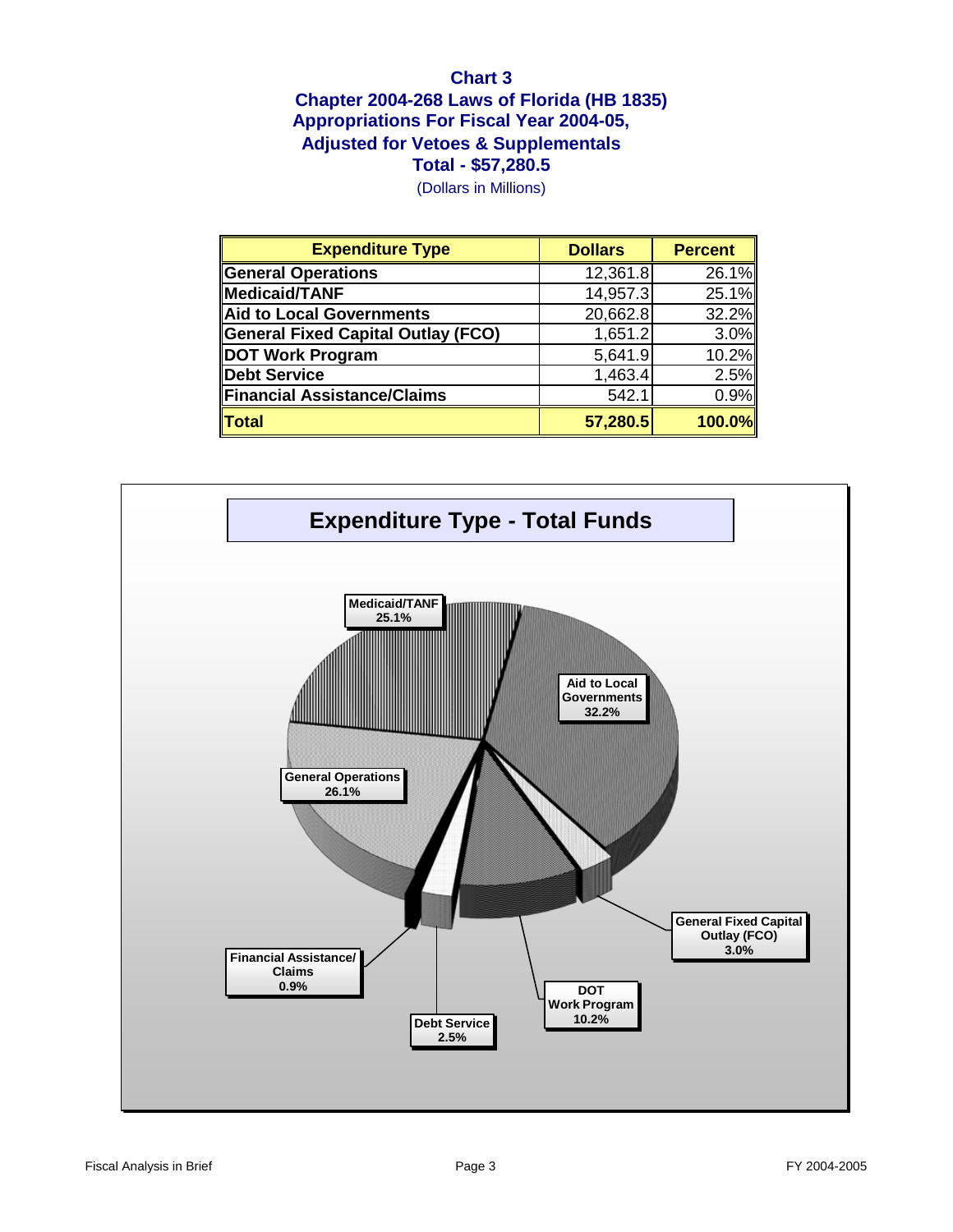## **Chapter 2004-268 (HB 1835) Appropriations For Fiscal Year 2004-05 Adjusted for Vetoes & Supplementals**

(Dollars in Millions)





**Chart 5**



\*Adjusted for December Special Session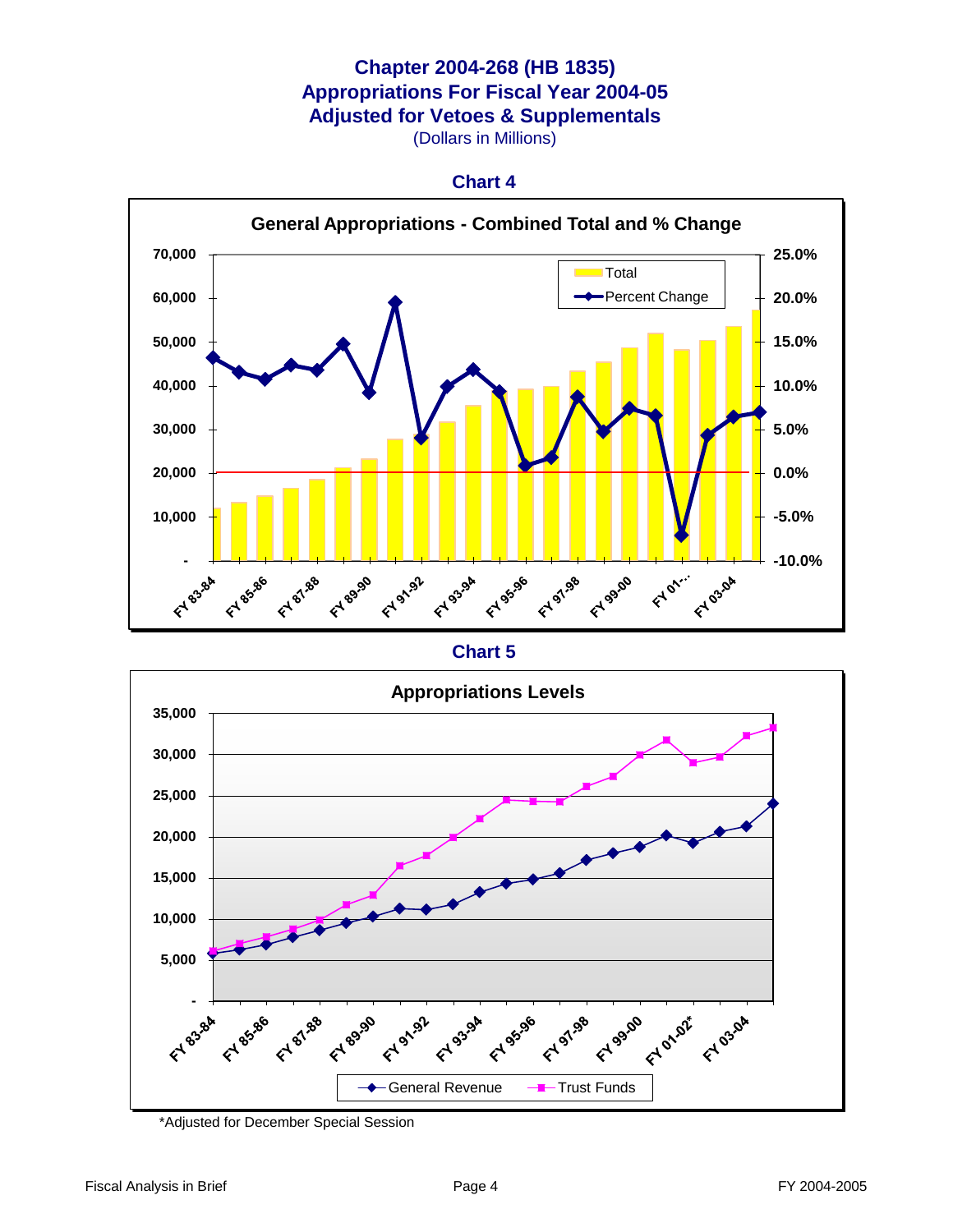## **Chart 6 Chapter 2004-268 Laws of Florida (HB 1835) Appropriations For Fiscal Year 2004-05, Adjusted for Vetoes & Supplementals Total - \$57,280.5**

(Dollars displayed in Millions)

| <b>Program Area (Bill Section)</b> | <b>General</b><br><b>Revenue</b> | <b>Lottery</b> | <b>Tobacco</b> | <b>State Trust</b><br><b>Funds</b> | <b>Federal Trust</b><br><b>Funds</b> | <b>All Funds</b> |
|------------------------------------|----------------------------------|----------------|----------------|------------------------------------|--------------------------------------|------------------|
| <b>Education</b>                   | 12,274.8                         | 1,172.3        |                | 1,961.6 $\vert$                    | 2,479.8                              | 17,888.5         |
| Health/ Human Services             | 6,366.0                          |                | 411.5          | 3,282.2                            | 11,088.7                             | 21,148.4         |
| Judicial/ Courts                   | 373.1                            |                |                | 17.2                               | 1.3 <sub>l</sub>                     | 391.6            |
| Public Safety/ Corrections         | 3,150.4                          |                |                | 378.0                              | 216.2                                | 3,744.6          |
| Natural Resources/ Transportation/ |                                  |                |                |                                    |                                      |                  |
| Economic Development               | 662.1                            |                |                | 6,997.8                            | 2,144.6                              | 9,804.5          |
| General Government                 | ,189.7                           |                |                | 1,766.2                            | 1,347.0                              | 4,302.9          |
| <b>Total by Fund</b>               | 24,016.1                         | 1,172.3        | 411.5          | 14,403.0                           | 17,277.6                             | 57,280.5         |

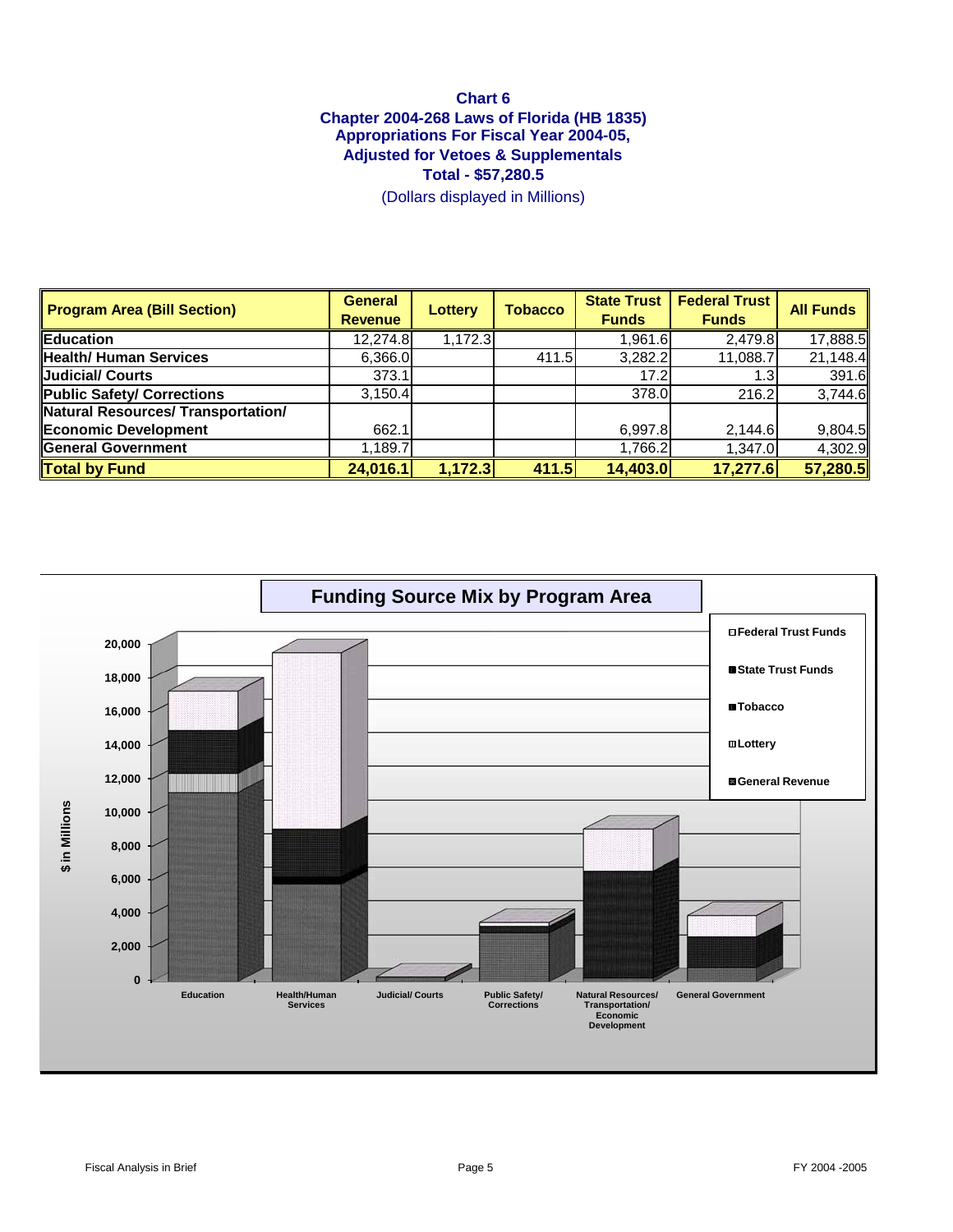## **Chart 7**

## **Chapter 2004-268 Laws of Florida (HB 1835) Appropriations For Fiscal Year 2004-05, Adjusted for Vetoes & Supplementals General Revenue by Program Area: Total - \$24,016.1** (Dollars in Millions)

| <b>Program Area</b><br>(Section of General Appropriations Act) | <b>Dollars</b> | <b>Percent</b> |
|----------------------------------------------------------------|----------------|----------------|
| <b>Education</b>                                               | 12,274.8       | 52.8%          |
| Health/Human Services                                          | 6,366.0        | 27.3%          |
| Judicial/Courts                                                | 373.1          | 1.3%           |
| Public Safety/Corrections                                      | 3,150.4        | 13.7%          |
| Natural Resources/Transportation/                              |                |                |
| Economic Development                                           | 662.1          | 1.0%           |
| <b>General Government</b>                                      | 1,189.7        | 3.9%           |
| Total                                                          | 24,016.1       | 100.0%         |

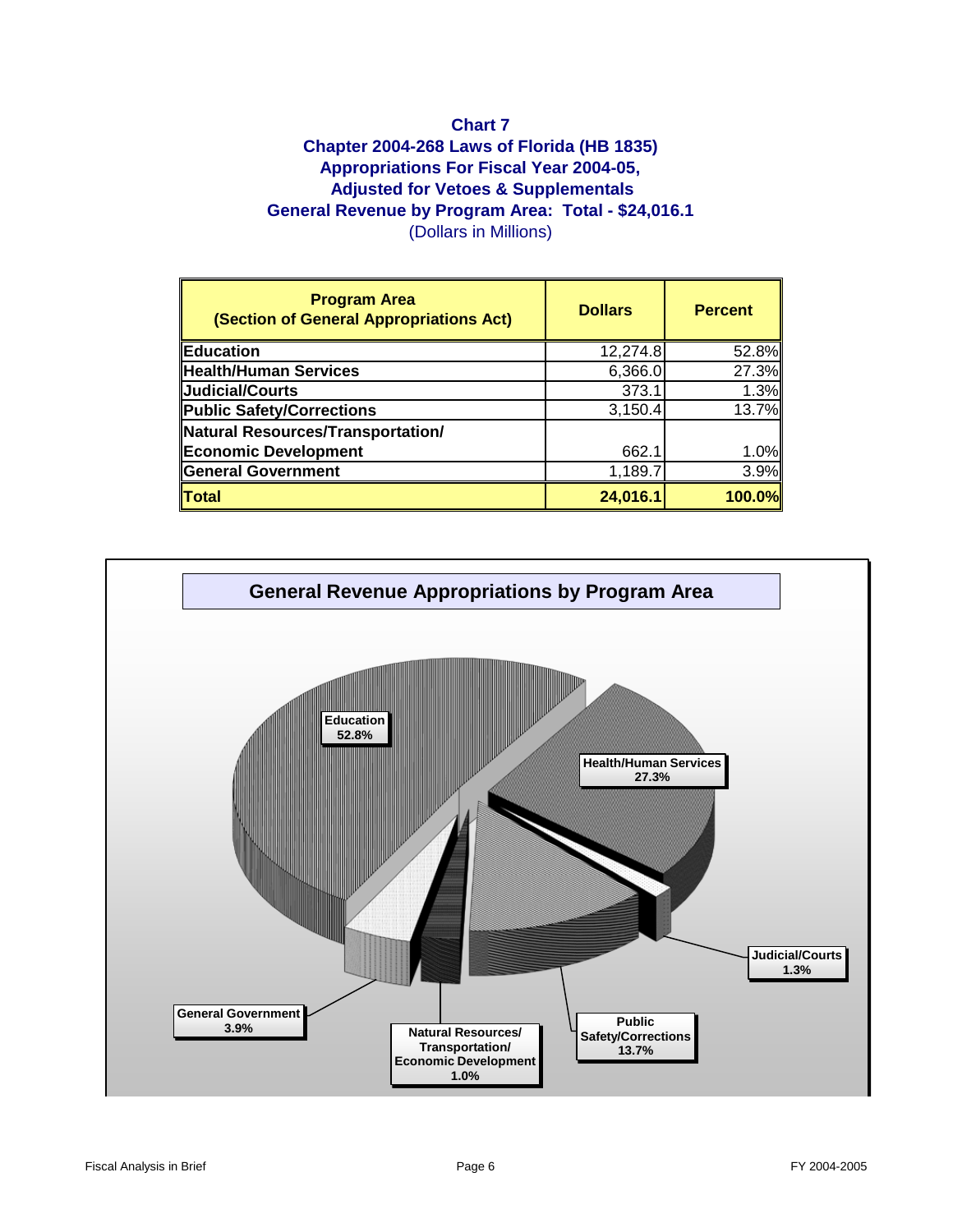# **Chart 8 Summary of Appropriations Chapter 2004-268 Laws of Florida (HB 1835) and other Legislative Actions**

| <b>LEGISLATION - Bill Number</b>                                     | <b>FUNDING SOURCE</b>            |                |             |                |                                    |                  |  |
|----------------------------------------------------------------------|----------------------------------|----------------|-------------|----------------|------------------------------------|------------------|--|
| (Laws of Florida Number)                                             | <b>GENERAL</b><br><b>REVENUE</b> | <b>LOTTERY</b> | <b>PECO</b> | <b>TOBACCO</b> | <b>OTHER TRUST</b><br><b>FUNDS</b> | <b>ALL FUNDS</b> |  |
| I. Conference Report on HB 1835 - the 2004-05                        |                                  |                |             |                |                                    |                  |  |
| General Appropriations Act (Ch. 2004-268, L.O.F.)                    |                                  |                |             |                |                                    |                  |  |
| <b>Sections 1-7</b>                                                  | 24,417.7                         | 1,175.4        | 1,530.7     | 411.5          | 30,501.4                           | 58,036.7         |  |
| Less FY 2003-04 Supplemental Appropriations                          | (272.8)                          |                |             |                | (296.5)                            | (569.3)          |  |
| Less Vetoed Items (See page 19)                                      | (190.4)                          | (2.1)          | (50.1)      |                | (77.9)                             | (320.5)          |  |
| Less Failed Contingencies                                            | (0.2)                            | (1.0)          |             |                |                                    | (1.2)            |  |
| Net 2004-05 Appropriations in the General                            |                                  |                |             |                |                                    |                  |  |
| <b>Appropriations Act</b>                                            | 23,954.3                         | 1,172.3        | 1,480.6     | 411.5          | 30,127.0                           | 57,145.7         |  |
| II. 2004-2005 Special Appropriations Acts and<br><b>Claims Bills</b> |                                  |                |             |                |                                    |                  |  |
| Special Appropriations Acts and Claims Bills (Net of Vetoes)         | 61.7                             |                |             |                | 73.0                               | 134.7            |  |
| <b>SUBTOTAL</b>                                                      |                                  |                |             |                |                                    |                  |  |
|                                                                      | 24,016.0                         |                |             |                |                                    | 57,280.4         |  |
| <b>III. Other 2004-2005 Appropriations and Transfers</b>             |                                  |                |             |                |                                    |                  |  |
| Transfer to the Budget Stabilization Fund                            | 32.8                             |                |             |                |                                    | 32.8             |  |
|                                                                      |                                  |                |             |                |                                    |                  |  |
| IV. Supplemental 2003-2004 Appropriations                            | 281.1                            |                |             |                | 296.5                              | 577.6            |  |
| <b>Total Effective Appropriations</b>                                | 48,345.9                         | 1,172.3        | 1,480.6     | 411.5          | 30,496.5                           | 115,171.2        |  |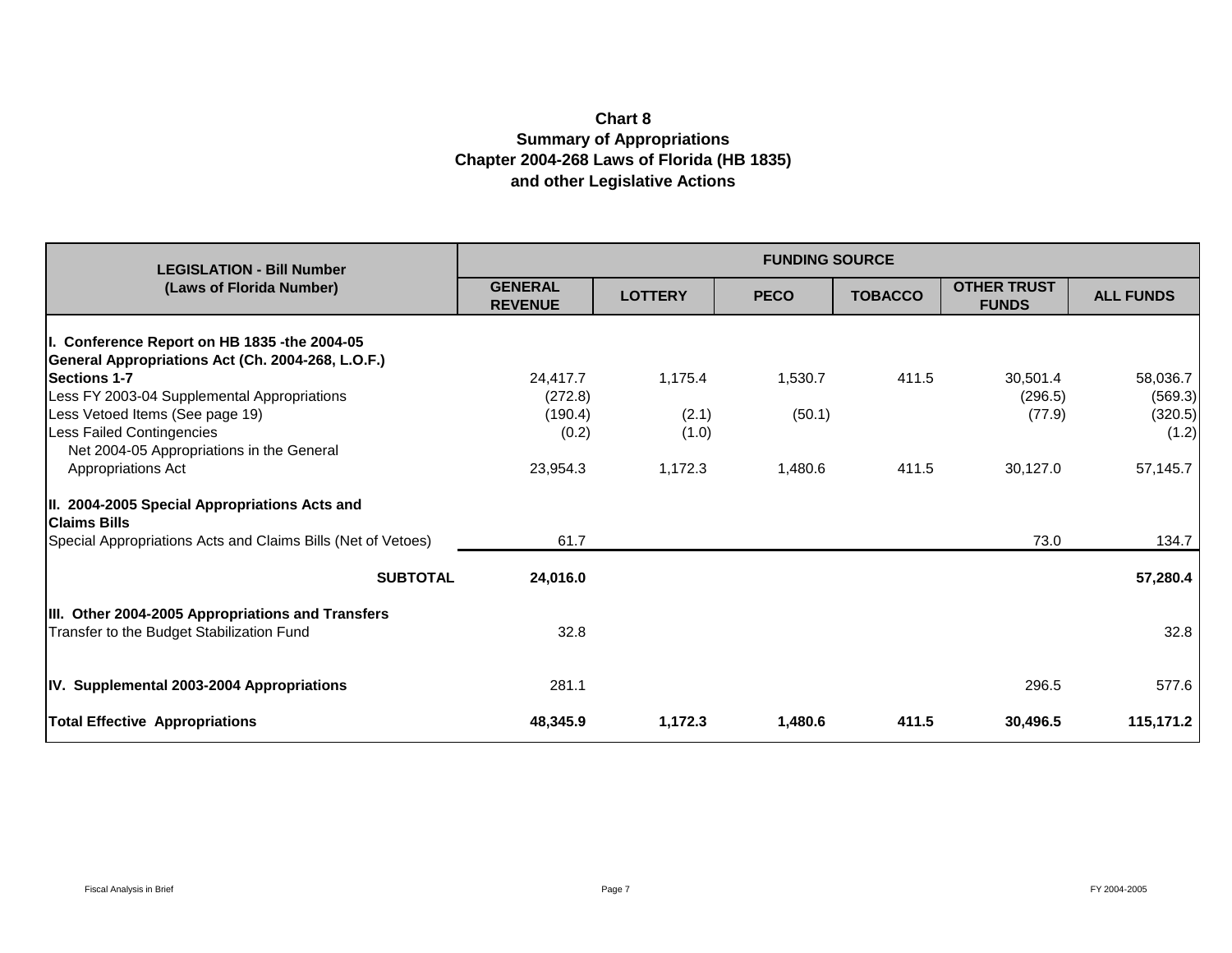| <b>FUND NAME</b>                      | <b>FUND</b><br><b>NUMBER</b> | <b>STATE DOLLARS</b> | <b>FEDERAL</b><br><b>DOLLARS</b> | <b>TOTAL DOLLARS</b> |
|---------------------------------------|------------------------------|----------------------|----------------------------------|----------------------|
| <b>TRUST FUNDS</b>                    |                              |                      |                                  |                      |
| ADMINISTRATIVE TRUST FUND             | 2021                         | 503,022,393          | 364,012,647                      | 867,035,040          |
| AG EMERGENCY ERAD TF                  | 2360                         | 7,600,000            |                                  | 7,600,000            |
| AG LAW ENFORCEMENT TF                 | 2025                         | 23,035               |                                  | 23,035               |
| AIR POLLUTION CONTROL TF              | 2035                         | 26,129,536           | 1,692,250                        | 27,821,786           |
| ALCOHOL/DRUGABU/MEN HLH TF            | 2027                         |                      | 126,226,070                      | 126,226,070          |
| ALCOHOLIC, BEV, TOBACCO TF            | 2022                         | 36,636,244           |                                  | 36,636,244           |
| <b>ANTI-FRAUD TRUST FUND</b>          | 2038                         | 554,213              |                                  | 554,213              |
| <b>ARCHITECTS INCIDENTAL TF</b>       | 2033                         | 1,854,566            |                                  | 1,854,566            |
| <b>BIOMEDICAL RESEARCH TF</b>         | 2245                         | 10,100,000           |                                  | 10,100,000           |
| <b>BRAIN &amp; SPINAL CORD INJ/TF</b> | 2390                         | 11,806,751           | 6,552,312                        | 18,359,063           |
| <b>BUREAU OF AIRCRAFT TF</b>          | 2066                         | 2,464,050            |                                  | 2,464,050            |
| CAMP BLANDING MANAGEMNT TF            | 2069                         | 2,354,304            |                                  | 2,354,304            |
| CAP IMPROVEMENTS FEE TF               | 2071                         | 27,011,657           |                                  | 27,011,657           |
| <b>CASUALTY RISK MGMT INS TF</b>      | 2078                         | 22,699,112           |                                  | 22,699,112           |
| <b>CERTIFICATION PROGRAM TF</b>       | 2092                         | 300,000              |                                  | 300,000              |
| CHILD ADVOCACY TRUST FUND             | 2128                         | 900,000              |                                  | 900,000              |
| CHILD CARE/DEV BLK GRNT TF            | 2098                         |                      | 379,674,969                      | 379,674,969          |
| CHILD SUPPORT INCENTIVE TF            | 2075                         | 29,363,568           |                                  | 29,363,568           |
| CHILD SUPPORT TRUST FUND              | 2084                         | 20,162,495           |                                  | 20,162,495           |
| CHILD WELFARE TRAINING TF             | 2083                         | 10,870,769           |                                  | 10,870,769           |
| CHILD/ADOL SUBSTANCE AB TF            | 2088                         | 17,676,560           |                                  | 17,676,560           |
| <b>CITRUS ADVERTISING TF</b>          | 2090                         | 66,590,539           | 4,000,000                        | 70,590,539           |
| <b>CITRUS INSPECTION TF</b>           | 2093                         | 16,392,559           |                                  | 16,392,559           |
| CIVIL RICO TRUST FUND                 | 2095                         | 449,009              |                                  | 449,009              |
| <b>COASTAL PROTECTION TF</b>          | 2099                         | 8,413,094            |                                  | 8,413,094            |
| COMMUN SVCS BLOCK GRANT TF            | 2118                         |                      | 25,586,289                       | 25,586,289           |
| <b>COMMUNICATIONS WKG CAP TF</b>      | 2105                         | 137,771,603          |                                  | 137,771,603          |
| CONS/REC LANDS PROGRAMTF              | 2931                         | 40,162,347           |                                  | 40,162,347           |
| CONSERVATION/REC LANDS TF             | 2131                         | 80,897,273           |                                  | 80,897,273           |
| CONTRACTS AND GRANTS TF               | 2133                         |                      | 64,770,639                       | 64,770,639           |
| <b>COOP AGREEMENT TF</b>              | 2039                         | 75,000               | 29,679,865                       | 29,754,865           |
| <b>CORRECTION WORK PROGRAM TF</b>     | 2151                         | 22,854,709           |                                  | 22,854,709           |
| <b>COUNTY HEALTH DEPT TF</b>          | 2141                         | 554,561,098          | 112,497,052                      | 667,058,150          |
| COURT EDUCATION TRUST FUND            | 2146                         | 2,664,582            |                                  | 2,664,582            |
| COURT/CSE COLL SYS TF                 | 2115                         | 1,810,022            |                                  | 1,810,022            |
| CRIM JUST STAND & TRAIN TF            | 2148                         | 20,663,371           |                                  | 20,663,371           |
| <b>CRIME STOPPERS TF</b>              | 2202                         | 5,443,088            |                                  | 5,443,088            |
| <b>CRIMES COMPENSATION TF</b>         | 2149                         | 27,582,047           | 26,953,719                       | 54,535,766           |
| CSE APP FEE & PROG REV TF             | 2104                         | 2,441,774            | 78,674                           | 2,520,448            |
| <b>DISPLACED HOMEMAKER TF</b>         | 2160                         | 2,060,024            |                                  | 2,060,024            |
| DIV OF LICENSING TF                   | 2163                         | 11,310,213           |                                  | 11,310,213           |
| DIV UNIV FAC CONST ADM TF             | 2222                         | 4,214,259            |                                  | 4,214,259            |
| DOMESTIC VIOLENCE TF                  | 2157                         | 13,473,047           |                                  | 13,473,047           |
| <b>DONATIONS TRUST FUND</b>           | 2168                         | 92,688,467           | 4,375,656                        | 97,064,123           |
| DOR CLERKS OF THE COURT TF            | 2588                         | 33,600,000           |                                  | 33,600,000           |
| DRINKING WATER REV LOAN TF            | 2044                         | 16,875,000           | 23,125,000                       | 40,000,000           |
| DRUGS/DEVICES/COSMETIC TF             | 2173                         | 1,914,799            |                                  | 1,914,799            |
| DUI SCHOOL COORDINATION TF            | 2172                         | 789,538              |                                  | 789,538              |
| <b>ECON DEVELOP TRANSPORT TF</b>      | 2175                         | 17,000,000           |                                  | 17,000,000           |
| ECONOMIC DEVELOPMENT TF               | 2177                         | 5,475,500            |                                  | 5,475,500            |
| <b>ECOSYSTEM MGT &amp; RESTOR TF</b>  | 2193                         | 36,702,731           |                                  | 36,702,731           |
| ED CERTIFICATION/SVC TF               | 2176                         | 5,345,340            |                                  | 5,345,340            |
| ED MEDIA & TECHNOLOGY TF              | 2183                         | 471,710              |                                  | 471,710              |
| <b>EDUCATIONAL AIDS TF</b>            | 2180                         | 2,435,476            | 1,759,797,609                    | 1,762,233,085        |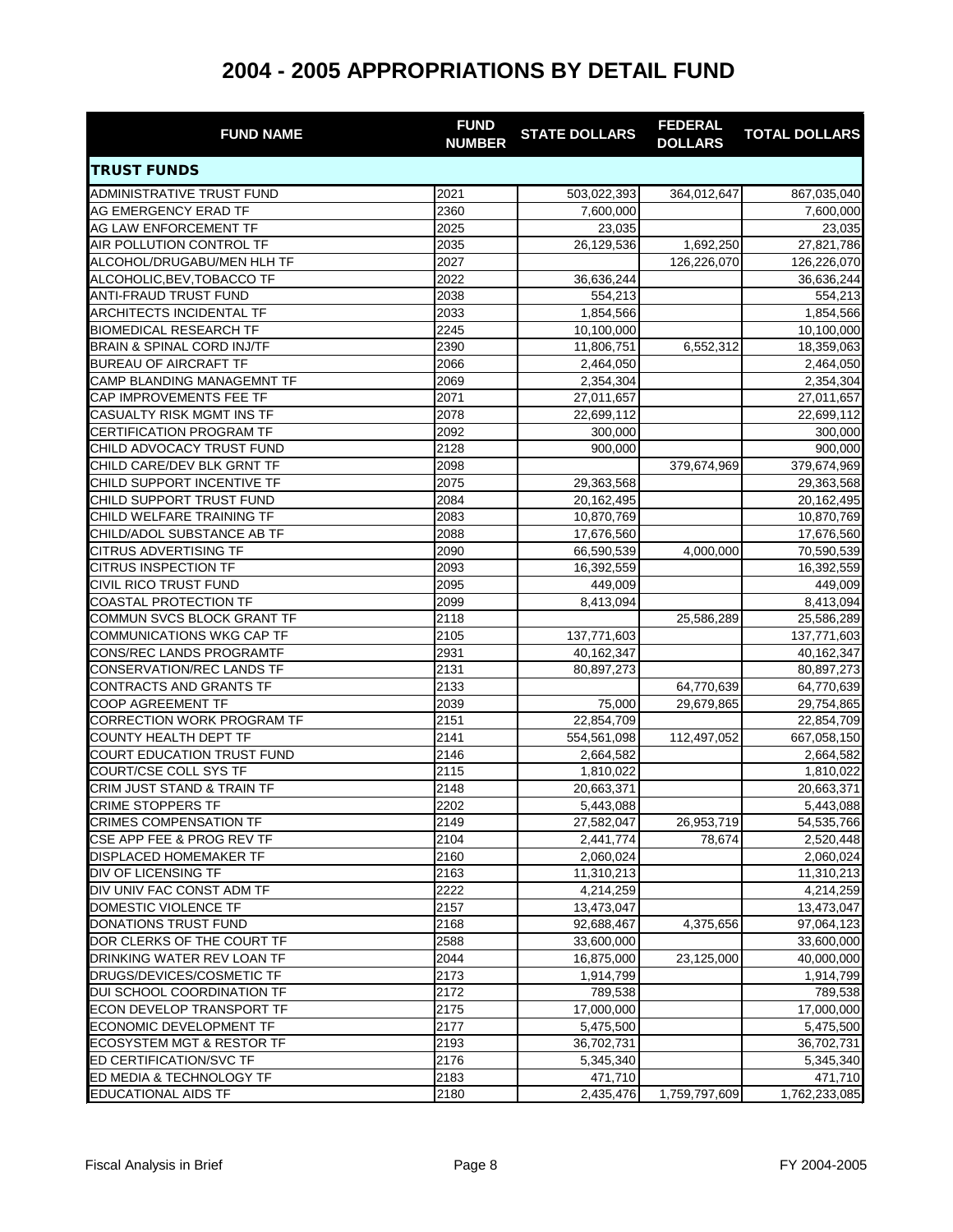| <b>FUND NAME</b>                    | <b>FUND</b><br><b>NUMBER</b> | <b>STATE DOLLARS</b> | <b>FEDERAL</b><br><b>DOLLARS</b> | <b>TOTAL DOLLARS</b> |
|-------------------------------------|------------------------------|----------------------|----------------------------------|----------------------|
| <b>EDUCATIONAL ENHANCEMENT TF</b>   | 2178                         | 1,172,277,784        |                                  | 1,172,277,784        |
| ELECTIONS COMMISSION TF             | 2511                         | 1,237,187            |                                  | 1,237,187            |
| <b>EMER MGMG PREP/ASST TF</b>       | 2191                         | 15,172,542           |                                  | 15,172,542           |
| <b>EMERGENCY MED SVC TF</b>         | 2192                         | 16,302,118           |                                  | 16,302,118           |
| <b>EMPLOYMENT SECURITY ADM TF</b>   | 2195                         | 1,427,691            | 343,703,509                      | 345,131,200          |
| <b>ENERGY CONSUMPTION TF</b>        | 2174                         |                      | 333,145                          | 333,145              |
| <b>ENVIRONMENTAL LAB TF</b>         | 2050                         | 8,974,437            |                                  | 8,974,437            |
| <b>EPILEPSY SERVICES TF</b>         | 2197                         | 1,640,000            |                                  | 1,640,000            |
| <b>EXCELLENTTEACH PROGRAM TF</b>    | 2206                         | 67,748,649           |                                  | 67,748,649           |
| <b>EXEC BR LOBBY REGIS TF</b>       | 2203                         | 119,448              |                                  | 119,448              |
| FED EM MGT PROG SUPT TF             | 2525                         |                      | 19,802,904                       | 19,802,904           |
| FED EQUITABLE SHARING TF            | 2719                         |                      | 2,162,305                        | 2,162,305            |
| FEDERAL GRANTS TRUST FUND           | 2261                         | 38,057,189           | 1,027,820,588                    | 1,065,877,777        |
| FEDERAL REHABILITATION TF           | 2270                         |                      | 157, 175, 043                    | 157, 175, 043        |
| FINANCIAL INST REG TF               | 2275                         | 7,990,450            |                                  | 7,990,450            |
| FINE ARTS COUNCIL TF                | 2279                         |                      | 698,616                          | 698,616              |
| FL AGRIC PROM CAMPAIGN TF           | 2920                         | 177,412              |                                  | 177,412              |
| FL FACILITIES POOL CLR TF           | 2313                         | 30,638,095           |                                  | 30,638,095           |
| FL FOREVER PROGRAM TF               | 2349                         | 75,000,000           |                                  | 75,000,000           |
| FL INTER TRADE & PROM TF            | 2338                         | 4,936,525            |                                  | 4,936,525            |
| FL LAND SALES/CONDO/MBL TF          | 2289                         | 7,350,979            |                                  | 7,350,979            |
| FL MOBILE HOME RELOCATN TF          | 2865                         | 927,000              |                                  | 927,000              |
| FL PRESERVATION 2000 TF             | 2332                         | 36,900,000           |                                  | 36,900,000           |
| FL WW II VET MEM MATCH TF           | 2755                         | 880,000              |                                  | 880,000              |
| FL.CRIME PREV TR IN REV TF          | 2302                         | 711,015              |                                  | 711,015              |
| FL.PANTHER RESCH & MAN TF           | 2299                         | 2,505,476            |                                  | 2,505,476            |
| FLORIDA CENTER FOR NURSING          | 2283                         | 42,506               |                                  | 42,506               |
| <b>FLORIDA COMMUNITIES TF</b>       | 2244                         | 1,210,682            |                                  | 1,210,682            |
| <b>FLORIDA FOREVER TF</b>           | 2348                         | 231,900,000          |                                  | 231,900,000          |
| <b>FOOD &amp; NUTRITION SVCS TF</b> | 2315                         |                      | 515,535,012                      | 515,535,012          |
| FORFEIT/INVES SUPPORT TF            | 2316                         | 3,243,934            | 70,000                           | 3,313,934            |
| FORFEITED PROPERTY TF               | 2267                         | 764,432              |                                  | 764,432              |
| <b>GAS TAX COLLECTION TF</b>        | 2319                         | 3,849,135            |                                  | 3,849,135            |
| <b>GENERAL INSPECTION TF</b>        | 2321                         | 60,843,435           |                                  | 60,843,435           |
| <b>GRANTS AND DONATIONS TF</b>      | 2339                         | 1,056,378,879        | 836,335,600                      | 1,892,714,479        |
| <b>HEALTH CARE TRUST FUND</b>       | 2003                         | 37,786,831           |                                  | 37,786,831           |
| HEALTH CARE TRUST FUND              | 2003                         |                      | 19,191,973                       | 19,191,973           |
| <b>HIGHWAY PATROL INS TF</b>        | 2364                         | 152,000              |                                  | 152,000              |
| <b>HIGHWAY SAFETY OPER TF</b>       | 2009                         | 209,566,615          |                                  | 209,566,615          |
| <b>HIGHWAY SAFETY OPER TF</b>       | 2009                         |                      | 765,483                          | 765,483              |
| HOTEL AND RESTAURANT TF             | 2375                         | 16,750,402           |                                  | 16,750,402           |
| <b>IFAS SUPPL RETIREMENT TF</b>     | 2379                         | 14,991               |                                  | 14,991               |
| <b>INCIDENTAL TRUST FUND</b>        | 2381                         | 11,062,344           |                                  | 11,062,344           |
| INDIGENT CRIM DEFENSE TF            | 2974                         | 6,824,812            |                                  | 6,824,812            |
| <b>INLAND PROTECTION TF</b>         | 2212                         | 197,154,065          |                                  | 197, 154, 065        |
| <b>INSTITUTEASSESSMENT TF</b>       | 2380                         | 1,700,280            |                                  | 1,700,280            |
| <b>INSURANCE REG TF</b>             | 2393                         | 120,679,034          |                                  | 120,679,034          |
| INTERNAL IMPROVEMENT TF             | 2408                         | 12,163,516           |                                  | 12,163,516           |
| INVASIVE PLANT CONTROL TF           | 2030                         | 43,731,792           |                                  | 43,731,792           |
| JUV CRIME PREV/ERLY INT TF          | 2415                         | 1,802,000            |                                  | 1,802,000            |
| JUVENILE JUSTICE TRNG TF            | 2417                         | 2,686,610            |                                  | 2,686,610            |
| L/G HF-CT SALES TAX CL TF           | 2455                         | 15,400,000           |                                  | 15,400,000           |
| LAKE OKEECHOBEE PROTECT TF          | 2890                         | 3,300,000            |                                  | 3,300,000            |
| <b>LAND ACQUISITION TF</b>          | 2423                         | 449,230,746          |                                  | 449,230,746          |
| LAW ENFORCEMENT RADIO TF            | 2432                         | 22,812,697           |                                  | 22,812,697           |
| <b>LAW ENFORCEMENT TF</b>           | 2434                         | 913,605              |                                  | 913,605              |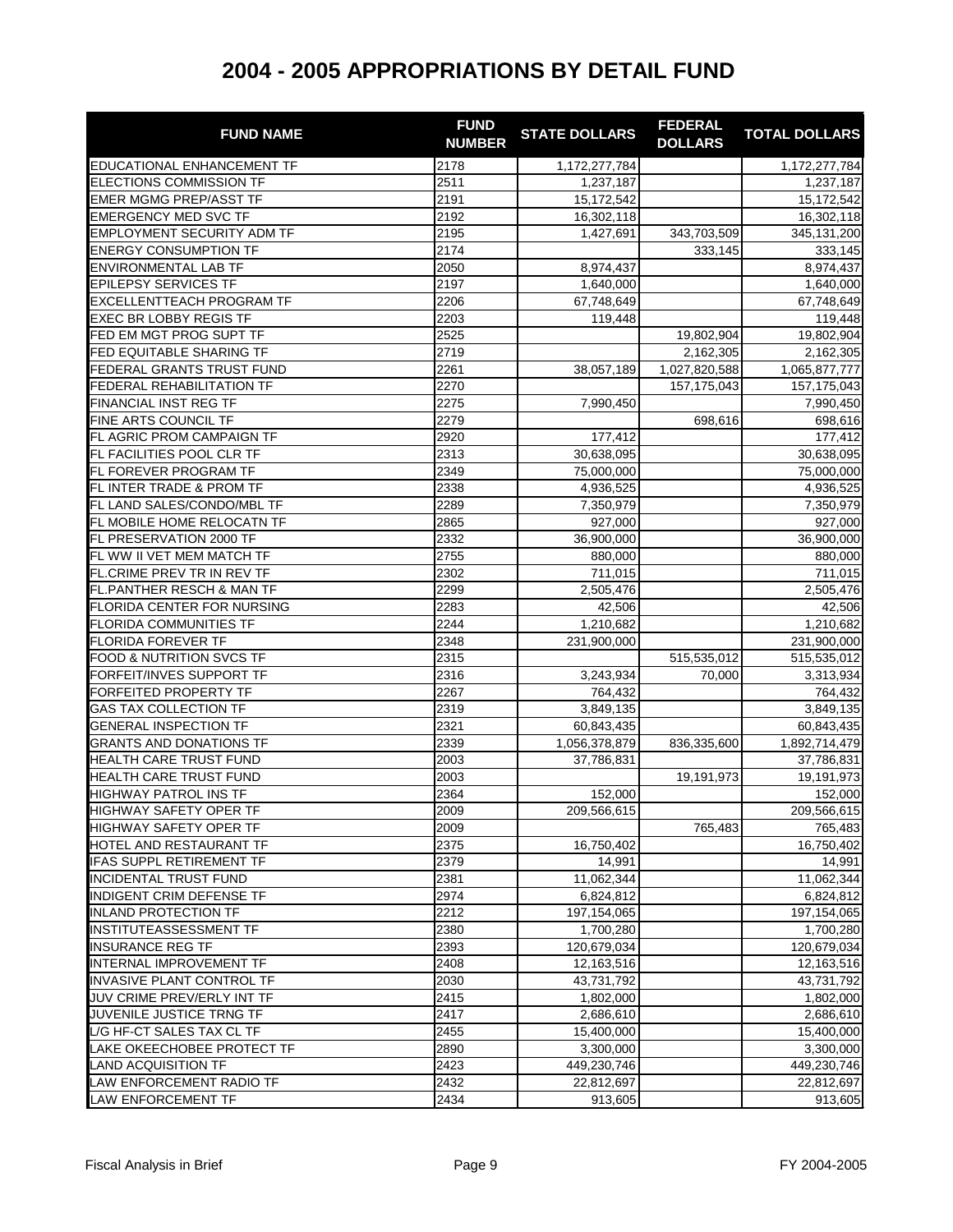| <b>FUND NAME</b>                 | <b>FUND</b><br><b>NUMBER</b> | <b>STATE DOLLARS</b> | <b>FEDERAL</b><br><b>DOLLARS</b> | <b>TOTAL DOLLARS</b> |
|----------------------------------|------------------------------|----------------------|----------------------------------|----------------------|
| LEGAL AFFAIRS REVOLVING TF       | 2439                         | 8,967,145            |                                  | 8,967,145            |
| LEGAL SERVICES TRUST FUND        | 2438                         | 30,143,987           |                                  | 30,143,987           |
| <b>LEGIS LOBBYIST REGIS TF</b>   | 2442                         | 253,188              |                                  | 253,188              |
| <b>LIBRARY SERVICES TF</b>       | 2450                         | 50,946               | 8,176,902                        | 8,227,848            |
| LICENSE TAX COLLECTION TF        | 2452                         | 21,500,000           |                                  | 21,500,000           |
| <b>LOCAL GOV HOUSING TF</b>      | 2250                         | 136,986,000          |                                  | 136,986,000          |
| LOW INC HOME ENRGY ASST TF       | 2451                         |                      | 29,639,167                       | 29,639,167           |
| <b>MAJOR GIFTS TRUST FUND</b>    | 2483                         | 100,880,397          |                                  | 100,880,397          |
| MARINE RESOURCES CONSV TF        | 2467                         | 41,469,839           | 17,327,588                       | 58,797,427           |
| <b>MARKET IMP WKG CAP TF</b>     | 2473                         | 3,171,689            |                                  | 3,171,689            |
| <b>MARKET TRADE SHOW TF</b>      | 2466                         | 180,000              |                                  | 180,000              |
| MAT/CH HLTH BLOCK GRANT TF       | 2475                         |                      | 17,564,992                       | 17,564,992           |
| <b>MEDIATION/ARBITRATION TF</b>  | 2213                         | 3,050,071            |                                  | 3,050,071            |
| MEDICAL CARE TRUST FUND          | 2474                         | 447,932,970          | 8,287,598,275                    | 8,735,531,245        |
| MEDICAL QLTY ASSURANCE TF        | 2352                         | 53,589,524           | 257,357                          | 53,846,881           |
| <b>MINERALS TRUST FUND</b>       | 2499                         | 5,772,792            |                                  | 5,772,792            |
| MOTORVEHICLE WARRANTY TF         | 2492                         | 1,903,345            |                                  | 1,903,345            |
| NON-GAME WILDLIFE TF             | 2504                         | 7,443,918            | 6,674,145                        | 14,118,063           |
| NON-MANDATORY LAND RECL TF       | 2506                         | 36,047,037           |                                  | 36,047,037           |
| NURS STDNT LOAN FORGIVE TF       | 2505                         | 3,348,479            |                                  | 3,348,479            |
| <b>OPERATING TRUST FUND</b>      | 2510                         | 74,113,013           | 418,273                          | 74,531,286           |
| OPERATIONS AND MAINT TF          | 2516                         | 516,331,451          | 240,104,325                      | 756,435,776          |
| OPTIONAL RETIREMENT PRG TF       | 2517                         | 164,668              |                                  | 164,668              |
| ORG/TISSUE DONR ED/PROC TF       | 2509                         | 373,940              |                                  | 373,940              |
| PARI-MUTUEL WAGERING TF          | 2520                         | 9,430,880            |                                  | 9,430,880            |
| PERC TRUST FUND                  | 2558                         | 1,504,443            |                                  | 1,504,443            |
| PERMIT FEE TRUST FUND            | 2526                         | 12,777,426           |                                  | 12,777,426           |
| PEST CONTROL TRUST FUND          | 2528                         | 2,981,877            |                                  | 2,981,877            |
| PHOSPHATE RESEARCH TF            | 2530                         | 6,583,684            |                                  | 6,583,684            |
| PLAN AND BUDGET SYSTEM TF        | 2535                         | 4,902,198            |                                  | 4,902,198            |
| PLANNING AND EVALUATION TF       | 2531                         | 19,537,081           |                                  | 19,537,081           |
| PLANT INDUSTRY TF                | 2507                         | 6,220,356            |                                  | 6,220,356            |
| POL/FIREMEN PREMIUM TAX TF       | 2532                         | 751,926              |                                  | 751,926              |
| PRETAX BENEFITS TRUST FUND       | 2570                         | 1,443,267            |                                  | 1,443,267            |
| PREVENT HLTH SVCS BL GR TF       | 2539                         |                      | 4,512,027                        | 4,512,027            |
| PRINCIPAL STATE SCHOOL TF        | 2543                         | 90,900,000           |                                  | 90,900,000           |
| <b>PRISON INDUSTRIES TF</b>      | 2385                         | 575,000              |                                  | 575,000              |
| PRIVATE INMATE WELFARE TF        | 2623                         | 2,093,348            |                                  | 2,093,348            |
| PROFESSIONAL REGULATION TF       | 2547                         | 41,155,384           | 417,455                          | 41,572,839           |
| PROFESSIONAL SPORTS DEV TF       | 2551                         | 2,750,000            |                                  | 2,750,000            |
| PROJCTS/CONTRCTS/GRANTS TF       | 2552                         | 1,845,858            |                                  | 1,845,858            |
| PUB MEDICAL ASST TF              | 2565                         | 407,800,000          |                                  | 407,800,000          |
| PUBLIC ED CO&DS TRUST FUND       | 2555                         | 1,480,570,735        |                                  | 1,480,570,735        |
| <b>QUALITY LONG-TERM CARE TF</b> | 2126                         |                      | 500,000                          | 500,000              |
| QUARTER HORSE RACG PROM TF       | 2564                         | 10,000               |                                  | 10,000               |
| RADIATION PROTECTION TF          | 2569                         | 7,450,387            | 388,888                          | 7,839,275            |
| RAPE CRISIS PROGRAM TF           | 2089                         | 917,000              |                                  | 917,000              |
| <b>RECORDS MANAGEMENT TF</b>     | 2572                         | 1,970,099            |                                  | 1,970,099            |
| REFUGEE ASSISTANCE TF            | 2579                         |                      | 31,974,187                       | 31,974,187           |
| <b>REGULATORY TRUST FUND</b>     | 2573                         | 39,491,176           |                                  | 39,491,176           |
| <b>RELOCATION &amp; CONST TF</b> | 2584                         | 500,000              |                                  | 500,000              |
| <b>RESIDENT PROTECTION TF</b>    | 2522                         | 776,720              |                                  | 776,720              |
| RET HLTH INS SUBSIDY TF          | 2583                         | 48,510               |                                  |                      |
|                                  |                              |                      |                                  | 48,510               |
| REVOLVING TRUST FUND             | 2600                         | 1,000,000            | 3,832,559                        | 4,832,559            |
| R-O-W ACQ/BRIDGE CONST TF        | 2586                         | 348,126,143          |                                  | 348,126,143          |
| <b>SALTWTR PRODUCTS PROM TF</b>  | 2609                         | 1,059,195            |                                  | 1,059,195            |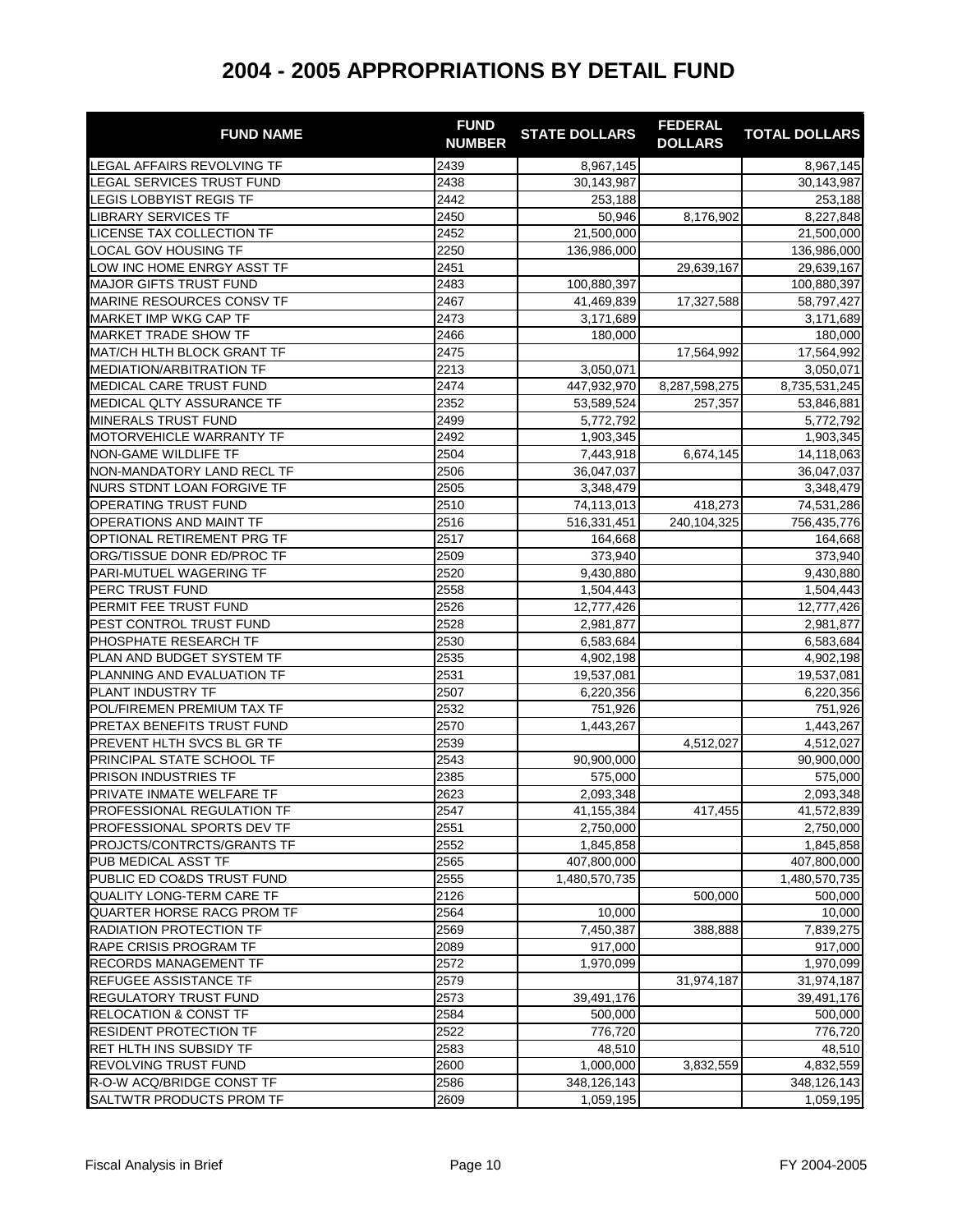| <b>FUND NAME</b>                      | <b>FUND</b><br><b>NUMBER</b> | <b>STATE DOLLARS</b> | <b>FEDERAL</b><br><b>DOLLARS</b> | <b>TOTAL DOLLARS</b> |
|---------------------------------------|------------------------------|----------------------|----------------------------------|----------------------|
| <b>SAVE OUR EVERGLADES TF</b>         | 2221                         | 100,000,000          |                                  | 100,000,000          |
| <b>SAVE THE MANATEE TF</b>            | 2611                         | 3,839,871            |                                  | 3,839,871            |
| SCH/DIS & CC/DIS CO&DS TF             | 2612                         | 130,000,000          |                                  | 130,000,000          |
| SMALL CITIES COMM BLK GRNT            | 2109                         |                      | 37, 125, 277                     | 37, 125, 277         |
| SOCIAL SVCS BLK GRT TF                | 2639                         |                      | 159,616,903                      | 159,616,903          |
| <b>SOLID WASTE MGMT TF</b>            | 2644                         | 17,892,484           |                                  | 17,892,484           |
| SOPHOMORE LEVEL TEST TF               | 2646                         | 148,162              |                                  | 148,162              |
| SPEC EMPLOYMNT SECU ADM TF            | 2648                         | 6,750,880            |                                  | 6,750,880            |
| <b>ST ST FIN ASSIST TF</b>            | 2240                         | 3,340,340            |                                  | 3,340,340            |
| ST TRANSPORT (PRIMARY) TF             | 2540                         | 3,619,581,511        | 1,654,882,627                    | 5,274,464,138        |
| STATE EMPLOYEES DIS INS TF            | 2671                         | 79,494               |                                  | 79,494               |
| STATE EMPLY HEALTH INS TF             | 2668                         | 42,763,858           |                                  | 42,763,858           |
| STATE EMPLY LIFE INS TF               | 2667                         | 84,232               |                                  | 84,232               |
| STATE GAME TRUST FUND                 | 2672                         | 58,750,592           | 7,813,669                        | 66,564,261           |
| STATE HOMES/VETERANS TF               | 2692                         | 1,456,920            |                                  | 1,456,920            |
| <b>STATE HOUSING TF</b>               | 2255                         | 56,013,579           |                                  | 56,013,579           |
| <b>STATE PARK TRUST FUND</b>          | 2675                         | 65,751,077           |                                  | 65,751,077           |
| STATE PERSONNEL SYSTEM TF             | 2678                         | 48,084,057           |                                  | 48,084,057           |
| STUDENT LOAN OPERATING TF             | 2397                         | 1,470,000            | 43,437,681                       | 44,907,681           |
| SUPERVISION TRUST FUND                | 2696                         | 55,778,715           |                                  | 55,778,715           |
| SURPLUS PROPERTY REVOLV TF            | 2699                         | 1,062,106            |                                  | 1,062,106            |
| <b>SUSCONCURRENCY TF</b>              | 2682                         | 10,500,000           |                                  | 10,500,000           |
| TEACHER CERT EXAM TF                  | 2727                         | 2,453,093            |                                  | 2,453,093            |
| TOBACCO SETTLEMENT TF                 | 2122                         | 411,511,698          |                                  | 411,511,698          |
| TOLL FAC REVOLVING TF                 | 2729                         | 5,000,000            |                                  | 5,000,000            |
| TOURISM PROMOTION TF                  | 2722                         | 18,914,485           |                                  | 18,914,485           |
| TRANSPORT DISADVANTAGED TF            | 2731                         | 106,974,971          |                                  | 106,974,971          |
| <b>TREASURY ADM/INVEST TF</b>         | 2725                         | 5,648,153            |                                  | 5,648,153            |
| <b>TRUST FUNDS</b>                    | 2732                         | 109,559,390          | 130,740,368                      | 240,299,758          |
| TURNPIKE GEN RESERVE TF               | 2326                         | 702,030,531          |                                  | 702,030,531          |
| TURNPIKE RENEW/REPLACE TF             | 2324                         | 45,344,495           |                                  | 45,344,495           |
| <b>U.S. CONTRIBUTIONS TF</b>          | 2750                         |                      | 114,813,593                      | 114,813,593          |
| <b>U.S. TRUST FUND</b>                | 2738                         |                      | 87,785,502                       | 87,785,502           |
| UNCLAIMED PROPERTY TF                 | 2007                         | 4,174,623            |                                  | 4,174,623            |
| <b>VITICULTURE TRUST FUND</b>         | 2773                         | 307,800              |                                  | 307,800              |
| WASTEWTR/STORMWTR REVOL TF            | 2661                         | 43,580,221           | 42,919,779                       | 86,500,000           |
| WATER MANAGEMENT LANDS TF             | 2776                         | 60,106,272           |                                  | 60,106,272           |
| WATER QUALITY ASSURANCE TF            | 2780                         | 44,844,001           |                                  | 44,844,001           |
| <b>WELFARE TRANSITION TF</b>          | 2401                         | 5,896,897            | 496,261,091                      | 502,157,988          |
| <b>WIRELESS EMRGCY PHONE TF</b>       | 2344                         | 59,644,742           |                                  | 59,644,742           |
| <b>WORKERS' COMP ADMIN TF</b>         | 2795                         | 36,990,489           | 165,660                          | 37, 156, 149         |
| <b>WORKERS'COMP SPEC DISAB TF</b>     | 2798                         | 1,774,403            |                                  | 1,774,403            |
| WORKING CAPITAL TRUST FUND            | 2792                         | 142,218,057          |                                  | 142,218,057          |
| <b>TRUST FUNDS TOTAL</b>              |                              | 15,986,766,103       | 17,277,565,219                   | 33,264,331,322       |
| <b>GENERAL REVENUE FUND</b>           | 1000                         | 24,016,159,876       |                                  |                      |
| TOTAL GENERAL REVENUE AND TRUST FUNDS |                              |                      |                                  | 57,280,491,198       |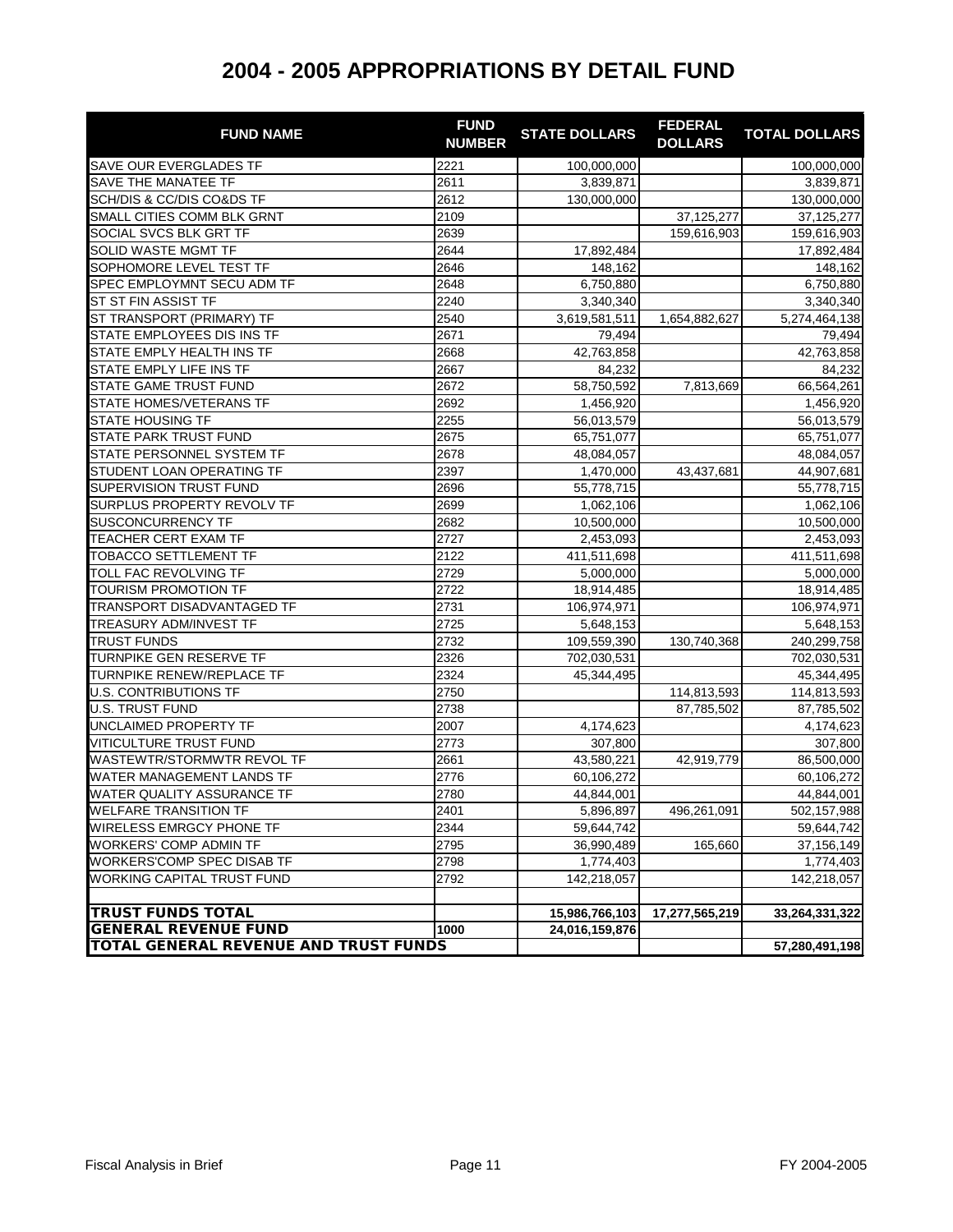| <b>Issue</b>                               | <b>Issue Title</b>                                                                          | <b>GENERAL</b><br><b>REVENUE</b> | <b>STATE TRUST</b><br><b>FUND</b> | <b>FEDERAL TRUST</b><br><b>FUND</b> |
|--------------------------------------------|---------------------------------------------------------------------------------------------|----------------------------------|-----------------------------------|-------------------------------------|
| <b>ADMINISTERED FUNDS</b>                  |                                                                                             |                                  |                                   |                                     |
| 3960000                                    | <b>STRENGTHENING DOMESTIC SECURITY</b>                                                      |                                  |                                   | 130,740,368                         |
| 4800000                                    | <b>STATEWIDE SALARY INCREASES</b>                                                           | $\overline{9}1,200,000$          | 49,900,000                        |                                     |
| 5408000                                    | <b>INVESTMENT PROJECTS</b>                                                                  | 5,000,000                        |                                   |                                     |
| 7600000                                    | <b>HOMELAND SECURITY</b>                                                                    | 8,922,748                        |                                   |                                     |
| 8600000<br><b>AGENCY/HEALTH CARE ADMIN</b> | <b>ECONOMIC STIMULUS</b>                                                                    | 72,377,000                       | 37,000,000                        |                                     |
| 3000020                                    | MANAGED CARE MONITORING STAFF INCREASE                                                      | 7,393                            |                                   | 7,393                               |
| 3000040                                    | STAFF INCREASE FOR LONG-TERM CARE WAIVERS                                                   | 1,311                            |                                   | 1,312                               |
| 4101220                                    | <b>RESTORATION OF ADULT DENTURES</b>                                                        | 3,845,311                        |                                   | 5,664,950                           |
|                                            | FUNDING FOR HEALTH INSURANCE PORTABILITY AND ACCOUNTABILITY ACT (HIPAA)                     |                                  |                                   |                                     |
| 4102080                                    | <b>SECURITY COMPLIANCE</b>                                                                  | 34,042                           | 86,653                            | 34,042                              |
| 4200100                                    | WIRELESS HANDHELD DRUG INFORMATION DATABASE PROGRAM                                         | 2,250,000                        |                                   | 2,250,000                           |
| 4204400                                    | ADDITIONAL RESOURCES FOR FRAUD AND ABUSE PREVENTION                                         |                                  | 24,875                            | 24,874                              |
| 5000010                                    | <b>PRIOR YEAR SUPPLEMENTAL FUNDING FOR MEDICAID SERVICES</b>                                | 858,621                          |                                   | 858,620                             |
| 33N0400                                    | RESTORE COVERAGE FOR PREGNANT WOMEN 150% TO 185% OF POVERTY LEVEL<br><b>AS NONRECURRING</b> | 20,758,168                       | 143,977                           | 30,340,353                          |
|                                            | RESTORE COVERAGE FOR ADULTS IN THE MEDICALLY NEEDY PROGRAM WITH<br>NONRECURRING FUNDS       |                                  |                                   |                                     |
| 33N0500<br>33V4281                         | LIFESAVER RX PROGRAM ADJUSTMENT                                                             | 120,242,364<br>500,000           |                                   | 172,566,585                         |
| 36308C0                                    | MEDICAID ENCOUNTER DATA SYSTEM (MEDS)                                                       | 50,000                           |                                   | 450,000                             |
|                                            | SURVEY AND ENFORCEMENT ADMINISTRATIVE ACTIONS DATABASE AND DOCUMENT                         |                                  |                                   |                                     |
| 36312C0                                    | <b>MANAGEMENT SYSTEM</b>                                                                    |                                  | 28,777                            | 55,723                              |
|                                            | REPLACE TOBACCO SETTLEMENT FUNDING SHORTFALL WITH NONRECURRING                              |                                  |                                   |                                     |
| 76D0100                                    | <b>GENERAL REVENUE FUNDS</b>                                                                | 12,271,979                       |                                   |                                     |
| 9A00110                                    | <b>AFFORDABLE HEALTH CARE</b>                                                               | 650,000                          |                                   |                                     |
|                                            | <b>AGENCY/WORKFORCE INNOVATN</b>                                                            |                                  |                                   |                                     |
|                                            | SPECIAL EMPLOYMENT SECURITY ADMINISTRATION TRUST FUND - OPERATING                           |                                  |                                   |                                     |
| 4500060                                    | CAPITAL OUTLAY (OCO)<br>RESTORE NONRECURRING TEMPORARY ASSISTANCE FOR NEEDY FAMILIES (TANF) |                                  | 100,000                           |                                     |
| 5000100                                    | PASS-THROUGH FUNDING                                                                        |                                  |                                   | 12,817,319                          |
| 5000120                                    | NON CUSTODIAL PARENT PROGRAM                                                                |                                  |                                   | 750,000                             |
| 5000125                                    | FUNDING TO SUPPORT TEMPORARY ASSISTANCE FOR NEEDY FAMILIES (TANF)                           |                                  |                                   | 750,000                             |
| 5100000                                    | EXTENSION OF THE PASSPORT TO ECONOMIC PROGRESS PROGRAM                                      |                                  |                                   | 2,200,000                           |
| 5400170                                    | RESTORE NONRECURRING CHILD CARE DEVELOPMENT BLOCK GRANT TRUST FUND                          |                                  |                                   | 32,839,545                          |
| 990M000                                    | MAINTENANCE AND REPAIR<br><b>AGRIC/CONSUMER SVCS/COMMR</b>                                  |                                  | 1,275,000                         |                                     |
|                                            | CONTINUATION OF BUDGET AMENDMENT DOMESTIC SECURITY IMPROVED                                 |                                  |                                   |                                     |
| 1602800                                    | PROTECTION/FOOD CONTAMINANTS/ ZOONOTIC DISEASES EOG-097                                     |                                  |                                   | 153,000                             |
|                                            | CONTINUATION OF BUDGET AMENDMENT DOMESTIC SECURITY EQUIP FOR ANIMAL                         |                                  |                                   |                                     |
| 1603900                                    | PROTECTION SERVICES FOR FOR EMERGENCY RESPONSE EOG-097                                      |                                  |                                   | 53,600                              |
| 2401000                                    | <b>REPLACEMENT EQUIPMENT</b>                                                                |                                  |                                   | 155,000                             |
| 2401500                                    | <b>REPLACEMENT OF MOTOR VEHICLES</b>                                                        |                                  | 772,858                           | 138,544                             |
| 3002140                                    | LAKE OKEECHOBEE RESTORATION                                                                 |                                  | 5,045,629                         |                                     |
| 3002300                                    | <b>CITRUS GERMPLASM</b>                                                                     |                                  | 4,561                             |                                     |
| 3006100                                    | STERILE INSECT FLY RELEASE PROGRAM                                                          | 1,000,000                        |                                   |                                     |
| 3007100<br>4900180                         | CONSUMER PROTECTION - STAFF TO REGULATE GAME PROMOTION PROGRAMS<br><b>FEDERAL GRANTS</b>    |                                  | 6,122                             |                                     |
| 4900400                                    | <b>FARMERS MARKET NUTRITION PROGRAM</b>                                                     |                                  | 220,000                           | 805,000<br>510,000                  |
| 4900570                                    | FARM TO SCHOOL ALLIANCE PROGRAM                                                             |                                  | 50,000                            |                                     |
| 4900620                                    | FLORIDA SHRIMP PROMOTIONAL MARKETING PROGRAM                                                |                                  |                                   | 500,000                             |
| 4900700                                    | <b>FLORIDA AGRICULTURE PROMOTION CAMPAIGN</b>                                               | 2,000,000                        |                                   |                                     |
| 4900710                                    | STAFFING FOR ORAL RABIES VACCINATION PROGRAM                                                |                                  |                                   | 6,000                               |
| 4900730                                    | <b>FARM SHARE PROGRAM</b>                                                                   | 300,000                          |                                   |                                     |
| 4900750                                    | <b>AQUACULTURE PROGRAM</b>                                                                  | 678,675                          |                                   |                                     |
| 4902570                                    | MANAGEMENT OF CONSERVATION AND RECREATION LANDS (CARL)                                      |                                  | 1,660,060                         |                                     |
| 4902590                                    | FOREST HEALTH/WILDLAND URBAN INTERFACE INTEGRATION                                          |                                  |                                   | 50,000                              |
| 4902600                                    | <b>ENDANGERED PLANT SPECIES</b><br>OFF-HIGHWAY VEHICLE SAFETY & RECREATIONPROGRAM           |                                  |                                   | 26,000                              |
| 4902640                                    | AGRICULTURAL BEST MANAGEMENT PRACTICES DEVELOPMENT AND                                      |                                  | 26,000                            |                                     |
| 4902810                                    | <b>IMPLEMENTATION</b>                                                                       |                                  | 5,301,001                         |                                     |
| 4903900                                    | RECOVERY LAND ACQUISITION GRANT PROGRAM                                                     |                                  |                                   | 720,000                             |
| 4903950                                    | HARDLOCK COTTON RESEARCH-IFAS                                                               |                                  | 150,000                           |                                     |
| 4903960                                    | AQUACULTURE DEVELOPMENT EXPENSE INCREASE                                                    | 250,000                          |                                   |                                     |
| 4904007                                    | <b>SUPPORT FOR FOOD BANK</b>                                                                | 300,000                          |                                   |                                     |
| 4908800                                    | INDUSTRY SUPPORTED PROMOTIONAL ACTIVITIES                                                   |                                  | 13,865                            |                                     |
| 5200010                                    | <b>FORESTRY WILDFIRE EQUIPMENT</b>                                                          | 852,325                          |                                   |                                     |
| 6201000                                    | <b>ERADICATION</b>                                                                          | 19,700,000                       | 7,600,000                         | 27,300,000                          |
| 6204000                                    | <b>CITRUS CANKER TREE COMPENSATION PROGRAM</b>                                              | 600,000                          |                                   |                                     |
| 6208000                                    | <b>SHADE FLORIDA</b>                                                                        |                                  |                                   | 3,000,000                           |
| 6601050                                    | STAFFING FOR NORTHWEST FLORIDA AGRICULTURAL INTERDICTION STATION AND<br><b>MOBILE UNITS</b> | 900,000                          |                                   |                                     |
| 36220C0                                    | <b>SUN PLATFORM UPGRADE</b>                                                                 |                                  | 604,198                           |                                     |
| 36240C0                                    | E-COMMERCE ONE-STOP PERMITTING                                                              |                                  | 71,400                            |                                     |
| 990C000                                    | <b>CODE CORRECTIONS</b>                                                                     |                                  | 18,000                            |                                     |
| 990L000                                    | <b>LAND ACQUISITION</b>                                                                     |                                  | 4,610,000                         |                                     |
| 990M000                                    | MAINTENANCE AND REPAIR                                                                      | 3,479,000                        | 255,013                           |                                     |
| 990S000                                    | <b>SPECIAL PURPOSE</b>                                                                      | 1,500,000                        | 600,000                           | 100,000                             |
| 9A00050                                    | AGRICULTURAL AND MIGRANT LABOR HB 1307 CHAPTER 2004-64                                      | 78,244                           |                                   |                                     |
| <b>BUSINESS/PROFESSIONAL REG</b>           |                                                                                             |                                  |                                   |                                     |
| 2401500                                    | <b>REPLACEMENT OF MOTOR VEHICLES</b>                                                        |                                  | 159,000                           |                                     |
| 3001410                                    | RESTORE SUPPORT STAFF - REAL ESTATE ENFORCEMENT                                             |                                  | 13,767                            |                                     |

Fiscal Analysis in Brief **Fiscal Analysis in Brief** Page 12 FY 2004-2005

### **NONRECURRING APPROPRIATIONS FISCAL YEAR 2004-2005**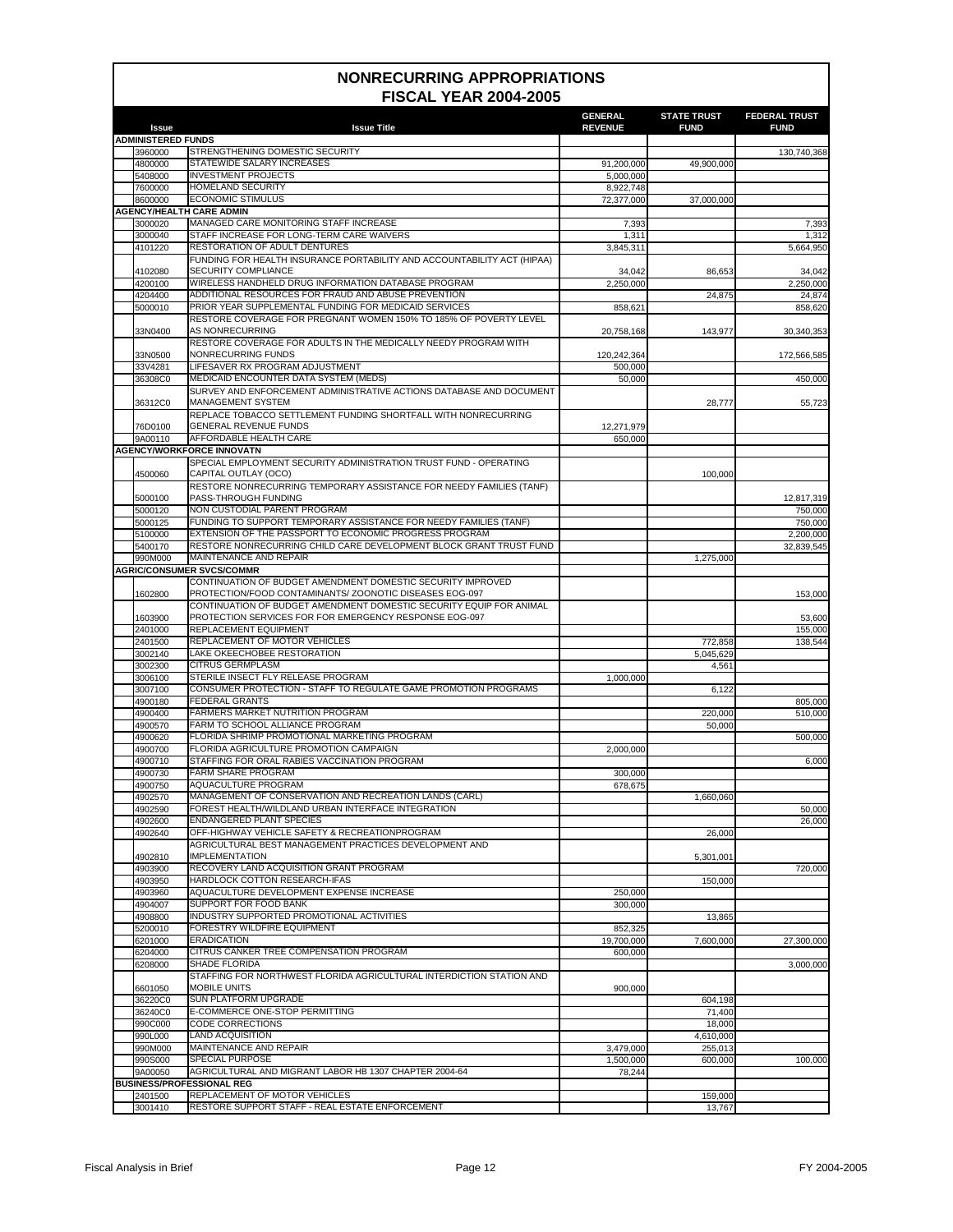|                                  |                                                                                                                               | <b>GENERAL</b>         | <b>STATE TRUST</b>     | <b>FEDERAL TRUST</b>   |
|----------------------------------|-------------------------------------------------------------------------------------------------------------------------------|------------------------|------------------------|------------------------|
| <b>Issue</b>                     | <b>Issue Title</b>                                                                                                            | <b>REVENUE</b>         | <b>FUND</b>            | <b>FUND</b>            |
| 3001420                          | RESTORE SUPPORT STAFF - REAL ESTATE LICENSURE                                                                                 |                        | 4,561                  |                        |
| 4003000<br>36211C0               | ADDITIONAL STAFF TO REDUCE CONDOMINIUM COMPLAINT RESPONSE TIME<br>UPGRADE MICROSOFT OFFICE SUITE                              |                        | 63,896<br>460,000      |                        |
|                                  | PORTABLE DIGITAL ASSISTANTS FOR CONDUCTING INVESTIGATIONS AND                                                                 |                        |                        |                        |
| 36311C0                          | <b>INSPECTIONS</b>                                                                                                            |                        | 228,572                |                        |
| 36313C0                          | UPGRADE DEPARTMENT-WIDE NETWORK TO MICROSOFT 2003                                                                             |                        | 644,958                |                        |
| <b>CHILDREN &amp; FAMILIES</b>   |                                                                                                                               |                        |                        |                        |
| 3400400                          | SHIFT TEMPORARY ASSISTANCE FOR NEEDY FAMILIES FUNDING TO THE WELFARE<br><b>TRANSITION TRUST FUND - ADD</b>                    |                        |                        | 51,833,018             |
|                                  | RESTORE NON-RECURRING FUNDING FOR CUBAN/HAITIAN IMMIGRATION GRANT                                                             |                        |                        |                        |
| 4000280                          | FOR MENTAL HEALTH PROGRAMS                                                                                                    |                        |                        | 1,187,427              |
| 4000380                          | FLORIDA STATE HOSPITAL EMERGENCY MEDICAL EQUIPMENT                                                                            | 339,500                |                        |                        |
|                                  | BUY-BACK FOR PRIOR AUTHORIZATION EFFICIENCIES IN THE DEVELOPMENTAL<br><b>DISABILITIES PROGRAM</b>                             |                        |                        |                        |
| 4000390<br>4001720               | PASCO ASSOCIATION FOR CHALLEGED KIDS                                                                                          | 37,500                 | 7,000,000              |                        |
| 4001770                          | ELIGIBILITY DETERMINATION EFFICIENCIES 9 MONTH BUY-BACK                                                                       |                        | 10,815,914             | 10,815,914             |
| 4001870                          | ELECTRONIC BENEFIT TRANSFER CONTRACT FUNDING                                                                                  |                        | 2,233,887              | 1,827,725              |
| 4001920                          | MENTAL HEALTH PROGRAM SERVICES<br><b>SUBSTANCE ABUSE PROGRAM SERVICES</b>                                                     | 1,090,000              |                        |                        |
| 4001930<br>4002010               | COMMUNITY BASED CARE - SHARED INSURANCE PROGRAM                                                                               | 185,000                | 3,000,000              |                        |
| 4002030                          | <b>SHARED RISK PROGRAM</b>                                                                                                    |                        | 7,500,000              |                        |
| 4003040                          | RESTORE NONRECURRING FUNDING OF SPECIALIZED RESIDENTIAL GROUP CARE                                                            | 10,000,000             |                        |                        |
| 4403050                          | SAFE AND STABLE HOMES FOR CHILDREN                                                                                            |                        |                        | 1,970,956              |
| 33N0002                          | REDIRECT RECURRING APPROPRIATIONS TO NON-RECURRING - ADD<br>FLORIDA ON-LINE RECIPIENT INTEGRATED DATA ACCESS (FLORIDA) SYSTEM | 200,000                |                        |                        |
| 36012C0<br>74A0020               | APALACHEE MENTAL HEALTH CRISIS BEDS                                                                                           | 200,000                | 6,580,162              | 1,009,414              |
| 74A0620                          | <b>CRISIS MENTAL HEALTH SERVICES</b>                                                                                          | 1,100,000              |                        |                        |
| 74A0690                          | ATLANTIC SHORES HEALTH CARE                                                                                                   | 2,000,000              |                        |                        |
| 75A0010                          | DOMESTIC VIOLENCE SHELTERS AND TRANSITIONAL HOUSING<br><b>GRANTS AND AIDS - FIXED CAPITAL OUTLAY</b>                          |                        | 1,000,000              |                        |
| 990G000<br>990M000               | MAINTENANCE AND REPAIR                                                                                                        |                        | 4,000,000<br>1,747,604 |                        |
| 9A00700                          | SENATE BILL 2962                                                                                                              |                        | 3,400,000              |                        |
| <b>CITRUS, DEPT OF</b>           |                                                                                                                               |                        |                        |                        |
| 2401000                          | <b>REPLACEMENT EQUIPMENT</b>                                                                                                  |                        | 73,500                 |                        |
| 2401500<br>24010C0               | <b>REPLACEMENT OF MOTOR VEHICLES</b><br>INFORMATION TECHNOLOGY INFRASTRUCTURE REPLACEMENT                                     |                        | 36,000<br>113,000      |                        |
| 990M000                          | MAINTENANCE AND REPAIR                                                                                                        |                        | 556,000                |                        |
| <b>COMMUNITY AFFAIRS.DEPT OF</b> |                                                                                                                               |                        |                        |                        |
| 1800410                          | TRANSFERLAND ADMINISTRATION FROM OFFICE OF THE SECRETARY                                                                      |                        | 80,000                 |                        |
| 4100000                          | DIVISION OF COMMUNITY PLANNING TECHNICAL AND PLANNING ASSISTANCE<br><b>REGIONAL PLANNING COUNCILS</b>                         | 400.000                |                        |                        |
| 4800000<br>5506000               | <b>CIVIL LEGAL ASSISTANCE</b>                                                                                                 | 2,350,000<br>1,000,000 |                        |                        |
|                                  | CITIZENS CORPS COMMUNITY GRANT- FEDERAL EMERGENCY MANAGEMENT                                                                  |                        |                        |                        |
| 5901520                          | <b>ADMINISTRATION</b>                                                                                                         |                        |                        | 996,912                |
| 5901600                          | HURRICANE SHELTER RETROFITS                                                                                                   |                        | 3,000,000              |                        |
| 5901670<br>5901700               | FEDERAL EMERGENCY PROGRAM GRANT-INCREASED FUNDING/FEMA<br>INCREASE IN PRE-DISASTER MITIGATION PROJECTS                        |                        |                        | 2,593,037<br>4,692,114 |
| 5901750                          | FEDERAL DECLARED DISASTER FUNDING                                                                                             |                        | 13,125,250             | 114,049,089            |
|                                  | EMERGENCY MANAGEMENT-TRANSFER CASH MATCH/FEDERALLY DECLARED                                                                   |                        |                        |                        |
| 5901760                          | DISASTERS TO GRANTS AND DONATIONS TRUST FUND                                                                                  |                        | 4,461,193              |                        |
| 5901990<br>5902600               | RESIDENTIAL CONSTRUCTION MITIGATION PROGRAM<br>JACKSONVILLE SUPER BOWL HOMELAND SECURITY MEASURES                             | 1,000,000              | 6,947,779              |                        |
| 6301100                          | <b>FRONT PORCH FLORIDA INITIATIVE</b>                                                                                         | 3,000,000              |                        |                        |
|                                  | GRANT FUNDING FROM THE NATIONAL OCEANIC AND ATMOSPHERIC                                                                       |                        |                        |                        |
| 6302010                          | <b>ADMINISTRATION</b>                                                                                                         |                        | 10,000                 |                        |
|                                  | GRANT FUNDING FROM THE NATIONAL OCEANIC AND ATMOSPHERIC<br>ADMINISTRATION-WATERFRONTS FLORIDA PROGRAM                         |                        |                        |                        |
| 6302020<br>6303200               | COMMUNITY SERVICES BLOCK GRANT PROGRAM INCREASE                                                                               |                        | 95,000                 | 6,785,611              |
| 990G000                          | <b>GRANTS AND AIDS - FIXED CAPITAL OUTLAY</b>                                                                                 |                        |                        | 42,289,120             |
| 990L000                          | <b>LAND ACQUISITION</b>                                                                                                       |                        | 66,000,000             |                        |
| <b>CORRECTIONS, DEPT OF</b>      | <b>FOOD SERVICE CONTRACT</b>                                                                                                  |                        |                        |                        |
| 2300020<br>3000150               | INCREASE IN CRIMINAL JUSTICE ESTIMATING CONFERENCE INMATE POPULATION                                                          | 1,400,000<br>706,748   |                        |                        |
| 3000180                          | <b>COLUMBIA ANNEX SUPPORT COSTS</b>                                                                                           | 379,091                |                        |                        |
| 3000190                          | WAKULLA WORK CAMP SUPPORT COSTS                                                                                               | 76,537                 |                        |                        |
| 3000200                          | LOWELL ANNEX COMPOUND                                                                                                         | 331,386                |                        |                        |
| 3000210<br>4800160               | FRANKLIN CORRECTIONAL INSTITUTION SUPPORT COSTS<br><b>FUND HEALTH SERVICES DEFICIT</b>                                        | 433,690<br>14,097      |                        |                        |
| 5100110                          | BRIDGES OF AMERICA POST-RELEASE TRANSITIONAL HOUSING PROGRAM                                                                  | 365,000                |                        |                        |
| 6400140                          | INCREASED AUTHORITY FOR ADULT BASIC EDUCATION GRANT                                                                           |                        |                        | 10,122                 |
| 6400150                          | <b>INCREASED AUTHORITY FOR SPECTOR GRANT</b>                                                                                  |                        |                        | 6,122                  |
| 6S20000                          | ENHANCED COMMUNITY SUBSTANCE ABUSE TREATMENT                                                                                  | 600,000                |                        |                        |
| 8500A30                          | MAINTENANCE ALLOWANCE FOR PROBATION OFFICERS WHO USE THEIR PERSONAL<br><b>VEHICLES IN PERFROMANCE OF DUTIES</b>               | 3,035,000              |                        |                        |
| 990P000                          | <b>INCREASED CAPACITY</b>                                                                                                     | 87,553,154             |                        | 12,080,075             |
| <b>EDUCATION, DEPT OF</b>        |                                                                                                                               |                        |                        |                        |
|                                  | FUNDING FOR DISTRICT COST DIFFERENTIAL (DCD) TRANSITION SUPPLEMENT FOR                                                        |                        |                        |                        |
| 3000247                          | <b>SMALL COUNTIES</b><br>FUNDING FOR DISTRICT COST DISTRICT COST DIFFERENTIAL (DCD) TRANSITION                                | 529,656                |                        |                        |
| 3000249                          | <b>SUPPLEMENT</b>                                                                                                             | 22,100,000             |                        |                        |
| 3000257                          | <b>ALTERNATIVE EDUCATION PARTNERSHIP</b>                                                                                      |                        | 4,000,000              |                        |
| 3000259                          | LEARNING FLORIDA HISTORY THROUGH ART                                                                                          | 30,000                 |                        |                        |

Fiscal Analysis in Brief **Fiscal Analysis in Brief** Page 13 FY 2004-2005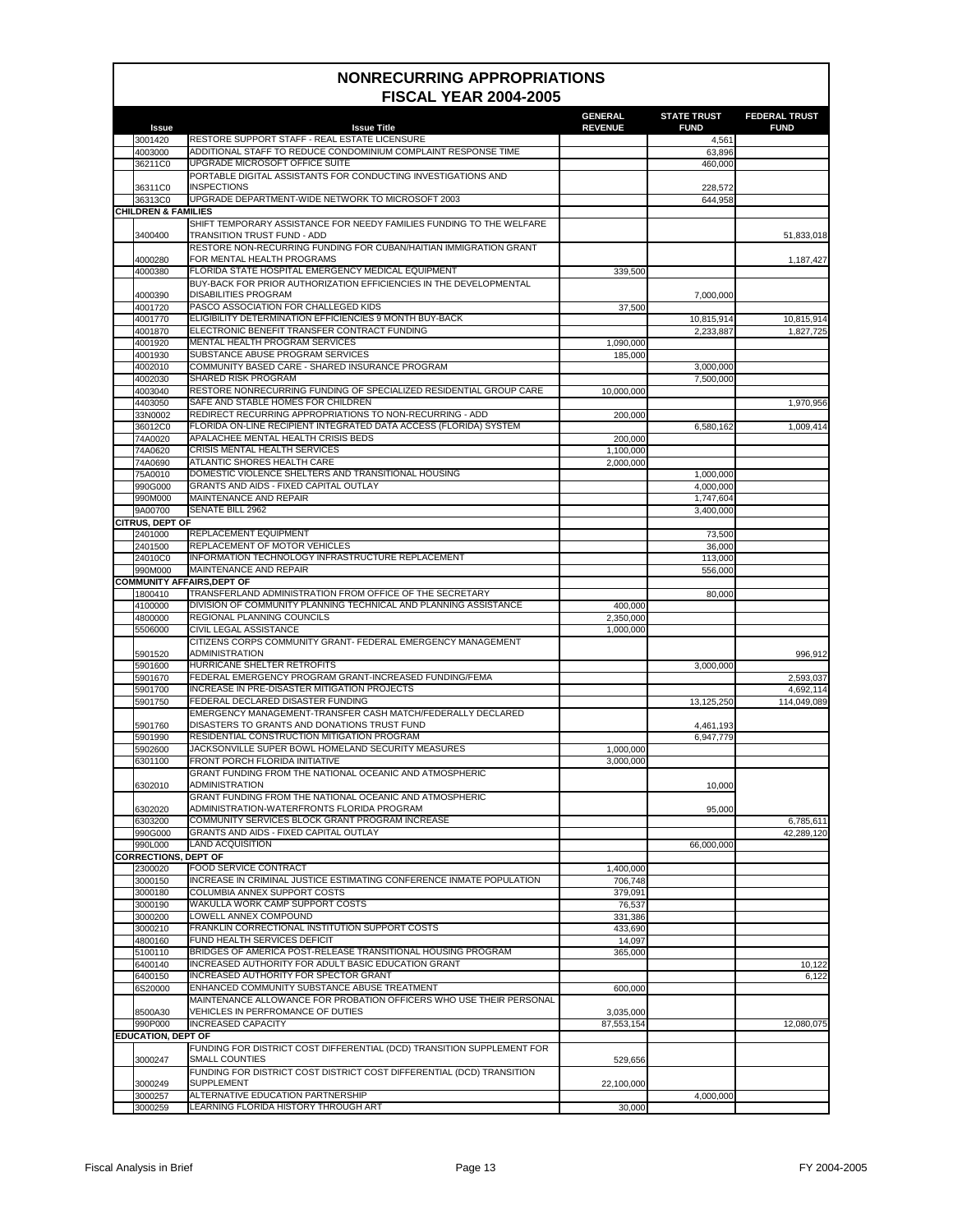| <b>Issue</b>                             | <b>Issue Title</b>                                                                                                  | <b>GENERAL</b><br><b>REVENUE</b> | <b>STATE TRUST</b><br><b>FUND</b> | <b>FEDERAL TRUST</b><br><b>FUND</b> |
|------------------------------------------|---------------------------------------------------------------------------------------------------------------------|----------------------------------|-----------------------------------|-------------------------------------|
|                                          | STATEWIDE INTERNET-BASED TEACHER TRAINING PROJECT IMPLEMENTED BY                                                    |                                  |                                   |                                     |
| 3000305                                  | PANHANDLE AREA EDUCATION CONSORTIUM                                                                                 |                                  | 1,000,000                         |                                     |
| 3001600                                  | <b>STATEWIDE ASSESSMENT PROGRAM</b><br><b>ARTS FOR A COMPLETE EDUCATION</b>                                         |                                  | 5,000,000                         |                                     |
| 3002600<br>3002700                       | <b>FEDERAL EQUIPMENT MATCHING GRANTS</b>                                                                            | 283,359                          | 100,000                           |                                     |
| 3003710                                  | DISTRICT DISCRETIONARY LOTTERY FUNDS/SCHOOL RECOGNITION                                                             |                                  | 67,267,849                        |                                     |
| 3006000                                  | <b>FLORIDA INFORMATION RESOURCE NETWORK</b>                                                                         |                                  | 7,850,221                         |                                     |
| 3007310                                  | CHALLENGE GRANTS PROGRAMS                                                                                           | 93.151.519                       | 78,497,352                        |                                     |
| 4000680                                  | PROJECT "E" - UCF                                                                                                   | 3,200,000                        |                                   |                                     |
| 4004780<br>4004810                       | EQUIPMENT NEEDS - IFAS BALM FACILITY<br>NONRECURRING STARTUP FUNDS FOR FAU/ST. LUCIE CHARTER LAB SCHOOL             |                                  | 843,218<br>500,000                |                                     |
| 4005020                                  | PHILLIPS CENTER FOR THE PERFORMING ARTS - UF                                                                        | 250,000                          |                                   |                                     |
| 4005040                                  | ENHANCEMENT FUNDS - FLORIDA STATE UNIVERSITRY                                                                       | 8,000,000                        |                                   |                                     |
| 4005060                                  | FSU MEDICAL SCHOOL/PUTNAM COUNTY HOSPITAL CONTRACT FOR PHYSICIAN<br>SERVICES                                        | 500,000                          |                                   |                                     |
|                                          | PROVIDE NONRECURRING FUNDS FOR PHASE OUT OF THE MINORITY                                                            |                                  |                                   |                                     |
| 4008300                                  | PARTICIPATION IN LEGAL EDUCATION (MPLE) PROGRAM                                                                     | 885,340                          |                                   |                                     |
| 4400100                                  | PREPAID TUITION SCHOLARSHIP PROGRAM                                                                                 | 2,000,000                        |                                   |                                     |
| 5000150<br>5031800                       | <b>FLORIDA OFFICE FOR CIVIL RIGHTS AGREEMENT</b><br><b>TAKE STOCK IN CHILDREN</b>                                   | 1,000,000                        | 3,960,000                         |                                     |
| 5031900                                  | <b>GOVERNOR'S MENTORING INITIATIVE</b>                                                                              |                                  | 875,000                           |                                     |
| 5032500                                  | PARTNERSHIP TO ADVANCE SCHOOL SUCCESS (PASS)                                                                        |                                  | 920,000                           |                                     |
| 5032600                                  | <b>BIG BROTHERS/BIG SISTERS</b>                                                                                     |                                  | 1,840,000                         |                                     |
| 5033100                                  | <b>BOYS AND GIRLS CLUBS</b>                                                                                         |                                  | 2,300,000                         |                                     |
| 5033200                                  | <b>LEARNING FOR LIFE</b>                                                                                            |                                  | 2,000,000                         |                                     |
| 5033400                                  | <b>COMMUNITIES INSCHOOLS</b>                                                                                        |                                  | 1,000,000                         |                                     |
| 5033500                                  | <b>GIRL SCOUTS OF FLORIDA</b>                                                                                       |                                  | 500,000                           |                                     |
| 5033600                                  | <b>BLACK MALE EXPLORERS PROGRAM</b><br>PUBLIC STUDENT ASSISTANCE GRANT                                              |                                  | 500,000                           |                                     |
| 5100100<br>5103000                       | APPLIED TECHNOLOGY CENTER AT DAYTONA BEACH COMMUNITY COLLEGE                                                        | 500,000                          | 18,000,000                        |                                     |
| 5210000                                  | PENSACOLA NAVAL MUSEUM DISTANCE LEARNING                                                                            | 100,000                          | 400,000                           |                                     |
| 5301000                                  | KINDERGARTEN THROUGH GRADE EIGHT VIRTUAL EDUCATION                                                                  |                                  | 4,640,000                         |                                     |
| 5301200                                  | <b>TEACHER OF THE YEAR</b>                                                                                          |                                  | 39,208                            |                                     |
| 5301300                                  | SCHOOL RELATED PERSONNEL OF THE YEAR                                                                                |                                  | 12,943                            |                                     |
| 5301400                                  | PRINCIPAL OF THE YEAR                                                                                               |                                  | 35,000                            |                                     |
| 5301700                                  | <b>FLORIDA HOLOCAUST MUSEUM</b>                                                                                     |                                  | 160,000                           |                                     |
| 5302300                                  | <b>G/A - READING INITIATIVES</b>                                                                                    |                                  | 38,149,779                        |                                     |
| 5302400                                  | G/A - ASSISTANCE TO LOW PERFORMING SCHOOLS<br>SCHOLARSHIP MATCHING PROGRAM                                          |                                  | 5,500,000                         |                                     |
| 5303000<br>5900320                       | ENHANCE COMMUNITY COLLEGE PROGRAM FUND                                                                              | 50,786,235                       | 3,700,000                         |                                     |
| 33N0010                                  | REPLACE RECURRING APPROPRIATIONS WITH NONRECURRING - ADD                                                            | 400,000                          |                                   |                                     |
| 36380C0                                  | WINDOWS 2000 ACTIVE DIRECTORY MIGRATION                                                                             |                                  |                                   | 445,320                             |
| 54F0000                                  | <b>STERLING COUNCIL - TCC</b>                                                                                       | 320,000                          |                                   |                                     |
| 54L0000                                  | ST PETE COLLEGE - LIBRARY ENHANCEMENT                                                                               | 500,000                          |                                   |                                     |
| 990J300                                  | <b>CLASS SIZE REDUCTION PROJECTS</b>                                                                                | 100,000,000                      |                                   |                                     |
| 990K000                                  | SUPPLEMENTAL APPROPRIATIONS                                                                                         | 445,000                          |                                   |                                     |
| 990M000                                  | MAINTENANCE AND REPAIR                                                                                              | 27,700,000                       | 251,885,649                       |                                     |
| 990R000<br><b>ELDER AFFAIRS, DEPT OF</b> | <b>EDUCATION CAPITAL PROJECTS</b>                                                                                   | 40,586,775                       | 521,550,086                       |                                     |
| 3000100                                  | COMPREHENSIVE ASSESSMENT AND REVIEW OF LONG TERM CARE SERVICES                                                      | 11,403                           |                                   | 34,207                              |
| 4300210                                  | LOCAL SERVICE PROGRAMS                                                                                              | 3,325,000                        |                                   |                                     |
|                                          | BE HEAD SMART, SENIORS! BRAIN INJURY AND FALLS PREVENTION PROJECT -                                                 |                                  |                                   |                                     |
| 4300230                                  | <b>STATEWIDE</b>                                                                                                    | 100,000                          |                                   |                                     |
| 4300235                                  | MEDICATION MANAGEMENT FOR FRAIL ELDERLY - DADE COUNTY                                                               | 100,000                          |                                   |                                     |
| 4300240                                  | WEST MIAMI COMMUNITY CENTER - DADE COUNTY                                                                           | 75,000                           |                                   |                                     |
| 74A0370                                  | ALZHEIMERS SERVICES FOR MULTI-CULTURAL COMMUNITIES                                                                  | 180,000                          |                                   |                                     |
| 74A0380                                  | ALZHEIMER'S MOBILE SERVICES FOR RURAL AREAS, MINORITY AND UNDER- SERVED<br><b>COMMUNITIES</b>                       | 180,000                          |                                   |                                     |
| 74A0390                                  | ALZHEIMER'S SERVICES FOR MULTI- CULTURAL COMMUNITIES - STATEWIDE                                                    | 540,000                          |                                   |                                     |
| 9A01780                                  | MULTISERVICE SENIOR CENTERS - SB1748                                                                                |                                  | 240,000                           |                                     |
| <b>ENVIR PROTECTION, DEPT OF</b>         |                                                                                                                     |                                  |                                   |                                     |
| 990E000                                  | <b>ENVIRONMENTAL PROJECTS</b>                                                                                       | 27,000,000                       | 404,232,851                       | 87,450,925                          |
|                                          | TRANSFER TO DEPARTMENT OF TRANSPORTATION FOR LITTER PREVENTION                                                      |                                  |                                   |                                     |
| 1700110                                  | <b>GRANTS</b>                                                                                                       |                                  | 1,000,000                         |                                     |
| 2401100                                  | REPLACE ROTARY CORE DRILLING RIG - FLORIDA GEOLOGICAL SURVEY                                                        |                                  | 540,000                           |                                     |
| 2401500                                  | <b>REPLACEMENT OF MOTOR VEHICLES</b>                                                                                |                                  | 986,405                           | 34,000                              |
| 3000200                                  | INVENTORY ALL FEDERAL, STATE, WATER MANAGEMENT DISTRICT, AND LOCAL<br>GOVERNMENT LANDS ON A COUNTY-BY- COUNTY BASIS |                                  | 33,000                            |                                     |
| 4400200                                  | <b>STATE ENERGY PROGRAM</b>                                                                                         |                                  |                                   | 13,683                              |
| 4500160                                  | TRANSFER TO SAVE OUR EVERGLADES TRUST FUND                                                                          | 75.000.000                       |                                   |                                     |
| 4500180                                  | TOTAL MAXIMUM DAILY LOAD DEVELOPMENT                                                                                |                                  | 6,600,000                         |                                     |
| 4500200                                  | LAKE OKEECHOBEE RESTORATION                                                                                         |                                  | 3,300,000                         |                                     |
|                                          | TRANSFER GENERAL REVENUE AND P2000 TRUST FUND REVENUES INTO THE                                                     |                                  |                                   |                                     |
| 5200120                                  | <b>FLORIDA FOREVER TRUST FUND</b>                                                                                   | 263,100,000                      | 36,900,000                        |                                     |
|                                          | ADJUST TRANSFER TO FLORIDA COMMUNITIES TRUST TO COVER PROGRAM                                                       |                                  |                                   |                                     |
| 6007500                                  | OPERATING COSTS<br>OPERATIONAL COST FOR NATIONAL ESTUARINE RESEARCH RESERVES (NERR)                                 |                                  | 29,256                            |                                     |
| 7300700                                  | <b>FACILITIES</b>                                                                                                   |                                  | 151,984                           |                                     |
| 7300920                                  | LAND USE PROCEEDS, RESTORATION, AND MITIGATION BANK - LITTLE PINE ISLAND                                            |                                  | 200,000                           |                                     |
| 33J0200                                  | OUTSOURCING FOR EXPERT COUNSEL AND LITIGATION SUPPORT                                                               |                                  | 243,750                           |                                     |
| 36302C0                                  | ENHANCEMENTS FOR AMBIENT AIR MONITORING NETWORK                                                                     |                                  | 450,000                           |                                     |
| 36305C0                                  | STATE LANDS INFORMATION SYSTEMS INTEGRATION                                                                         |                                  | 430,000                           |                                     |

Fiscal Analysis in Brief **Fiscal Analysis in Brief** Page 14 **FY 2004-2005**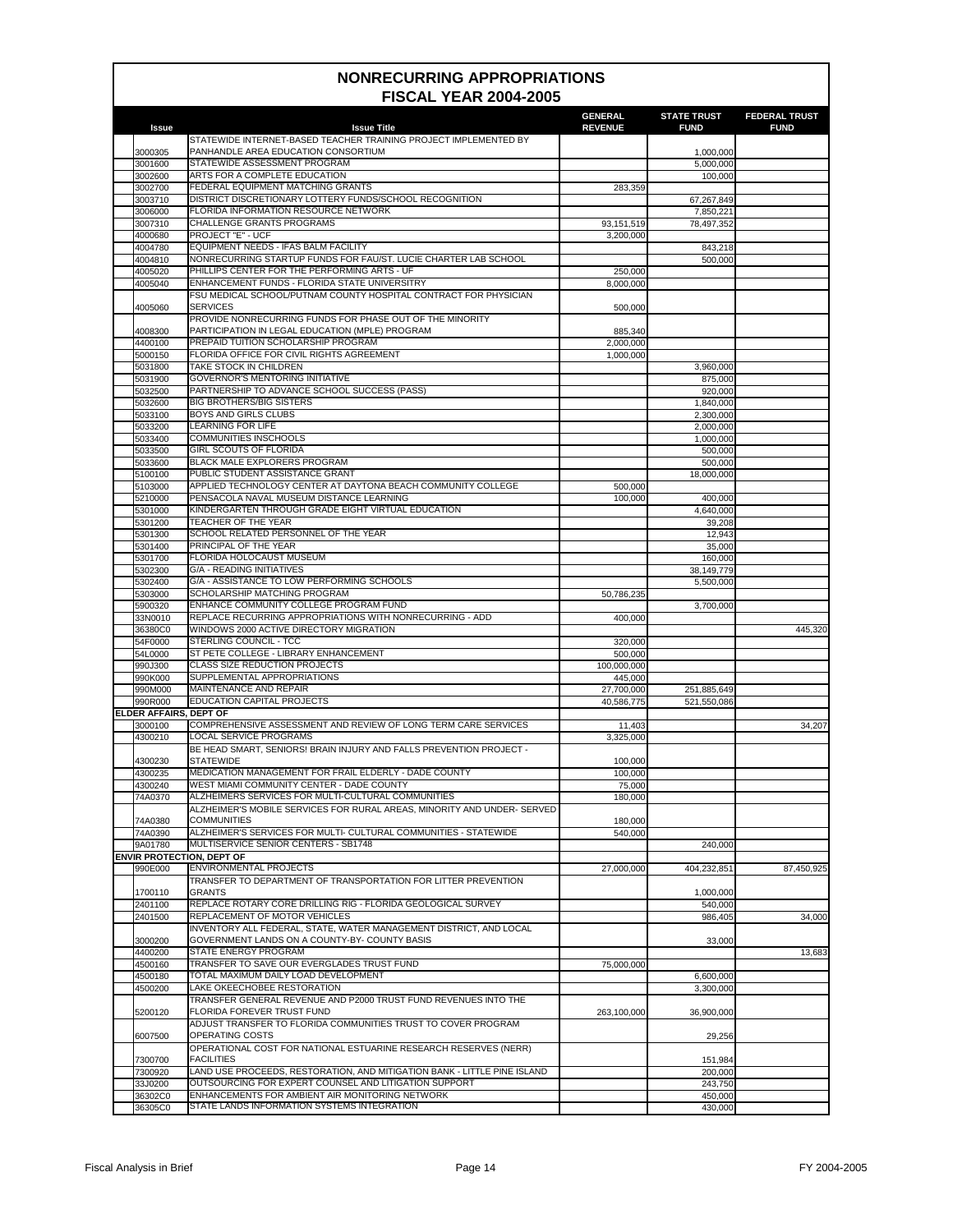|                           |                                                                                                                      | <b>GENERAL</b>          | <b>STATE TRUST</b>      | <b>FEDERAL TRUST</b> |
|---------------------------|----------------------------------------------------------------------------------------------------------------------|-------------------------|-------------------------|----------------------|
| <b>Issue</b>              | <b>Issue Title</b>                                                                                                   | <b>REVENUE</b>          | <b>FUND</b>             | <b>FUND</b>          |
| 990G000                   | <b>GRANTS AND AIDS - FIXED CAPITAL OUTLAY</b>                                                                        | 1,200,000               | 21,200,000              | 14,241,500           |
| 990L000                   | <b>LAND ACQUISITION</b><br>MAINTENANCE AND REPAIR                                                                    |                         | 295,876,600             |                      |
| 990M000<br>990S000        | <b>SPECIAL PURPOSE</b>                                                                                               |                         | 9.450.000<br>13,252,858 | 22,150,000           |
| <b>FINANCIAL SERVICES</b> |                                                                                                                      |                         |                         |                      |
|                           | ASSIST WORKERS' COMPENSATION STAFF INVESTIGATE NON COMPLYING                                                         |                         |                         |                      |
| 3000100                   | <b>EMPLOYERS</b>                                                                                                     |                         | 1.020.810               |                      |
|                           | UTILIZATION OF CLASS ACTION SETTLEMENTS TO EXPAND CONSUMER OUTREACH.                                                 |                         |                         |                      |
| 3000200                   | <b>PROGRAM</b>                                                                                                       |                         | 862,218                 |                      |
| 3000210                   | ANALYSIS OF WORKERS COMPENSATION INSURANCE RATES                                                                     |                         | 504,561                 |                      |
|                           | CLASS ACTION SETTLEMENT TO IMPROVE EXAMINATION CAPABILITIES AND DEVELOP<br>LICENSING AND EXAMINATION TRACKING SYSTEM |                         |                         |                      |
| 3000300                   | PROFESSIONAL RESOURCES REQUIRED FOR WORKERS' COMPENSATION AND                                                        |                         | 991,000                 |                      |
| 3000400                   | INSURANCE LITIGATION                                                                                                 |                         | 9,122                   |                      |
|                           |                                                                                                                      |                         |                         |                      |
| 3000630                   | EXPEDITE PROSECUTIONS AND FACILITATE THE FAVORABLE RESOLUTION OF CASES                                               |                         | 14,183                  |                      |
| 3001100                   | INCREASE UNCLAIMED PROPERTY COLLECTIONS                                                                              |                         | 27,366                  |                      |
| 4000200                   | PRISON INDUSTRY ENHANCEMENT (PIE) PROGRAM                                                                            |                         | 575,000                 |                      |
| 36101C0                   | FLAIR/CASH MANAGEMENT REPLACEMENT CONTRACTED SERVICES                                                                |                         | 41,500,000              |                      |
| 36202C0                   | REPLACEMENT OF TELEPHONE SYSTEM                                                                                      |                         | 3,600,000               |                      |
|                           | WORKFLOW SYSTEMS DESIGN, IMPLEMENTATION ANDINTEGRATION (FINANCIAL<br>MONITORING AND ANALYSIS)                        |                         |                         |                      |
| 36307C0<br>36309C0        | PC REPLACEMENT - SOFTWARE                                                                                            |                         | 2,275,000<br>200,915    |                      |
| 36311C0                   | VISIFLOW DOCUMENT IMAGING SYSTEM - DEVICES & RECURRING LEASING COSTS                                                 |                         | 48,000                  |                      |
|                           | OFFICE OF FINANCIAL REGULATION - DEFERRED PRESENTMENT PROVIDER                                                       |                         |                         |                      |
| 4001A00                   | <b>ENFORCEMENT</b>                                                                                                   |                         | 36,488                  |                      |
| 9A00120                   | AFFORDABLE HEALTH CARE                                                                                               |                         | 513,683                 |                      |
|                           | FISH/WILDLIFE CONSERV COMM                                                                                           |                         |                         |                      |
| 990E000                   | <b>ENVIRONMENTAL PROJECTS</b>                                                                                        |                         | 300,000                 | 300,000              |
|                           | CONTINUE BUDGET AMENDMENT #04-03 FOR THE FEDERAL FISHERIES DISASTER                                                  |                         |                         |                      |
| 1601600<br>2401500        | ASSISTANCE PROGRAMS<br>REPLACEMENT OF MOTOR VEHICLES                                                                 |                         | 800,000                 | 898,307              |
| 2401800                   | <b>ADDITIONAL VEHICLES</b>                                                                                           |                         |                         | 33,565               |
| 2402500                   | REPLACEMENT EQUIPMENT - BOATS, MOTORS, AND TRAILERS                                                                  |                         | 4,000,000               |                      |
| 2406020                   | REPLACEMENT EQUIPMENT - LAW ENFORCEMENT AIRCRAFT                                                                     |                         | 700,000                 |                      |
| 4402630                   | VEHICLES FOR NEW LAND MANAGEMENT BIOLOGISTS                                                                          |                         | 260,770                 |                      |
| 4403550                   | <b>INTERIM CONSERVATION AND RECREATIONAL LANDS MANAGEMENT</b>                                                        |                         | 1,296,000               |                      |
| 4404200                   | <b>LAKE RESTORATION PROJECTS</b>                                                                                     |                         | 1,400,000               |                      |
| 4701000                   | MOODY BRANCH LAND MANAGEMENT                                                                                         |                         | 136,000                 |                      |
| 5501000                   | EQUIPMENT AND TRAINING FOR HOMELAND DEFENSE                                                                          |                         | 239,400                 |                      |
| 6303000<br>6500110        | NATURAL RESOURCE MANAGEMENT AND PUBLIC RECREATION PROGRAMS<br>SIGNAGE AND MARKERS FOR SILVER GLEN                    |                         | 2,717,000<br>18,000     |                      |
| 6500115                   | HARBOR BRANCH OCENOGRAPHIC INSITUTE                                                                                  | 2,000,000               |                         |                      |
| 6500120                   | PAT THOMAS REGIONAL LAW ENFORCEMENT TRAINING CENTER                                                                  |                         | 400,000                 |                      |
| 7001500                   | STOCK ENHANCEMENT RESEARCH FACILITY REPAIRS - PORT MANATEE                                                           |                         | 578,342                 |                      |
| 7004510                   | FLORIDA MARINE RESEARCH INSTITUTE - HARMFUL ALGAL BLOOM                                                              | 500,000                 |                         |                      |
| 990G000                   | <b>GRANTS AND AIDS - FIXED CAPITAL OUTLAY</b>                                                                        |                         | 2,150,000               |                      |
| 990L000                   | <b>LAND ACQUISITION</b>                                                                                              |                         | 7,000,000               |                      |
| 990M000                   | <b>MAINTENANCE AND REPAIR</b>                                                                                        |                         | 350,000                 |                      |
| 990S000                   | SPECIAL PURPOSE                                                                                                      |                         |                         | 2,000,000            |
|                           | EXPANDED MANAGEMENT AREA PROGRAM NEEDS ON CONSERVATION AND<br>RECREATIONAL LANDS (CARL)                              |                         |                         |                      |
| 4402640                   | <b>GOVERNOR, EXECUTIVE OFFICE</b>                                                                                    |                         | 300,000                 |                      |
| 2401500                   | REPLACEMENT OF MOTOR VEHICLES                                                                                        | 25,000                  |                         |                      |
| 3005000                   | ADMINISTRATIVE AND OPERATIONAL COST                                                                                  |                         | 100,000                 |                      |
| 4500020                   | BUSINESS EXPANSION, RETENTION AND RECRUITMENT                                                                        | 11,000,000              |                         |                      |
| 4500030                   | COMMUNITIES WITH SPECIAL NEEDS                                                                                       | 2,055,000               | 900,000                 |                      |
| 4500040                   | INDUSTRIES CRITICAL TO FLORIDA'S ECONOMY                                                                             | 8,353,296               | 250,000                 |                      |
| 4500050                   | ECONOMIC DEVELOPMENT TOOLS                                                                                           | 22,330,000              | 4,575,500               |                      |
| 4500090                   | ECONOMIC DEVELOPMENT PROGRAM ACCOUNTABILITY MONITORING<br>QUICK ACTION CLOSING FUND                                  | 250,000                 | 250,000                 |                      |
| 4500260<br>4500280        | INTERNATIONAL PROGRAM ADDITIONAL FUNDING                                                                             | 10,000,000<br>1,000,000 |                         |                      |
|                           | TRANSFER GENERAL REVENUE TO TOURISM PROMOTION TRUST FUND FOR                                                         |                         |                         |                      |
| 4502080                   | <b>ADMINISTRATIVE ACTIVITIES</b>                                                                                     | 100,000                 |                         |                      |
| 4900000                   | <b>COMMUNITY TRIALS INITIATIVE GRANTS</b>                                                                            |                         |                         | 350,000              |
| 5000000                   | NORTH MIAMI BEACH GANG PROJECT                                                                                       |                         |                         | 1,000,000            |
| 5300110                   | CORRECT THE RENT APPROPRIATION FROM ADMINISTERED FUNDS                                                               | 69,316                  |                         |                      |
| 60J0000                   | ECONOMIC DEVELOPMENT PROJECTS                                                                                        | 1,950,000               |                         |                      |
| 990G000                   | <b>GRANTS AND AIDS - FIXED CAPITAL OUTLAY</b>                                                                        | 5,150,000               | 16,750,000              |                      |
| <b>HEALTH, DEPT OF</b>    | REALIGN AHEC BASE FUNDING - GENERAL REVENUE                                                                          |                         |                         |                      |
| 3400112<br>4100030        | NEWBORN SCREENING AND HEARING TESTING                                                                                | 7,322,789               | 2,464,596               |                      |
| 4300100                   | <b>EPILEPSY SERVICES PROGRAM</b>                                                                                     |                         | 300.000                 |                      |
| 4300160                   | PRESCRIPTION DRUG PROTECTION ACT                                                                                     |                         | 49,913                  |                      |
| 5300010                   | RECURRING FUNDS FOR CHILDREN'S MEDICAL SERVICES PROGRAMS                                                             |                         | 4,775,319               |                      |
| 5500110                   | UPGRADE ENVIRONMENTAL TESTING EQUIPMENT                                                                              |                         | 1,335,000               |                      |
| 6400100                   | PROVIDE TEMPORARY ASSISTANCE TO NEEDY FAMILIES (TANF) FUNDING                                                        |                         | 1,500,000               | 11,371,588           |
| 36024C0                   | INFORMATION TECHNOLOGY INFRASTRUCTURE                                                                                | 5,000,000               | 5,910,509               |                      |
|                           | IMPLEMENTATION OF STANDARD DEATH AND FETAL DEATH CERTIFICATES FOR THE<br><b>BUREAU OF VITAL STATISTICS</b>           |                         |                         |                      |
| 36029C0<br>36032C0        | PUBLIC HEALTH MANAGEMENT SYSTEM                                                                                      |                         | 815,000<br>2,350,000    |                      |
| 64P0160                   | ISLET CELL TRANSPLANTATION TO CURE DIABETES                                                                          | 250,000                 |                         |                      |
|                           |                                                                                                                      |                         |                         |                      |

Fiscal Analysis in Brief **Fiscal Analysis in Brief** Page 15 FY 2004-2005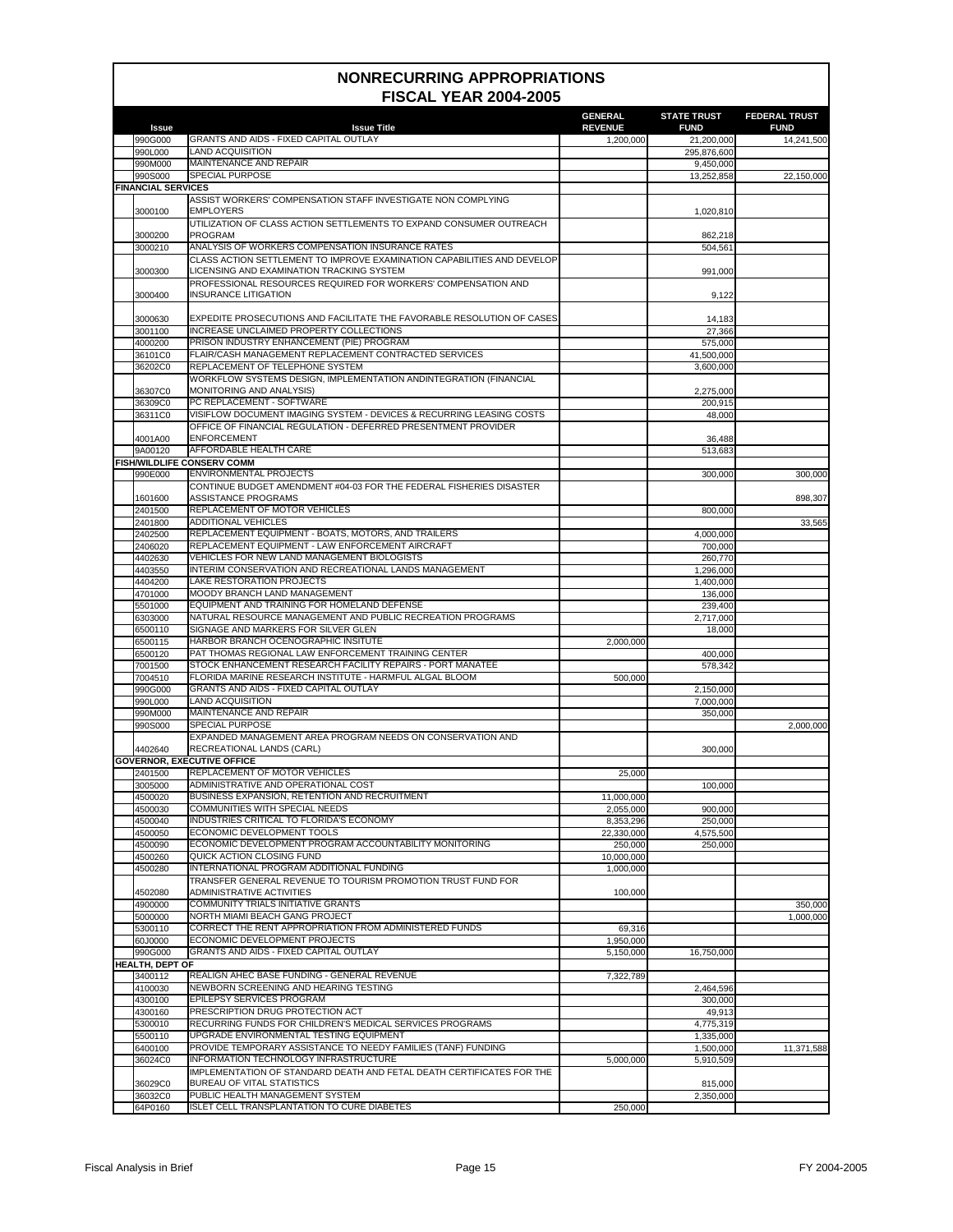|                               |                                                                                           | <b>GENERAL</b>       | <b>STATE TRUST</b> | <b>FEDERAL TRUST</b> |
|-------------------------------|-------------------------------------------------------------------------------------------|----------------------|--------------------|----------------------|
| <b>Issue</b>                  | <b>Issue Title</b>                                                                        | <b>REVENUE</b>       | <b>FUND</b>        | <b>FUND</b>          |
| 64P0170                       | <b>FLORIDA CENTER FOR NURSING STUDY</b>                                                   | 250,000              |                    |                      |
| 64P0190                       | <b>PATIENT SAFETY STUDY</b>                                                               |                      | 113,500            |                      |
| 64P0210                       | PROSTATE CANCER EDUCATION                                                                 | 200,000              |                    |                      |
| 990S000                       | <b>SPECIAL PURPOSE</b>                                                                    | 3,400,000            | 15,278,200         | 1,380,000            |
| 9A00010                       | <b>RELATED TO MEDICAID</b><br><b>INTERNET PHARMACIES</b>                                  |                      | 18,328             |                      |
| 9A00020<br>9A00030            | <b>TRAUMA CARE</b>                                                                        | 300,000              | 13,500<br>300,000  |                      |
|                               | HIWAY SAFETY/MTR VEH, DEPT                                                                |                      |                    |                      |
| 1603700                       | CONTINUE THE ELDER DRIVERS STATEWIDE SAFETY RESOURCE CENTERS GRANT                        |                      | 588,228            |                      |
| 2401500                       | <b>REPLACEMENT OF MOTOR VEHICLES</b>                                                      |                      | 1,000,000          |                      |
| 3000430                       | <b>PRICE INCREASE FOR OPERATION OF MOTOR VEHICLES</b>                                     |                      | 1,500,000          |                      |
|                               | ENHANCED TRAFFIC LAW ENFORCEMENT FOR THE FLORIDA TURNPIKE ENTERPRISE                      |                      |                    |                      |
| 3001050                       | (TROOP K)                                                                                 |                      | 942,954            |                      |
| 3003300                       | FEDERAL, STATE AND PRIVATE ENTITY GRANTS                                                  |                      | 707,760            |                      |
| 4700050                       | MOBILE INCIDENT COMMUNICATION COMMAND CENTER GRANT                                        |                      | 388,500            |                      |
| 4700060                       | IMPLEMENT PORTS UNIFORM ACCESS CREDENTIAL SYSTEM GRANT                                    |                      | 2,303,046          |                      |
| 3001A10                       | <b>PROVIDE TROOPER OVERTIME PAY</b>                                                       |                      | 2,000,000          |                      |
| 34N3010                       | FUND SHIFT FROM GENERAL REVENUE TO THE HIGHWAY SAFETY OPERATING TF                        | (1,714,875)          |                    |                      |
| 34N3020                       | FUND SHIFT TO THE HIGHWAY SAFETY OPERATING TF<br>WIDE AREA NETWORK INFRASTRUCTURE UPGRADE |                      | 1,714,875          |                      |
| 36109C0<br>990A000            | <b>OFFICE SPACE</b>                                                                       |                      | 707,350            |                      |
| <b>JUSTICE ADMINISTRATION</b> |                                                                                           |                      | 3,189,011          |                      |
| 2401500                       | <b>REPLACEMENT OF MOTOR VEHICLES</b>                                                      |                      | 627,826            | 20,000               |
| 2402000                       | <b>ADDITIONAL EQUIPMENT</b>                                                               | 24,208               |                    |                      |
| 2402400                       | ADDITIONAL EQUIPMENT - MOTOR VEHICLES                                                     |                      | 276,308            | 126,252              |
| 3000640                       | ENHANCED OTHER PERSONAL SERVICES                                                          |                      | 378,990            |                      |
|                               | INCREASED STATE ATTORNEY FORFEITURE AND INVESTIGATIVE SUPPORT TRUST                       |                      |                    |                      |
| 3009500                       | <b>FUND (FIST)</b>                                                                        |                      |                    | 50,000               |
| 3800100                       | STATE ATTORNEY AND PUBLIC DEFENDER TRAINING                                               |                      | 43,775             |                      |
| 4201700                       | <b>RENTAL SPACE REQUIREMENTS</b>                                                          | 36,725               |                    |                      |
| 4201900                       | TRUST FUND AUTHORITY FOR REMNANT CASH BALANCES                                            |                      | 874                |                      |
|                               | MAXIMIZE USE OF INDIGENT CRIMINAL DEFENSE TRUST FUNDS FOR OPERATING                       |                      |                    |                      |
| 4300200                       | <b>EXPENDITURES</b><br>WORKLOAD RELATED TO INVOICE PROCESSING FOR DUE PROCESS COSTS       |                      | 699,863            |                      |
| 5804000<br>5808000            | ARTICLE V DUE PROCESS COSTS FOR PUBLIC DEFENDERS                                          | 264,000<br>2,000,000 |                    |                      |
| 36202C0                       | <b>INFORMATION TECHNOLOGY NEEDS</b>                                                       |                      | 106,940            |                      |
| 36203C0                       | <b>INFORMATION TECHNOLOGY REPLACEMENT NEEDS</b>                                           |                      | 391,380            |                      |
| 38002C0                       | SOFTWARE AND NETWORK TRAINING                                                             |                      | 18,400             |                      |
|                               | JUVENILE JUSTICE, DEPT OF                                                                 |                      |                    |                      |
|                               | JUVENILE ACCOUNTABILITY & INCENTIVE BLOCKGRANT (JAIBG) - TRANSFER TO                      |                      |                    |                      |
| 3403200                       | <b>GENERAL REVENUE</b>                                                                    | 3,920,000            |                    |                      |
|                               | VIOLENT OFFENDER INCARCERATION/ TRUTH IN SENTENCING (VOI/TIS) SUBSTANCE                   |                      |                    |                      |
| 3403500                       | ABUSE - TRANSFER TO GENERAL REVENUE                                                       | 2,353,876            |                    |                      |
| 5001400                       | JUVENILE DETENTION CRITICAL SAFETY ISSUES                                                 | 1.800.000            |                    |                      |
| 5010114                       | <b>ECKERD YOUTH ALTERNATIVES, INC.</b>                                                    | 500,000              |                    |                      |
| 5010117                       | PUTNAM COUNTY POSITIVE ATTITUDE STUDENT TRAINING                                          | 50,000               |                    |                      |
|                               | GUYS PROGRAM EXPANSION - THE GROVE COUNSELING CENTER (SEMINOLE                            |                      |                    |                      |
| 5010119<br>5010121            | COUNTY)<br><b>G.A.P. GIRLS ADVOCACY PROJECT</b>                                           | 233,600<br>150,000   |                    |                      |
| 5010124                       | <b>VILLAGE INN FOR GIRLS</b>                                                              | 300.000              |                    |                      |
| 5010135                       | SEMINOLE COUNTY JUVENILE DRUG COURT                                                       | 280,000              |                    |                      |
| 5010300                       | SMALL COUNTY GRANTS FOR DETENTION SERVICES                                                | 3,500,000            |                    |                      |
| 990M000                       | MAINTENANCE AND REPAIR                                                                    | 2,000,000            |                    |                      |
|                               | <b>LAW ENFORCEMENT, DEPT OF</b>                                                           |                      |                    |                      |
| 3403900                       | COMPUTER CRIME CENTER - GENERAL REVENUE                                                   | 550,000              |                    |                      |
| 5010100                       | PHARMACEUTICAL DRUG DIVERSION TEAMS                                                       | 71,600               |                    |                      |
| 5010310                       | A CHILD IS MISSING PROGRAM                                                                | 150,000              |                    |                      |
| 5010330                       | ALZHEIMERS SAFE RETURN PROJECT (STATEWIDE)                                                | 250,000              |                    |                      |
|                               | EXPANSION OF DIOXYRIBONUCLEIC ACID (DNA) DATABASE TO INCLUDE VIOLENT                      |                      |                    |                      |
| 5200000                       | <b>IFELONIES</b>                                                                          | 600,000              |                    |                      |
| 8502000                       | <b>SCANNING ELECTRON MICROSCOPES</b>                                                      |                      | 725,000            |                      |
| 36103C0                       | INTEGRATED CRIMINAL HISTORY SYSTEM                                                        | 2,163,947            | 2200000            |                      |
| 990M000                       | MAINTENANCE AND REPAIR                                                                    | 1,000,000            |                    |                      |
| 2401000                       | <b>LEGAL AFFAIRS/ATTY GENERAL</b><br><b>REPLACEMENT EQUIPMENT</b>                         |                      | 9,500              |                      |
| 3001900                       | ECONOMIC CRIMES/ANTITRUST                                                                 |                      | 41,217             |                      |
| 3003400                       | WORKLOAD-MEDICAID FRAUD CONTROL                                                           |                      | 79,910             | 239,732              |
| 3006000                       | <b>IDENTITY THEFT CASELOAD</b>                                                            | 13,725               |                    |                      |
| 3009000                       | <b>HEALTH CARE FRAUD PROSECUTION</b>                                                      |                      | 13,683             |                      |
| 3400300                       | MINORITY CRIME PREVENTION PROGRAM FUND SHIFT - ADD                                        | 300,000              |                    |                      |
| 4001620                       | MINORITY CRIME PREVENTION PROGRAM                                                         | 1,000,000            |                    |                      |
| <b>LEGISLATIVE BRANCH</b>     |                                                                                           |                      |                    |                      |
| 9A01000                       | FUNDING FOR THE EXPENSES OF THE ARTICLE V TECHNOLOGY BOARD                                | 500,000              |                    |                      |
|                               | FUNDING FOR THE RATES AND RESERVES EVALUATION OF THE FLORIDA WORKERS'                     |                      |                    |                      |
| 9A02000                       | COMPENSATION JOINT UNDERWRITING ASSOCIATION                                               |                      | 50,000             |                      |
|                               | LOTTERY, DEPARTMENT OF THE                                                                |                      |                    |                      |
|                               | ADJUSTMENT TO RECURRING SPECIAL CATEGORY APPROPRIATION - TRANSFER TO                      |                      |                    |                      |
| 5000300                       | EDUCATIONAL ENHANCEMENT TRUST FUND                                                        |                      | 38,300,000         |                      |
| 24010C0                       | INFORMATION TECHNOLOGY INFRASTRUCTURE REPLACEMENT                                         |                      | 82,000             |                      |
| 36210C0                       | <b>BUSINESS SYSTEM ENHANCEMENTS</b>                                                       |                      | 338,400            |                      |
| 5000200                       | ON-LINE GAME DRAW MACHINES                                                                |                      | 150,000            |                      |
|                               | <b>MANAGEMENT SRVCS, DEPT OF</b>                                                          |                      |                    |                      |

Fiscal Analysis in Brief **Fiscal Analysis in Brief** Page 16 FY 2004-2005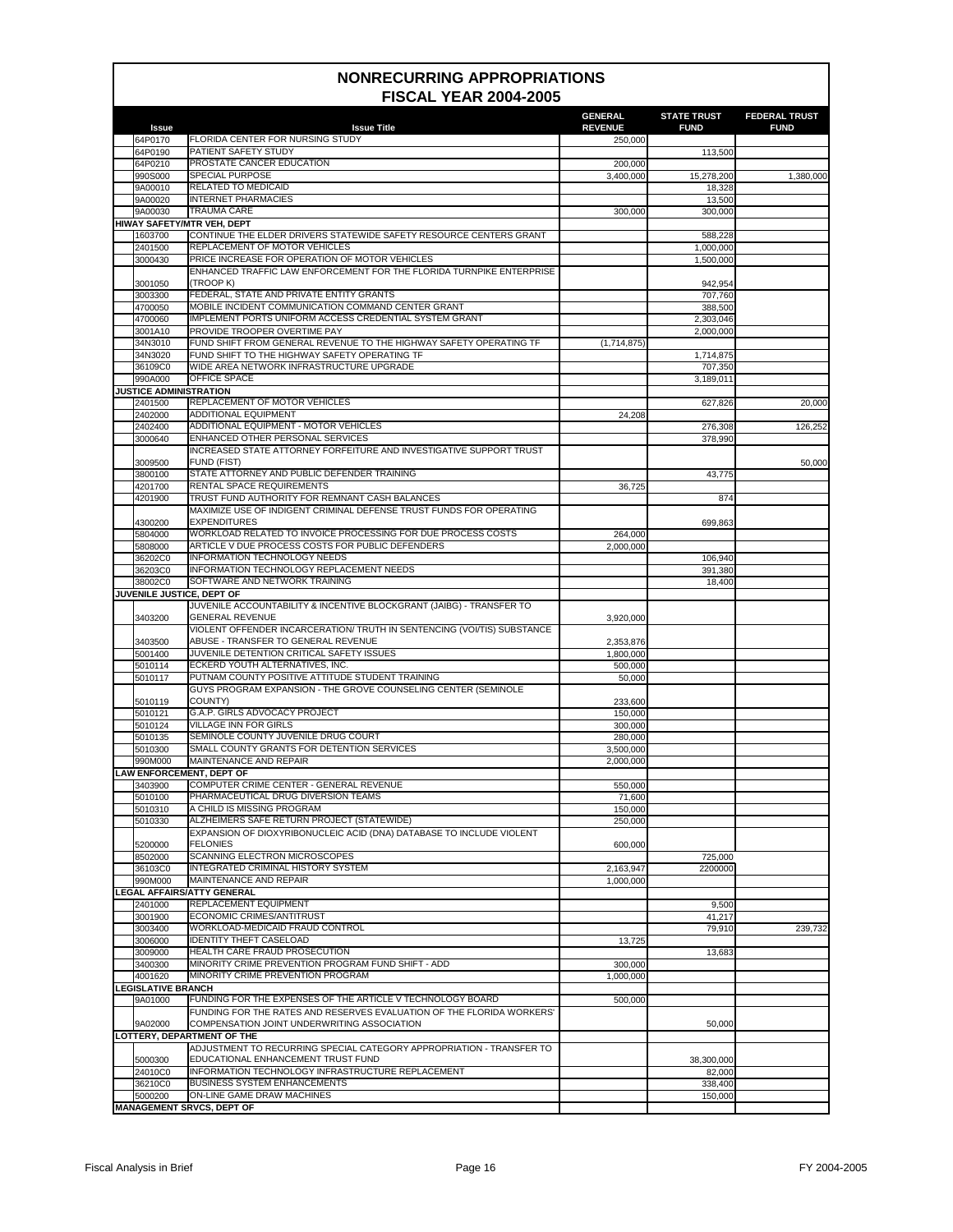|                           |                                                                                                                     | <b>GENERAL</b>      | <b>STATE TRUST</b> | <b>FEDERAL TRUST</b> |
|---------------------------|---------------------------------------------------------------------------------------------------------------------|---------------------|--------------------|----------------------|
| <b>Issue</b>              | <b>Issue Title</b>                                                                                                  | <b>REVENUE</b>      | <b>FUND</b>        | <b>FUND</b>          |
| 3000300                   | <b>HEALTH INSURANCE DATA MODELING</b>                                                                               |                     | 250,000            |                      |
| 3300020                   | RE-ESTABLISH AS NONRECURRING - COMPUTER ASSOCIATES CONTRACT                                                         |                     | 4,243,860          |                      |
|                           | CURRENT LEVEL PROGRAM INCREASE FOR PILOT SALARIES - EXECUTIVE AIRCRAFT<br><b>POOL</b>                               |                     |                    |                      |
| 4100220<br>4107510        | CONTINUE FUNDING FOR THE ADOPTION PROGRAM                                                                           | 906,441             | 114,000            |                      |
| 33N0110                   | CORRECTIONAL PRIVATIZATION COMMISSION - FUND AS NONRECURRING                                                        |                     | 859,405            |                      |
| 36120C0                   | CONTINUED DEVELOPMENT OF STATE PORTAL-MYFLORIDA.COM                                                                 | 1,215,000           |                    |                      |
| 36126C0                   | NETWORK SECURITY FOR STATEWIDE INFORMATION SYSTEMS                                                                  | 150.000             |                    |                      |
| 36300C1                   | PURCHASE MAINFRAME SOFTWARE LICENSE FOR AGENCIES                                                                    |                     | 339,508            |                      |
| 36320C0                   | STATEWIDE PURCHASING SUBSYSTEM CONTINUATION                                                                         |                     | 1,400,000          |                      |
|                           | CONSOLIDATE SPACE NEEDS IN THE STATE-OWNED FLORIDA FACILITIES OFFICE-                                               |                     |                    |                      |
| 6H00000                   | <b>SPACE POOL</b>                                                                                                   |                     | 2,000,000          |                      |
| 8H00000                   | INTERIOR REFURBISHMENT OF LEASE SPACE IN THE FLORIDA FACILITIES POOL                                                |                     | 1,386,376          |                      |
| 990A000                   | <b>OFFICE SPACE</b>                                                                                                 |                     | 700,000            |                      |
| 990C000                   | <b>CODE CORRECTIONS</b>                                                                                             |                     | 2,149,773          |                      |
| 990M000                   | MAINTENANCE AND REPAIR                                                                                              |                     | 5,823,735          |                      |
| 9A00020                   | STATE JUDICIAL SYSTEM - SB 2962                                                                                     | 75,000              |                    |                      |
| 2401000                   | <b>MILITARY AFFAIRS, DEPT OF</b><br><b>REPLACEMENT EQUIPMENT</b>                                                    |                     |                    | 135,000              |
| 2402080                   | ADDITIONAL EQUIPMENT - BODY ARMOR                                                                                   | 100,000             |                    |                      |
| 4200500                   | FORWARD MARCH PROGRAM                                                                                               |                     | 1,800,000          |                      |
| 4200600                   | <b>ABOUT FACE PROGRAM</b>                                                                                           |                     | 2,500,000          |                      |
| 4300400                   | <b>STATE ACTIVE DUTY WORKER COMPENSATION</b>                                                                        | 135,164             |                    |                      |
| 4400400                   | BYRNE GRANT TO SUPPORT COUNTERDRUG OPERATIONS                                                                       |                     | 75,000             | 25,000               |
| 5003050                   | MINOR REPAIRS TO CAMP BLANDING STRUCTURES                                                                           |                     | 205,000            |                      |
| 24010C0                   | INFORMATION TECHNOLOGY INFRASTRUCTURE REPLACEMENT                                                                   | 86,218              | 30,000             | 27,950               |
|                           | <b>REVENUE, DEPARTMENT OF</b>                                                                                       |                     |                    |                      |
| 3300110                   | <b>SUNTAX SHIFT RECURRING TO NONRECURRING</b>                                                                       | 1,308,097           |                    |                      |
|                           | ISTATE DISBURSEMENT UNIT - AFFILIATED COMPUTER SERVICES CONTRACT                                                    |                     |                    |                      |
| 4400320                   | ADJUSTMENT                                                                                                          | 747,330             |                    | 1,450,647            |
| 24020C0                   | EQUIPMENT REPLACEMENT FOR SUNTAX - IMAGING EQUIPMENT                                                                | 396,900             | 170,100            |                      |
| 36078C0                   | SYSTEM FOR UNIFIED TAXATION (SUNTAX)                                                                                | 676,232             | 430,166            |                      |
| 36319C0                   | CHILD SUPPORT AUTOMATED MANAGEMENT SYSTEM (CAMS)                                                                    |                     | 5,533,455          |                      |
| 36319C0                   | CHILD SUPPORT AUTOMATED MANAGEMENT SYSTEM (CAMS)                                                                    |                     |                    |                      |
| 36319C0                   | CHILD SUPPORT AUTOMATED MANAGEMENT SYSTEM (CAMS)                                                                    |                     |                    | 10,316,154           |
| 36319C0                   | CHILD SUPPORT AUTOMATED MANAGEMENT SYSTEM (CAMS)                                                                    |                     |                    |                      |
| 9A00200                   | FIREFIGHTER AND POLICE PENSION DATABASE - IMPLEMENTATION OF HB 251                                                  | 300,000             |                    |                      |
| <b>STATE COURT SYSTEM</b> |                                                                                                                     |                     |                    |                      |
| 2401500                   | <b>REPLACEMENT OF MOTOR VEHICLES</b>                                                                                | 15,000              |                    |                      |
| 3000270                   | <b>COURT EDUCATION</b><br>COURT SUPPORT STAFF AND OPERATIONS                                                        |                     | 9,122              |                      |
| 3003000                   | SMALL COUNTY COURTHOUSE REPAIRS AND RENOVATIONS                                                                     | 9,122               |                    |                      |
| 5401234<br>5401235        | <b>DESOTO COUNTY COURTHOUSE RENOVATION</b>                                                                          | 3,500,000<br>50,000 |                    |                      |
| 5401236                   | <b>BRADFORD COUNTY COURTHOUSE RENOVATION</b>                                                                        | 300,000             |                    |                      |
| 5801100                   | GOVERNANCE: COURT ADMINISTRATION ELEMENT                                                                            | 294,935             |                    |                      |
| 5802100                   | DUE PROCESS: COURT REPORTING ELEMENT                                                                                | 132,266             |                    |                      |
| 5803100                   | CASE PROCESSING: CASE MANAGEMENT ELEMENT                                                                            | 173,318             |                    |                      |
| 5803200                   | CASE PROCESSING: MASTER AND HEARING OFFICER ELEMENT                                                                 | 395,423             |                    |                      |
| 5806000                   | REVISION 7 WORKLOAD AND IMPLEMENTATION REQUIREMENTS                                                                 | 164,059             |                    |                      |
| 5808100                   | CONTINGENCY FUND IN CASE OF UNFORSEEN SHORTFALLS                                                                    | 637,866             |                    |                      |
| 6800500                   | JUDICIAL BRANCH-SECURITY/SAFETY OF FLORIDA'S SUPREME COURT                                                          | 56,000              |                    |                      |
| 7000210                   | BUILDING, FACILITIES MAINTENANCE, AND OPERATIONAL UPKEEP                                                            | 492,500             |                    |                      |
| 7000230                   | COPIER MACHINES AND COURTROOM RENOVATIONS - 17TH CIRCUIT                                                            | 250,000             |                    |                      |
| 7000240                   | CHILD ADVOCACY AND PROTECTION CENTER - 13TH CIRCUIT                                                                 | 500,000             |                    |                      |
|                           | SUPREME COURT & 4TH DCA DOCUMENT MANAGEMENT AND ELECTRONIC FILING                                                   |                     |                    |                      |
| 36230C0                   | <b>SYSTEM</b>                                                                                                       |                     | 190,715            |                      |
| <b>STATE, DEPT OF</b>     |                                                                                                                     |                     |                    |                      |
| 4600000                   | STATE MATCH FOR HELP AMERICA VOTE ACT (HAVA)                                                                        | 5,578,018           |                    |                      |
|                           | ACCESSIBILITY FOR VOTERS WITH DISABILITIES (COMPLIANCE TO HELP AMERICA                                              |                     |                    |                      |
| 4602000                   | VOTE ACT)                                                                                                           |                     |                    | 11,600,000           |
| 4602050                   | ELECTIONS ASSISTANCE FOR INDIVIDUALS WITH DISABILITIES                                                              |                     |                    | 687,278              |
| 4603000                   | <b>VOTER EDUCATION</b>                                                                                              |                     |                    | 2,900,000            |
| 4604000                   | <b>SUPPORT FOR VOTER REGISTRATION</b>                                                                               |                     |                    | 530,000              |
| 4900000                   | <b>CULTURAL PROGRAM GRANTS</b>                                                                                      | 8,633,154           |                    |                      |
| 5400000                   | <b>CULTURAL ENDOWMENT GRANT PROGRAM</b>                                                                             | 480,000             |                    |                      |
| 5600000                   | LIBRARY COOPERATIVE GRANT PROGRAM                                                                                   | 1,500,000           |                    |                      |
| 5701000                   | COMMUNITY LIBRARIES IN CARING PROGRAM                                                                               | 100,000             |                    |                      |
| 6000000                   | MUSEUM AND PRESERVATION GRANT PROGRAMS                                                                              | 2,812,500           |                    |                      |
| 6700000                   | FUNDING STATUTORY REQUIREMENTS FOR FLORIDA'S ELECTION PROGRAM                                                       | 825,000             |                    |                      |
| 36103C0                   | STATEWIDE VOTER REGISTRATION SYSTEM - HELP AMERICA VOTE ACT (HAVA)<br><b>GRANTS AND AIDS - FIXED CAPITAL OUTLAY</b> |                     |                    | 10,271,231           |
| 990G000                   | <b>SPECIAL PURPOSE</b>                                                                                              | 27,466,794          |                    |                      |
| 990S000                   |                                                                                                                     |                     |                    | 394,185              |
|                           | <b>TRANSPORTATION, DEPT OF</b><br><b>ENVIRONMENTAL PROJECTS</b>                                                     |                     |                    |                      |
| 990E000                   | REPLACEMENT OF MOTOR VEHICLES FOR MOTOR CARRIER CANINE UNITS                                                        |                     | 2,060,000          |                      |
| 2401510                   | ADDITIONAL EQUIPMENT FOR MATERIALS AND TESTING LABORATORIES                                                         |                     |                    | 234,500              |
| 2402190<br>2402500        | MOBILE SAFETY EQUIPMENT FOR TOLL SYSTEMS MAINTENANCE ACTIVITIES                                                     |                     | 602,000            |                      |
|                           | STAFFING FOR INTELLIGENT TRANSPORTATION SYSTEMS                                                                     |                     | 423,318            |                      |
| 3003010<br>3005000        | <b>STAFFING FOR TOLL LANES</b>                                                                                      |                     | 4,561<br>212,800   |                      |
| 3006000                   | SUPPORT FOR SUNPASS PROCESSING CENTER                                                                               |                     |                    |                      |
| 6001030                   | FLORIDA HIGHWAY PATROL ADDITIONAL SERVICES                                                                          |                     | 61,754<br>955,904  |                      |
| 6009990                   | MOTOR CARRIER SAFETY ASSISTANCE PROGRAM                                                                             |                     |                    | 4,068,256            |
|                           |                                                                                                                     |                     |                    |                      |

Fiscal Analysis in Brief **Fiscal Analysis in Brief** Page 17 FY 2004-2005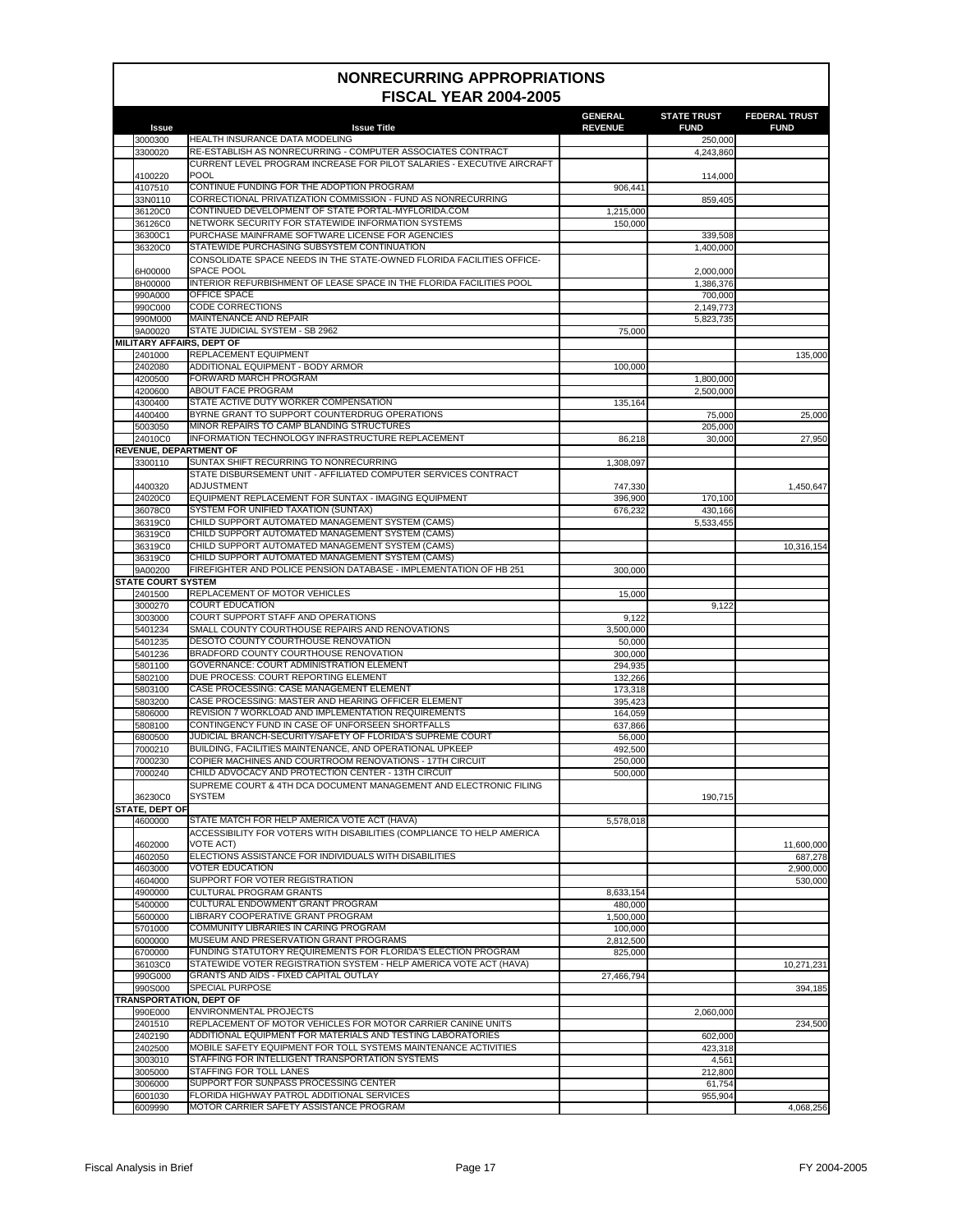| <b>Issue</b>       | <b>Issue Title</b>                                                     | <b>GENERAL</b><br><b>REVENUE</b> | <b>STATE TRUST</b><br><b>FUND</b> | <b>FEDERAL TRUST</b><br><b>FUND</b> |
|--------------------|------------------------------------------------------------------------|----------------------------------|-----------------------------------|-------------------------------------|
| 36213C0            | INFORMATION TECHNOLOGY DISASTER RECOVERY PLAN                          |                                  | 229,008                           |                                     |
| 990F000            | <b>SUPPORT FACILITIES</b>                                              |                                  | 7,806,950                         |                                     |
| 990M000            | <b>MAINTENANCE AND REPAIR</b>                                          |                                  | 13,697,766                        |                                     |
| l990T000           | TRANSPORTATION WORK PROGRAM                                            |                                  | 3,997,833,609                     | 1,644,031,461                       |
|                    | TRANSFER TO STATE TRANSPORTATION TRUST FUND FROM GENERAL REVENUE       |                                  |                                   |                                     |
| 9A01000            | IFOR GAS TAX HOLIDAY                                                   | 58,000,000                       |                                   |                                     |
|                    | <b>VETERANS' AFFAIRS, DEPT OF</b>                                      |                                  |                                   |                                     |
| 2401500            | IREPLACEMENT OF MOTOR VEHICLES                                         |                                  | 73,440                            | 28,560                              |
|                    | STATE VETERANS'NURSING HOME PROGRAM PURCHASE VANS EQUIPPED TO          |                                  |                                   |                                     |
| 2402500            | TRANSPORT HANDICAPPED RESIDENTS                                        |                                  | 146.880                           | 57,120                              |
|                    | BAY COUNTY STATE VETERANS' NURSING HOME - OPERATING COST ANNUALIZATION |                                  |                                   |                                     |
| 4106500            | <b>ADJUSTMENT</b>                                                      | 1,657,020                        |                                   |                                     |
|                    | CHARLOTTE COUNTY STATE NURSING HOME SECOND HALF START-UP FUNDING -     |                                  |                                   |                                     |
| 4107500            | ANNUALIZATION ADJUSTMENT                                               | 2,219,577                        |                                   |                                     |
| 36320C0            | ULTRACARE FOR WINDOWS APPLICATION SERVER                               |                                  | 30,024                            | 11.676                              |
| 990M000            | <b>MAINTENANCE AND REPAIR</b>                                          |                                  | 1,456,920                         |                                     |
| <b>Grand Total</b> |                                                                        | 1,438,624,312                    | 6,323,600,328                     | 2,506,922,981                       |

Fiscal Analysis in Brief **Fiscal Analysis in Brief** Page 18 FY 2004-2005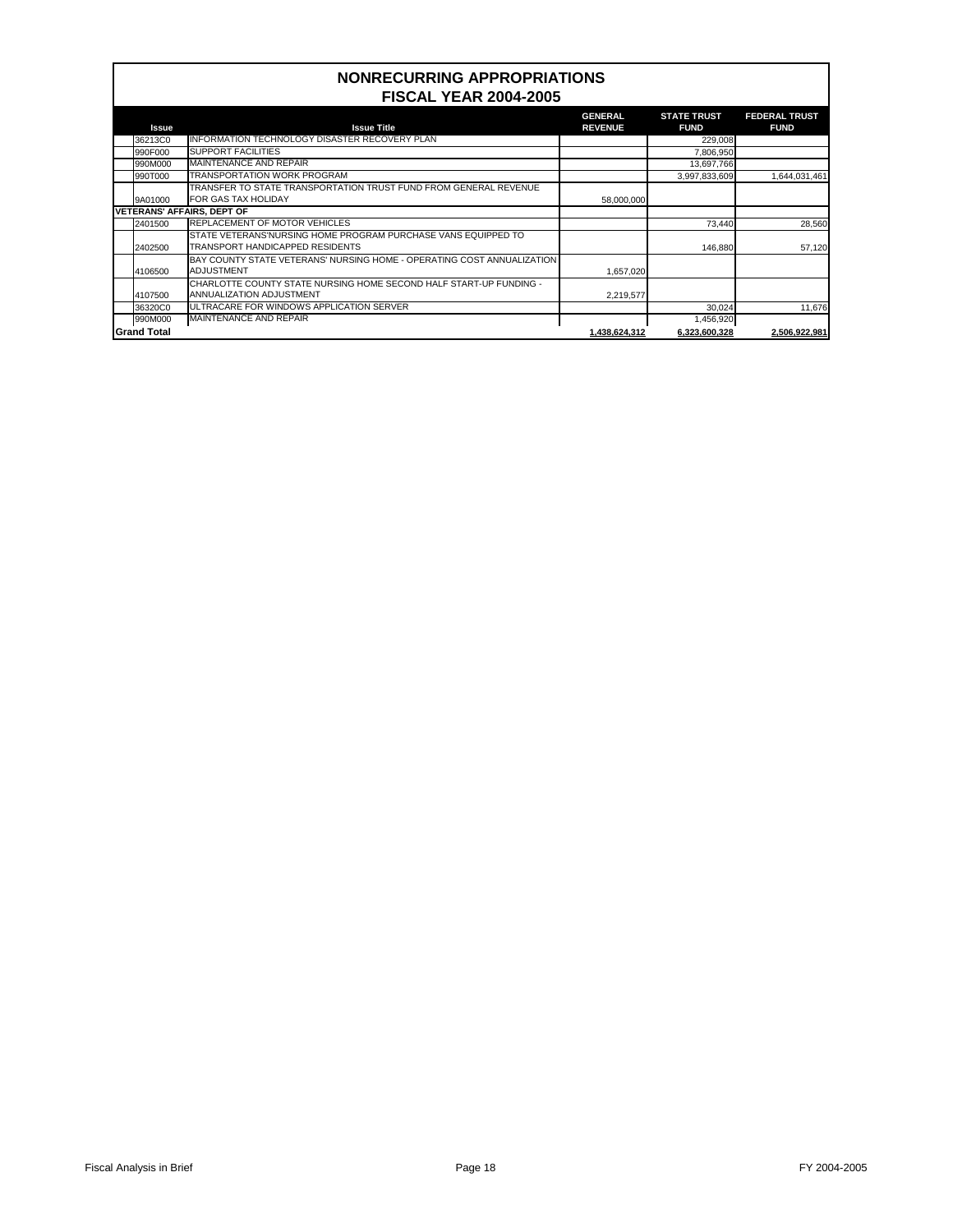|                 |                                                                                           | General<br>Revenue/<br><b>Working Capital</b> |                          |              |
|-----------------|-------------------------------------------------------------------------------------------|-----------------------------------------------|--------------------------|--------------|
| Line #          | <b>Title</b>                                                                              | <b>Fund</b>                                   | <b>Trust Fund</b>        | <b>Total</b> |
| 10              | Storytellers Ink                                                                          | $\overline{a}$                                | 300,000                  | 300,000      |
| 10 C            | Schultz Center for Teaching and Leadership                                                |                                               | 600,000                  | 600,000      |
| 10 <sub>D</sub> | Creating Opportunities that Result in Excellence (CORE)                                   |                                               | 900,000                  | 900,000      |
| 10 D            | To Nurture Small Group Intervention Program                                               |                                               | 290,000                  | 290,000      |
| 20              | Performing Arts Charter School Fixed Capital Outlay                                       | 3,000,000                                     |                          | 3,000,000    |
| 21              | DRS 2 Mill Equivalent: FAU-St. Lucie Developmental Research School - 2 Mill<br>Equivalent |                                               | 1,046,450                | 1,046,450    |
| 22              | Hillsborough CC: Rem/Ren Clsrms/Labs Science Technology-Plant City                        | 300,000                                       | $\overline{a}$           | 300,000      |
| 22              | Indian River CC: Public Service Building-Main Partial                                     | 1,500,000                                     | 7,248,764                | 8,748,764    |
| 22              | Pasco-Hernando CC: Wesley Chapel (Spc)                                                    | 500,000                                       |                          | 500,000      |
| 23              | FAMU Teaching Gym (C,E)                                                                   | 10,000,000                                    | 4,457,738                | 14,457,738   |
| 23              | FAMU Land Acquisition/Site Acquisition (S)                                                | 4,700,000                                     |                          | 4,700,000    |
| 23              | FAMU Pharmacy Building Phase II (C,E)                                                     |                                               | 500,000                  | 500,000      |
| 23              | FAU Port St. Lucie - Partner Campus Phase II partial (P,C,E)                              | 10,000,000                                    |                          | 10,000,000   |
| 23              | FIU Public Safety Building UP (P,C,E)                                                     |                                               | 2,168,542                | 2,168,542    |
| 23              | FSU Land Acquisition (S)                                                                  | 5,000,000                                     |                          | 5,000,000    |
| 23              | FSU Isabelle Collier Reed Facility (P,C,E)                                                |                                               | 5,000,000                | 5,000,000    |
| 23              | FSU Psychology Center (C)                                                                 |                                               | 5,000,000                | 5,000,000    |
| 23              | FSU Panama City Campus Expansion (C,E)                                                    |                                               | 2,525,000                | 2,525,000    |
| 23              | UF Health Science Center Emergency Power (P,C)                                            | ä,                                            | 1,000,000                | 1,000,000    |
| 23              | UF Multipurpose Facility & Greenhouse (P,C,E)                                             | 121,614                                       |                          | 121,614      |
| 23              | UF/IFAS Fisheries & Aquaculture Fisheries #64 (P,C,E)                                     |                                               | 4,828,000                | 4,828,000    |
| 23              | UF/IFAS Indian River REC Renovations & Remodeling (P,C,E)                                 |                                               | 4,989,396                | 4,989,396    |
| 23              | UNF Land/Site Acquisition (S)                                                             | 99,625                                        | 375                      | 100,000      |
| 23              | USF Music Building (P)                                                                    |                                               | 2,500,000                | 2,500,000    |
| 23              | USF-Bradenton (P,C,E)                                                                     | 1,000,000                                     |                          | 1,000,000    |
| 23              | USF Bio-Tech Park (P,C,E)                                                                 |                                               | 8,900,000                | 8,900,000    |
| 57              | UM - Sylvester Cancer Center                                                              | 1,000,000                                     |                          | 1,000,000    |
| 57              | <b>UM - Braman Breast Cancer Center</b>                                                   | 2,000,000                                     |                          | 2,000,000    |
| 58              | Florida Institute of Technology - Marine Biology                                          | 500,000                                       | ä,                       | 500,000      |
| 58              | St. Thomas University - BS Education Program                                              | 1,000,000                                     | $\overline{\phantom{0}}$ | 1,000,000    |
| 93              | Adopt a Classroom                                                                         | 500,000                                       | ۰                        | 500,000      |
| 93              | I Have a Dream Foundation                                                                 | 100,000                                       | $\overline{a}$           | 100,000      |
| 105             | Florida School Boards Association Training                                                | 290,400                                       | $\blacksquare$           | 290,400      |
| 109             | Douglas Anderson School of the Performing Arts in Duval County                            | 250,000                                       | $\blacksquare$           | 250,000      |
| 109             | Kinad, Inc., African-American historical exhibit                                          | 50,000                                        |                          | 50,000       |
| 156             | FAU: Florida-Israel Institute                                                             | 200,000                                       |                          | 200,000      |
| 156             | USF: Community Engagement/Service Learning Initiative                                     | 50,000                                        |                          | 50,000       |
| 157             | IFAS Teaching Partnerships with Extensions                                                | 500,000                                       |                          | 500,000      |
| 157             | IFAS: Citrus Genome Project                                                               | 2,000,000                                     |                          | 2,000,000    |
| 227             | <b>Enhanced Assistive Care Services</b>                                                   | 1,000,000                                     | 2,649,635                | 3,649,635    |
| 238             | Include Special Medicaid Payments in HMO Capitation Rates                                 | 23, 155, 763                                  | 33,184,292               | 56,340,055   |
| 321             | Emerald Coast Advocacy Center (Okaloosa, Walton)                                          | 250,000                                       |                          | 250,000      |
| 321             | Youth Advocate Program (Duval, Hillsborough)                                              | 150,000                                       | $\frac{1}{2}$            | 150,000      |
| 321             | Child Developmental Center (Orange, Osceola, Seminole)                                    | 250,000                                       | $\overline{\phantom{0}}$ | 250,000      |
| 329             | Controlled Multisensory Stimulation Training Center at Jackson Memorial<br>Hospital       | 350,000                                       | ä,                       | 350,000      |
| 359             | Family Emergency Treatment Center (Broward)                                               | 3,000,000                                     |                          | 3,000,000    |
| 359             | Intervention Stabilization and Mental Health VisionQuest (Okeechobee)                     |                                               | 250,000                  | 250,000      |
| 359             | Mental Health Services Working Poor (Dade)                                                |                                               | 200,000                  | 200,000      |
| 359             | Crisis Assistance Program (Dade)                                                          |                                               | 100,000                  | 100,000      |
| 359             | Heron House (Monroe)                                                                      |                                               | 100,000                  | 100,000      |
| 365             | Coconut Grove Mental Health Services (Dade)                                               | 120,000                                       | L.                       | 120,000      |
| 365             | Kids NET, Inc. - Infant Mental Health (Clay, Baker)                                       | 225,000                                       | $\blacksquare$           | 225,000      |
| 385             | One Family - One Solution Visionquest (Brevard, Osceola, Orange, Indian                   | 250,000                                       | $\overline{\phantom{0}}$ | 250,000      |
|                 | River)                                                                                    |                                               |                          |              |
| 385             | Life Corp. Academy (Statewide)                                                            | 200,000                                       |                          | 200,000      |
| 388             | Drug and Alcohol Rehabilitation Center (Dade)                                             | 250,000                                       |                          | 250,000      |
| 399             | Mental Health Services for Indigent, Uninsurable Minority Children (Dade)                 | 100,000                                       |                          | 100,000      |
|                 |                                                                                           |                                               |                          |              |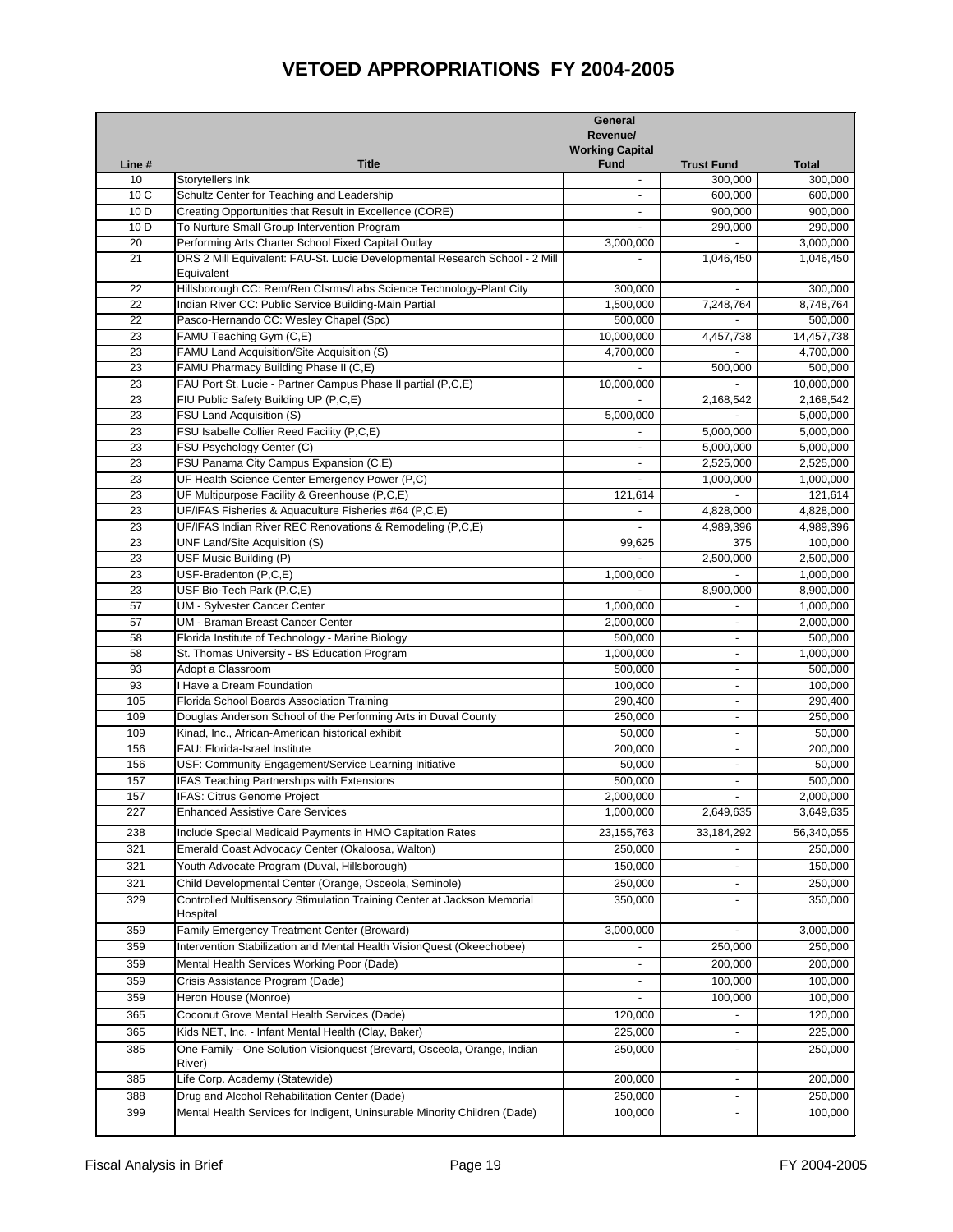|                  |                                                                                                                                  | General<br>Revenue/<br><b>Working Capital</b> |                                  |                   |
|------------------|----------------------------------------------------------------------------------------------------------------------------------|-----------------------------------------------|----------------------------------|-------------------|
| Line #           | <b>Title</b>                                                                                                                     | <b>Fund</b>                                   | <b>Trust Fund</b>                | <b>Total</b>      |
| 441              | West Florida Community Care Center (Escambia)                                                                                    | 500,000                                       |                                  | 500,000           |
| 441              | West Florida Community Care Center (Escambia)                                                                                    |                                               | 500,000                          | 500.000           |
| 458              | Morton Plant Hospital Memory Disorder Clinic (Pinellas)                                                                          | 189,000                                       |                                  | 189,000           |
| 459              | Safe Return Program                                                                                                              | 250,000                                       |                                  | 250,000           |
| 463              | Outpatient Service Center (Hillsborough)                                                                                         | 500,000                                       |                                  | 500,000           |
| 463              | Johnnie B. Byrd Sr. Alzheimer's Center and Research Institute                                                                    | 12,000,000                                    |                                  | 12,000,000        |
| 467              | Elder Help Line (Bay)                                                                                                            | 50,000                                        |                                  | 50,000            |
| 467              | Senior Safe Driver Program                                                                                                       | 250,000                                       | $\blacksquare$                   | 250,000           |
| 469 A            | Dementia-Specific Day Center Service - St. Lucie County                                                                          | 80,000                                        | $\blacksquare$                   | 80,000            |
| 469 B            | Madison County Senior Citizens Center - Madison County                                                                           | 200,000                                       |                                  | 200,000           |
| 469 C            | Lifestyle Enrichment Center - Columbia County                                                                                    | 100,000                                       | $\blacksquare$                   | 100,000           |
| 469 <sub>D</sub> | Alzheimer's Care Center Of Titusville - Brevard County                                                                           | 80,000                                        | $\overline{\phantom{a}}$         | 80,000            |
| 469 E            | Cares Elfers Center Project - Pasco And Pinellas Counties- Fixed Capital<br>Outlay                                               | 123,000                                       | ÷                                | 123,000           |
| 488              | Urban Land Institute Study on the A.G. Holley Hospital                                                                           |                                               | 30,000                           | 30,000            |
| 525 A            | Special Categories - National Parkinson's Foundation                                                                             | 1,046,000                                     |                                  | 1,046,000         |
| 536              | Healing Our Communities Together: Hepatitis & HIV Community Forums -<br>AIDS Institute - USF (Statewide) (nonrecurring)          | 100,000                                       |                                  | 100,000           |
| 540              | Breast Cancer Research (University of Miami)                                                                                     | 500,000                                       | $\blacksquare$                   | 500,000           |
| 548 H            | League Against Cancer (Dade)                                                                                                     | 200,000                                       | $\blacksquare$                   | 200,000           |
| 548 M            | St. Joseph Care of Florida/Gulf County Health Department Diagnostic Center                                                       | 600,000                                       |                                  | 600,000           |
| 548 P            | The Pepin Heart Institute At The University Community Hospital - Tampa<br><b>Hillsborough County</b>                             | 1,000,000                                     | $\blacksquare$                   | 1,000,000         |
| 548 Q            | Florida Community Health Center, Inc. (Okeechobee)                                                                               | 350,000                                       |                                  | 350,000           |
| 556 A            | Mayo Clinic Cancer Research Initiative                                                                                           | 2,000,000                                     |                                  | 2,000,000         |
| 557 A            | James and Esther King Biomedical Research Program                                                                                | 3,025,000                                     |                                  | 3,025,000         |
| 558AB            | St. Joseph's Heart Center                                                                                                        | 1,000,000                                     | $\blacksquare$                   | 1,000,000         |
| 652 A            | Salaries and Benefits                                                                                                            | 289,782                                       | $\overline{\phantom{a}}$         | 289,782           |
| 771 A            | Project Hope (Healthy Options Promoting Esteem)                                                                                  | 200,000                                       | $\blacksquare$                   | 200,000           |
| 786              | <b>Hepatitis C Virus Study</b>                                                                                                   | 50,000                                        |                                  | 50,000            |
| 1079 A           | Special Categories - Grants And Aids - Contracted Services                                                                       | 1,817,389                                     | 400,585                          | 2,217,974         |
| 1079K            | Crosswinds Juvenile Assessment Center-Brevard                                                                                    | 500,000                                       |                                  | 500,000           |
| 1079 P           | Pinellas Marine Institute - Panama Key Project                                                                                   | 125,000                                       |                                  | 125,000           |
| 1126             | <b>Project Craft</b>                                                                                                             | 200,000                                       |                                  | 200,000           |
| 1126             | Kelly Hall Residential Treatment Facility                                                                                        | 250,000                                       |                                  | 250,000           |
| 1138             | Polk Juvenile Correctional Facility Mental Health Overlay<br>Sexual Assault Treatment Center/Victims of Crime Act Grant (Broward | 200,000                                       |                                  | 200,000           |
| 1141 G           | County)                                                                                                                          | 177,972                                       | $\overline{\phantom{a}}$         | 177,972           |
| 1141 G           | Overtown Youth Center (Children's Home Society)                                                                                  | 200,000                                       | $\blacksquare$                   | 200,000           |
| 1141 G           | All About Girls (Gadsden, Jefferson, and Leon Counties)                                                                          | 50,000                                        | $\blacksquare$                   | 50,000            |
| 1141 G           | The Believe and Achieve Project (Palm Beach County)                                                                              | 500,000                                       | $\blacksquare$                   | 500,000           |
| 1141 G<br>1141 G | Youth Crime Watch of Florida (Statewide)<br>Community Action Agency Youth Leadership Development Project (Dade                   | 300,000<br>90,000                             | $\blacksquare$<br>$\blacksquare$ | 300,000<br>90,000 |
|                  | County)                                                                                                                          |                                               |                                  |                   |
| 1141 G<br>1141 G | Family Connection Program (Dade County)<br>City Police Athletic League Programs in Brevard County                                | 20,000<br>200,000                             |                                  | 20,000<br>200,000 |
| 1141 G           | PAC Success Academies/Judges in Schools                                                                                          | 200,000                                       |                                  | 200,000           |
| 1141 G           | Program Smart                                                                                                                    | 100,000                                       | $\overline{\phantom{a}}$         | 100,000           |
| 1141 G           | The Sanctuary for Kids in Duval County                                                                                           | 250,000                                       | $\overline{\phantom{a}}$         | 250,000           |
| 1141 G           | Center for Advanced Learning                                                                                                     | 300,000                                       | $\blacksquare$                   | 300,000           |
| 1141G            | Safe House Substance Abuse                                                                                                       | 150,000                                       | $\blacksquare$                   | 150,000           |
| 1141 G           | Master Plan - Club Esteem                                                                                                        | 150,000                                       | $\blacksquare$                   | 150,000           |
| 1141 G           | Operation PAR Expansion of Front-End Services                                                                                    | 150,000                                       | $\blacksquare$                   | 150,000           |
| 1141 G           | Hillsborough School Aged Youth Prevention Program                                                                                | 170,000                                       | $\blacksquare$                   | 170,000           |
| 1141H            | Clay County Juvenile Intervention and Diversion Program                                                                          | 80,000                                        | $\blacksquare$                   | 80,000            |
| 1191             | City of Clearwater Volunteer Security Team                                                                                       | 100,000                                       | $\overline{\phantom{a}}$         | 100,000           |
| 1250 A           | Transfer To Florida Crime Prevention Training Institute Revolving Trust Fund /<br>School Resource Officers                       | 406,560                                       |                                  | 406,560           |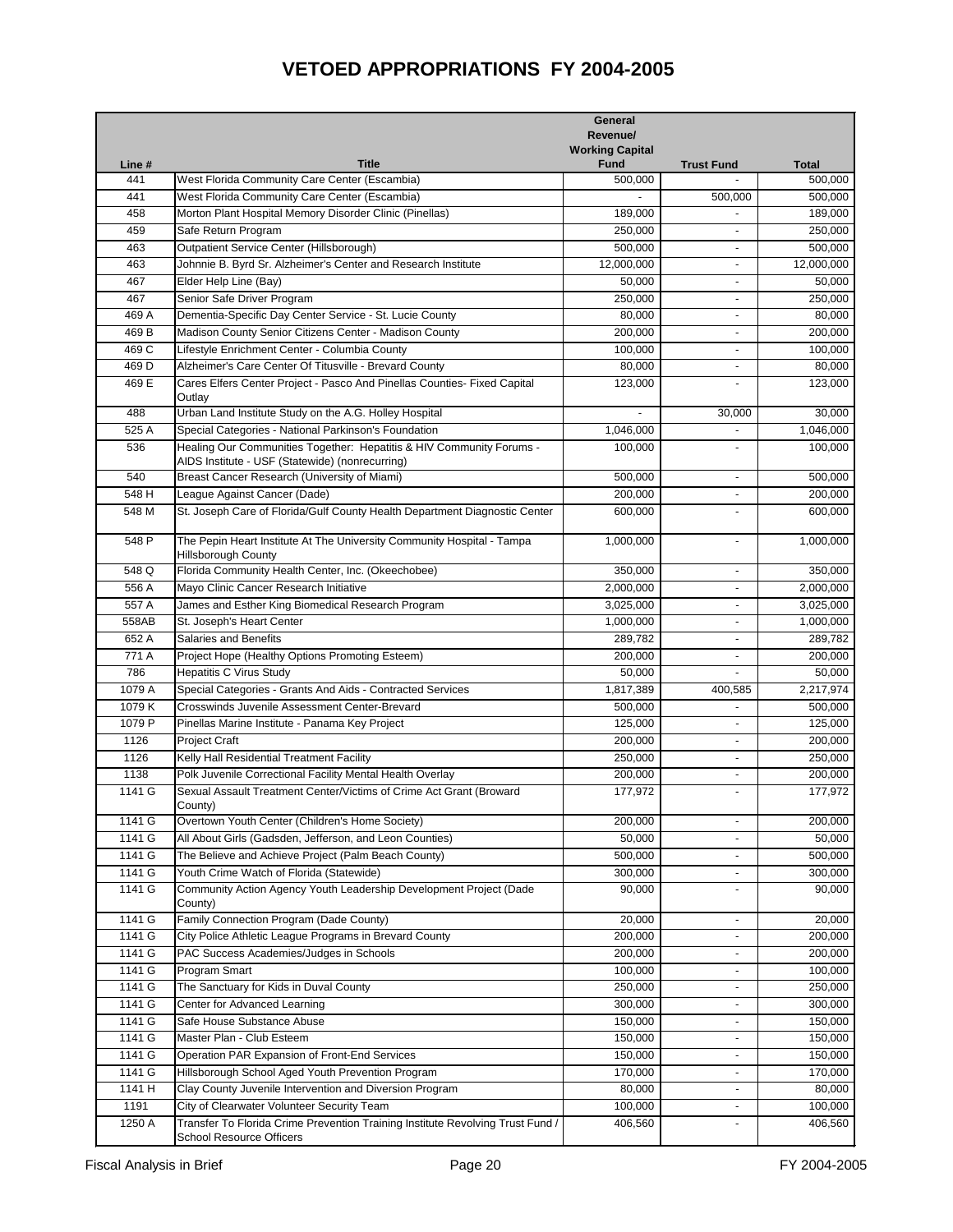|        |                                                                                                                                        | General<br>Revenue/<br><b>Working Capital</b> |                      |              |
|--------|----------------------------------------------------------------------------------------------------------------------------------------|-----------------------------------------------|----------------------|--------------|
| Line # | <b>Title</b>                                                                                                                           | <b>Fund</b>                                   | <b>Trust Fund</b>    | <b>Total</b> |
| 1285 A | Soil And Water Cost Sharing Program                                                                                                    | 300,000                                       |                      | 300,000      |
| 1322 A | Conservation And Rural Land Protection Easements And Agreements                                                                        | 3,500,000                                     | 1,500,000            | 5,000,000    |
| 1334 C | Relocate Waccasassa Forestry Center Headquarters - Gainesville                                                                         |                                               | 1,835,000            | 1,835,000    |
| 1358 A | Special Categories - Mosquito Control Program                                                                                          |                                               | 1,649,513            | 1,649,513    |
| 1363 A | <b>Operating Capital Outlay</b>                                                                                                        |                                               | 3,000                | 3,000        |
| 1383 A | Special Categories - Florida 4-H Training Institute                                                                                    | 90,000                                        |                      | 90,000       |
| 1391 A | Special Categories - Transfer To Institute Of Food And Agricultural Sciences                                                           | 500,000                                       |                      | 500,000      |
| 1392 C | Grants And Aids To Local Governments And Nonstate Entities - Fixed Capital<br>Outlay - Agricultural Promotion And Education Facilities | 5,000,000                                     | $\blacksquare$       | 5,000,000    |
| 1425 A | Special Categories - Tropical Soda Apple Control                                                                                       | 50,000                                        | $\ddot{\phantom{0}}$ | 50,000       |
| 1444   | City of Doral Transportation Master Plan and Comprehensive Plan                                                                        | 250,000                                       | $\blacksquare$       | 250,000      |
| 1445 A | Special Categories - Grants & Aids - City Of Daytona Beach Financial Master<br>Plan                                                    | 100,000                                       |                      | 100,000      |
| 1447   | Committee for a Sustainable Treasure Coast                                                                                             | 300,000                                       |                      | 300,000      |
| 1467   | Regional Disaster Control Center/Special Needs Facility in St. Lucie County                                                            | 200,000                                       |                      | 200,000      |
| 1467   | <b>Emergency Operations Center in Pinellas County</b>                                                                                  | 100,000                                       | $\blacksquare$       | 100,000      |
| 1467   | Ortona Multi-Use Shelter in Glades County                                                                                              | 100,000                                       |                      | 100,000      |
| 1519 A | Grants And Aids - Low Income Emergency Home Repair                                                                                     | 1,240,000                                     | 760,000              | 2,000,000    |
| 1584 C | Special Categories - Transfer To The Department Of Agriculture And<br><b>Consumer Services For Rural Lands Easements</b>               |                                               | 1,500,000            | 1,500,000    |
| 1672   | <b>Professional Engineering Services</b>                                                                                               | $\blacksquare$                                | 200,000              | 200,000      |
| 1683   | Position for Water Quality Improvement & Water Restoration Grant Program                                                               |                                               | 80,094               | 80,094       |
| 1697   | Recreational Opportunities on Mined Phosphate Lands                                                                                    |                                               | 200,000              | 200,000      |
| 1705 A | Grants And Aids - Suwannee River Water Management District Operations                                                                  |                                               | 329,977              | 329,977      |
| 1728   | <b>Recycling Demonstration Project</b>                                                                                                 | $\blacksquare$                                | 90,000               | 90,000       |
| 1741   | Solid Waste Management Grants to Large Counties                                                                                        | $\blacksquare$                                | 2,639,999            | 2,639,999    |
| 1741   | Florida Organics Recycling Center for Excellence                                                                                       |                                               | 300,000              | 300,000      |
| 1741   | Demonstration of Non-Chemical Recycling of Electronics and Waste Tires                                                                 | 375,000                                       | 375,000              | 750,000      |
| 17551  | <b>Huguenot Memorial Park</b>                                                                                                          |                                               | 2,000,000            | 2,000,000    |
| 1755 J | Governor's Park On Ty Ty Road                                                                                                          | 250,000                                       |                      | 250,000      |
| 1755K  | <b>Sisters Creek Marina</b>                                                                                                            |                                               | 3,656,400            | 3,656,400    |
| 1901 B | Fixed Capital Outlay - Public Use Facilities                                                                                           |                                               | 122,000              | 122,000      |
| 1902 M | Special Categories - Transfer Department Of Agriculture - Alligator Marketing<br>And Education                                         |                                               | 100,000              | 100,000      |
| 1922 K | Fixed Capital Outlay - Lake Jesup Restoration                                                                                          | 2,000,000                                     | 3,000,000            | 5,000,000    |
| 1990   | Miami-Dade Metrorail                                                                                                                   |                                               | 5,000,000            | 5,000,000    |
| 1993   | Tampa Port Authority Vessel Traffic Information System                                                                                 |                                               | 750,000              | 750,000      |
| 2064 A | Airport Road Detention Pond-Volusia Co. Storm Water Utility                                                                            | 88,000                                        |                      | 88,000       |
| 2064 A | Belle Isle-Gibson Drive Outfall Improvements-Storm Water                                                                               | 65,000                                        | $\blacksquare$       | 65,000       |
| 2064 A | Biscayne Gardens/Jockey Club Drainage Improvements                                                                                     | 400,000                                       | $\blacksquare$       | 400,000      |
| 2064 A | Cape Coral Alternative Water Resource Development -Integrated Water<br>Management System                                               | 500,000                                       | ÷                    | 500,000      |
| 2064 A | Capital Cascades Greenway/Old St. Augustine Branch Restoration Project                                                                 | 500,000                                       |                      | 500,000      |
| 2064 A | Crescent Lake Regional Storm Water Treatment Facility                                                                                  | 300,000                                       | $\blacksquare$       | 300,000      |
| 2064 A | Destin Harbor Pump Replacement                                                                                                         | 295,000                                       | $\blacksquare$       | 295,000      |
| 2064 A | GPC Water Control Structure Replacement                                                                                                | 580,000                                       | $\blacksquare$       | 580,000      |
| 2064 A | Harbor Palms/Bayside Meadows Storm Water                                                                                               | 250,000                                       | $\blacksquare$       | 250,000      |
| 2064 A | Hickory Ditch Basin Drainage Improvements                                                                                              | 850,000                                       | $\blacksquare$       | 850,000      |
| 2064 A | Homosassa Southfork Water Quality Imprvmnt Project-Phase 4                                                                             | 500,000                                       | $\blacksquare$       | 500,000      |
| 2064 A | Indian River Co. Main Relief Canal Pollution Cntrl Structure                                                                           | 500,000                                       | $\blacksquare$       | 500,000      |
| 2064 A | Lake Conway Hoffner Canal                                                                                                              | 100,000                                       |                      | 100,000      |
| 2064 A | Margate Storm Water Rehabilitation Program                                                                                             | 479,000                                       |                      | 479,000      |
| 2064 A | Martin Borrow Pit Restoration, Reclamation & Mitigation Proj                                                                           | 700,000                                       |                      | 700,000      |
| 2064 A | Moore Haven Ranch Lakes Estates                                                                                                        | 300,000                                       |                      | 300,000      |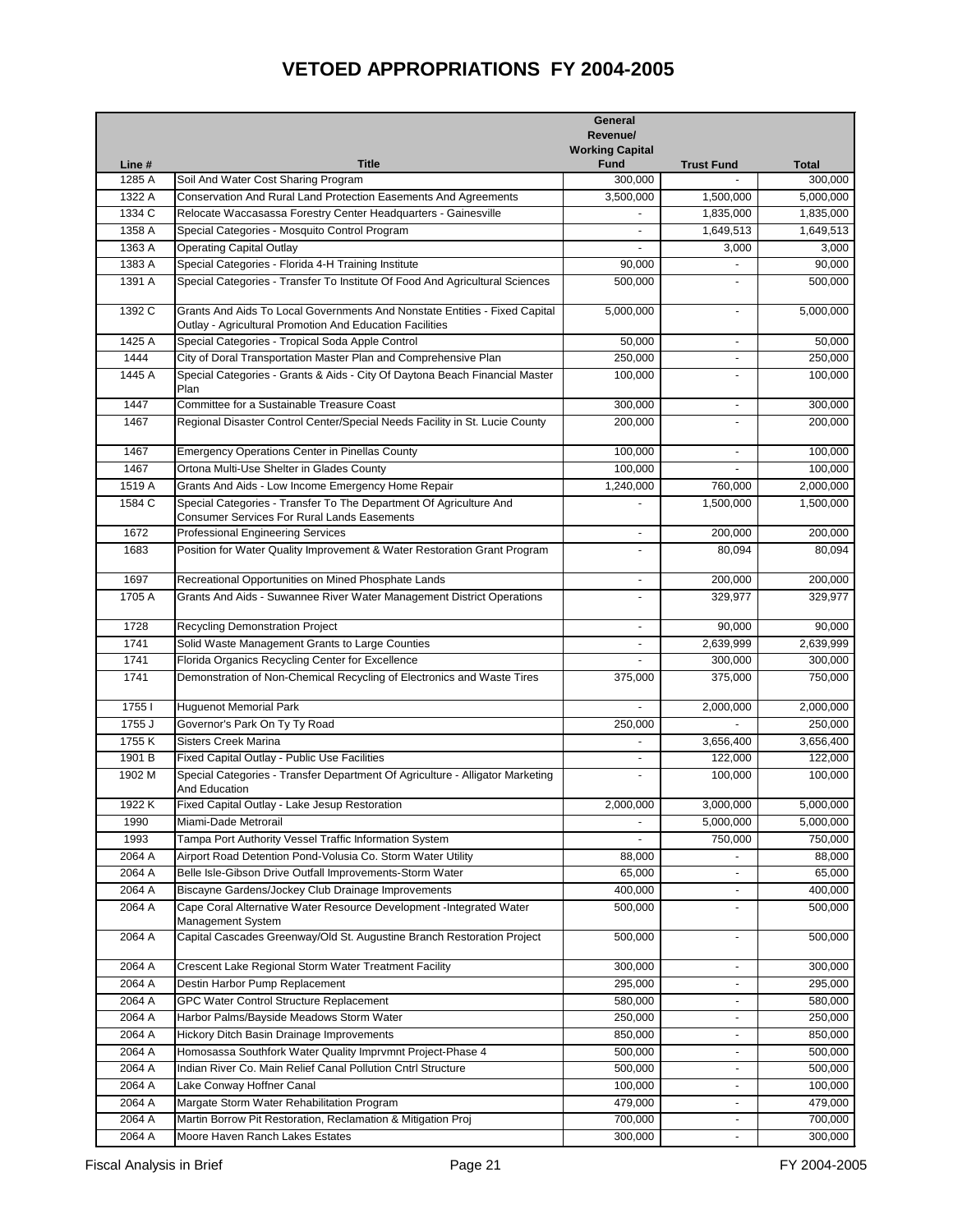|        |                                                                                                                                                                       | General<br>Revenue/<br><b>Working Capital</b> |                          |              |
|--------|-----------------------------------------------------------------------------------------------------------------------------------------------------------------------|-----------------------------------------------|--------------------------|--------------|
| Line # | <b>Title</b>                                                                                                                                                          | <b>Fund</b>                                   | <b>Trust Fund</b>        | <b>Total</b> |
| 2064 A | Ocean Beach Blvd. Bioretention/Exfiltration Project                                                                                                                   | 366,000                                       |                          | 366,000      |
| 2064 A | Palm Bay PMCC Unit 4 Storm Water Improvement Project                                                                                                                  | 275,000                                       |                          | 275,000      |
| 2064 A | Pembroke Park Sanitary Storm Water Improvements                                                                                                                       | 250,000                                       |                          | 250,000      |
| 2064 A | Pinellas Park--Park Boulevard Drainage Project                                                                                                                        | 500,000                                       |                          | 500,000      |
| 2064 A | Sanford Downtown Storm Water System                                                                                                                                   | 250,000                                       |                          | 250,000      |
| 2064 A | Tamarac Storm Water Pump Station Replacements                                                                                                                         | 750,000                                       |                          | 750,000      |
| 2064 A | Village of Wellington/ACME Improvement District Phosphorus Reduction<br>Improvements                                                                                  | 500,000                                       |                          | 500,000      |
| 2064 A | Wagner Creek Dredging Project, Phase III, B-5688                                                                                                                      | 500,000                                       | $\blacksquare$           | 500,000      |
| 2064 A | Weeki Wachee Springs Wastewater Improvements                                                                                                                          | 100,000                                       |                          | 100,000      |
| 2064 A | West Tampa Elementary Flooding Relief                                                                                                                                 | 725,000                                       |                          | 725,000      |
| 2064 B | Equip the State Agricultural Response Team                                                                                                                            | 314,704                                       |                          | 314,704      |
| 2064 B | Florida National Guard - Integrated Emergency Operations Management<br>Information System Improvements                                                                | 738,550                                       |                          | 738,550      |
| 2064 B | Manatee Sheriff - Port Manatee and Coastline Security Marine and K-9 Unit                                                                                             | 350,000                                       |                          | 350,000      |
| 2064 B | Pilot Program for Mobile Data Terminals Project Associated with the Data                                                                                              | 303,998                                       |                          | 303,998      |
|        | <b>Sharing Consortium</b>                                                                                                                                             |                                               |                          |              |
| 2064 B | Center for Research in Medical Education/University of Miami Medical School                                                                                           | 575,000                                       | $\blacksquare$           | 575,000      |
| 2064 B | Construction of Statewide Anti-Terrorist Training Center for First Responders                                                                                         | 1,000,000                                     | $\overline{\phantom{a}}$ | 1,000,000    |
| 2064 B | Florida Institute for Nuclear Detection and Security                                                                                                                  | 450,000                                       |                          | 450,000      |
| 2064 B | Port of Tampa Vessel Tracking                                                                                                                                         | 750,000                                       |                          | 750,000      |
| 2064 B | Monroe County Sheriff - Port of Key West and Coastline Security                                                                                                       | 200,000                                       |                          | 200,000      |
| 2064 B | Aircraft Replacement - Pasco County Sheriff and Hillsborough County Sheriff<br>(\$1,000,000 each)                                                                     | 2,000,000                                     |                          | 2,000,000    |
| 2064 B | Sheriffs of the following counties for Coastline Security and Vessels (\$250,000<br>each): Escambia, Okaloosa, Santa Rosa, Walton, Bay, Nassau, Pinellas,<br>Collier, | 5,250,000                                     |                          | 5,250,000    |
| 2064 B | City of Jacksonville Superbowl Security Needs                                                                                                                         | 7,600,000                                     |                          | 7,600,000    |
| 2064 B | Dept of Education-Target Hardening for Districts/Schools                                                                                                              | 682,000                                       |                          | 682,000      |
| 2064 B | Dept of Education-Communications & Passive Repeaters                                                                                                                  | 500,000                                       | $\blacksquare$           | 500,000      |
| 2064 B | <b>DHSMV-Detecting Fraudulent Drivers Licenses</b>                                                                                                                    | 500,000                                       | $\blacksquare$           | 500,000      |
| 2064 B | Dept of Health-Hospital Preparedness/Mass Casualty Trauma Care                                                                                                        | 3,863,000                                     | $\overline{\phantom{a}}$ | 3,863,000    |
| 2064 B | Equipment<br><b>Orlando Aviation Authority Security Enhancements</b>                                                                                                  | 2,000,000                                     |                          | 2,000,000    |
|        |                                                                                                                                                                       |                                               |                          |              |
| 2064 B | Police and Fire Safety Equipment - City of Welaka                                                                                                                     | 1,500,000                                     |                          | 1,500,000    |
| 2100   | Veterans Business Development and Micro Loan Program                                                                                                                  | 100,000                                       |                          | 100,000      |
| 2122 E | Parental Workforce Development Childcare                                                                                                                              | 150,000                                       |                          | 150,000      |
| 2122 E | Youth Transportation Initiative - City of South Miami                                                                                                                 | 75,000                                        |                          | 75,000       |
| 2140 A | Special Categories - Contracted Services                                                                                                                              |                                               | 100,000                  | 100,000      |
| 2423 A | Special Categories - Contracted Services                                                                                                                              |                                               | 250,000                  | 250,000      |
| 2480K  | <b>Cultural Community Center - Broward County</b>                                                                                                                     | 200,000                                       |                          | 200,000      |
| 2480K  | <b>Tamiami Community Center</b>                                                                                                                                       | 400,000                                       |                          | 400,000      |
| 2480K  | <b>Roots Classical Series</b>                                                                                                                                         | 100,000                                       | $\overline{\phantom{a}}$ | 100,000      |
| 2480K  | Dali Museum Relocation                                                                                                                                                | 25,000                                        |                          | 25,000       |
| 2480K  | Juneteenth of Tampa Bay                                                                                                                                               | 50,000                                        | $\overline{\phantom{a}}$ | 50,000       |
| 2480K  | Naval Air Station Sanford Memorial Park                                                                                                                               | 60,000                                        | $\overline{\phantom{a}}$ | 60,000       |
| 2480K  | Science Comes to Life at Metro Zoo/Dr. Wildes World                                                                                                                   | 300,000                                       |                          | 300,000      |
| 2480K  | The Florida Aquarium - General Program Support                                                                                                                        | 100,000                                       |                          | 100,000      |
| 2480K  | High Definition in Film Production Center                                                                                                                             | 400,000                                       |                          | 400,000      |
| 2480K  | Florida State Rural Development Foundation, Inc                                                                                                                       | 50,000                                        |                          | 50,000       |
| 2480K  | Dreamspark South                                                                                                                                                      | 300,000                                       | $\blacksquare$           | 300,000      |
| 2480K  | <b>Greenwood Community Resource Center</b>                                                                                                                            | 50,000                                        | $\overline{\phantom{a}}$ | 50,000       |
| 2480 P | Restore and renovate Florida's tourism related infrastructure                                                                                                         | 1,000,000                                     | $\blacksquare$           | 1,000,000    |
| 2480 U | North Orange/South Seminole ITS Enhanced Circulator                                                                                                                   | 350,000                                       |                          | 350,000      |
| 2480 U | Bay County Intelligent Transportation System                                                                                                                          | 500,000                                       |                          | 500,000      |
| 2480 U | Davie Public Safety Complex Access Road                                                                                                                               | 100,000                                       |                          | 100,000      |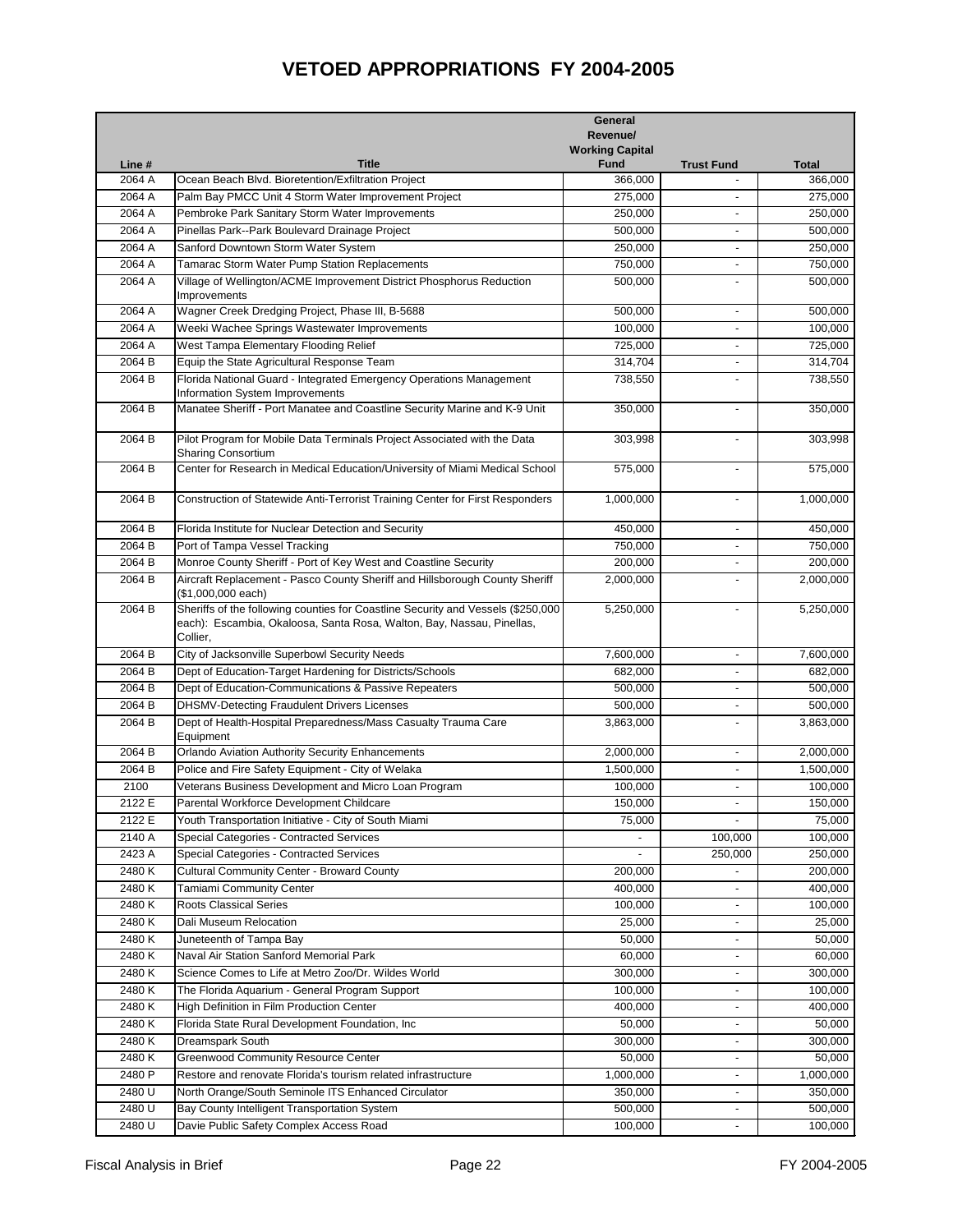|                          |                                                                                                                                                        | General<br>Revenue/<br><b>Working Capital</b> |                          |              |
|--------------------------|--------------------------------------------------------------------------------------------------------------------------------------------------------|-----------------------------------------------|--------------------------|--------------|
| Line #                   | <b>Title</b>                                                                                                                                           | <b>Fund</b>                                   | <b>Trust Fund</b>        | <b>Total</b> |
| 2480 U                   | Palm Coast Parkway from Boulder Rock to Old Kings Road - Planning Design<br>and Environmental                                                          | 140.000                                       |                          | 140,000      |
| 2480 U                   | Pinellas & Tarpon Avenues Resurface Project - Tarpon Springs                                                                                           | 300,000                                       |                          | 300,000      |
| 2480 U                   | SW 62nd - SW 24th Connector                                                                                                                            | 2,500,000                                     |                          | 2,500,000    |
| 2480 U                   | Ave Maria Roads                                                                                                                                        | 1,000,000                                     | $\blacksquare$           | 1,000,000    |
| 2480 U                   | Gulf Coast to Bay Highway                                                                                                                              | 5,500,000                                     | $\blacksquare$           | 5,500,000    |
| 2480 U                   | Gulfcoast Parkway                                                                                                                                      | 4,500,000                                     | $\blacksquare$           | 4,500,000    |
| 2480 U                   | Crawfordville Highway - Four Lane from Tallahassee to US 98                                                                                            | 400,000                                       | $\overline{a}$           | 400,000      |
| 2480 U                   | University Area Community - N. 22nd Main Street                                                                                                        |                                               | 3,000,000                | 3,000,000    |
| 2498                     | Purchase of radios for the Florida Highway Patrol Auxiliary                                                                                            | 425,000                                       |                          | 425,000      |
| 2503 A                   | <b>Other Personal Services</b>                                                                                                                         |                                               | 11,500                   | 11,500       |
| 2509 A                   | <b>Salaries And Benefits</b>                                                                                                                           | 1,653,385                                     | 157,905                  | 1,811,290    |
| 2509 B                   | <b>Other Personal Services</b>                                                                                                                         |                                               | 25,000                   | 25,000       |
| 2509 C                   | Expenses                                                                                                                                               | 15,000                                        | 478,069                  | 493,069      |
| 2509 D                   | <b>Operating Capital Outlay</b>                                                                                                                        | 5,000                                         | 100,000                  | 105,000      |
| 2509 E                   | Special Categories - Acquisition Of Motor Vehicles                                                                                                     | 19,838                                        | 95,000                   | 114,838      |
| 2509 F                   | Special Categories - Operation Of Motor Vehicles                                                                                                       | 25,000                                        | 10,000                   | 35,000       |
| 2509 G                   | Special Categories - Risk Management Insurance                                                                                                         | 31,734                                        | 2,539                    | 34,273       |
| 2509 H                   | Special Categories - Salary Incentive Payments                                                                                                         | 39,190                                        | 1,112                    | 40,302       |
| 2524                     | Collision Avoidance Training for Teens Project                                                                                                         | 100,000                                       |                          | 100,000      |
| 2871 P                   | Kids Voting Broward                                                                                                                                    |                                               | 100,000                  | 100,000      |
| 2871 R                   | Abrogating Offensive or Derogatory Place Names                                                                                                         | 50,000                                        |                          | 50,000       |
| 2871AA                   | Bay of Pigs Museum                                                                                                                                     | 60,000                                        |                          | 60,000       |
| 2871AA                   | Tampa Bay History Center                                                                                                                               | 200,000                                       |                          | 200,000      |
| 2871AB                   | Trenton Old Wooden Gym-Relocation                                                                                                                      | 50,000                                        |                          | 50,000       |
| 2871AB                   | <b>DeSoto Court House</b>                                                                                                                              | 200,000                                       |                          | 200,000      |
| 2871AB                   | Langford-Kingston Home Stabilization & Restoration Phase II                                                                                            | 300,000                                       | $\sim$                   | 300,000      |
| 2871AB                   | Coulson Home Project                                                                                                                                   | 100,000                                       | $\sim$                   | 100,000      |
| 2871AB                   | Riley House Learning Center/Museum                                                                                                                     | 250,000                                       | $\blacksquare$           | 250,000      |
| 2925 A                   | Special Categories - Leave Liability                                                                                                                   | 9,800                                         | $\overline{\phantom{a}}$ | 9,800        |
| 2925 B                   | Fixed Capital Outlay - Supreme Court - Court Room Renovation - DMS Mgd                                                                                 | 250,000                                       | $\blacksquare$           | 250,000      |
| 2932 A                   | Special Categories - Leave Liability                                                                                                                   | 66,500                                        | $\blacksquare$           | 66,500       |
| 2934 B                   | Martin County Courthouse                                                                                                                               | 250,000                                       | $\overline{\phantom{a}}$ | 250,000      |
| 2934 B                   | Miami-Dade County Courthouse                                                                                                                           | 500,000                                       |                          | 500,000      |
| 2934 B                   | Hillsborough for the Plant City Courthouse                                                                                                             | 5,000,000                                     |                          | 5,000,000    |
| 2934 B                   | Escambia County Old Courthouse/Cultural Center and Museum                                                                                              | 1,000,000                                     | $\blacksquare$           | 1,000,000    |
| 2942 A                   | Special Categories - Leave Liability                                                                                                                   | 65,000                                        | $\blacksquare$           | 65,000       |
| 2956 B                   | Special Categories - Leave Liability                                                                                                                   | 577,000                                       | $\blacksquare$           | 577,000      |
| 2957                     | Judicial Inquiry System                                                                                                                                | 1,500,000                                     | $\overline{\phantom{a}}$ | 1,500,000    |
| 2962 A                   | Special Categories - Leave Liability                                                                                                                   | 74,000                                        |                          | 74,000       |
|                          | <b>Total Line Items Vetoed in GAA</b>                                                                                                                  | 190,353,804                                   | 120,090,885              | 310,444,689  |
| <b>Other Sections</b>    |                                                                                                                                                        |                                               |                          |              |
| Section 23               | Reappropriate funding for Mosquito Control Program - replacement of an<br>airplane - specific appropriation 1332B of Chapter 2003-397, Laws of Florida | 1,200,000                                     |                          | 1,200,000    |
| <b>Substantive Bills</b> |                                                                                                                                                        |                                               |                          |              |
| HB 821                   | Relating to Early Childhood Education                                                                                                                  | 7,000,000                                     | $\overline{a}$           | 7,000,000    |
| <b>HB 1251</b>           | Direct Appropriation to Workers' Compensation Joint Underwriting Association                                                                           |                                               | 10,000,000               | 10,000,000   |
| SB 1762                  | Trauma Care                                                                                                                                            | 20,700,000                                    |                          | 20,700,000   |
| <b>Grand Total</b>       |                                                                                                                                                        | 219,253,804                                   | 130,090,885              | 349,344,689  |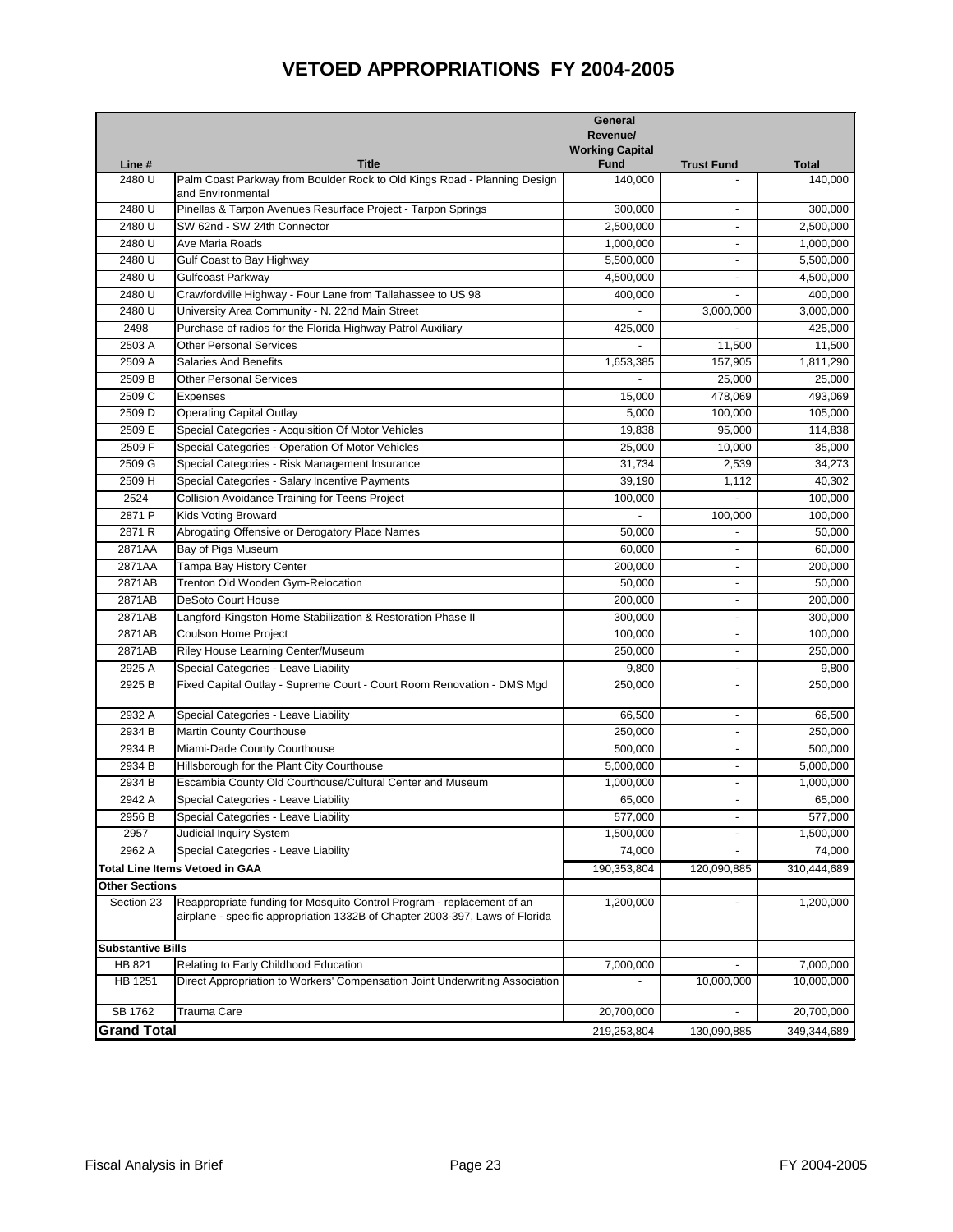## **Chart 9 Projected FY 2004-2005 Recurring General Revenue Sources (Dollars in Millions)**

| <b>Revenue Source</b>                    | <b>Dollars</b> | <b>Percent</b> |
|------------------------------------------|----------------|----------------|
| <b>Sales tax/GR</b>                      | 16534.6        | 75.6%          |
| Corporate income tax                     | 1584.9         | 7.2%           |
| Documentary stamp tax                    | 718.5          | 3.3%           |
| <b>Beverage tax &amp; licenses</b>       | 547.6          | 2.5%           |
| Intangibles tax                          | 687.5          | 3.1%           |
| Insurance premium tax                    | 505.7          | 2.3%           |
| <b>Service charges</b>                   | 343.9          | 1.6%           |
| <b>Tobacco taxes</b>                     | 271.2          | 1.2%           |
| Interest earnings                        | 260.9          | 1.2%           |
| <b>Corporation filing fees</b>           | 155.9          | 0.7%           |
| Other taxes & fees                       | 647.1          | 3.0%           |
| Less:Refunds                             | (380.2)        |                |
| <b>Total Recurring General Revenue</b> * | 21,877.6       | 100.0%         |

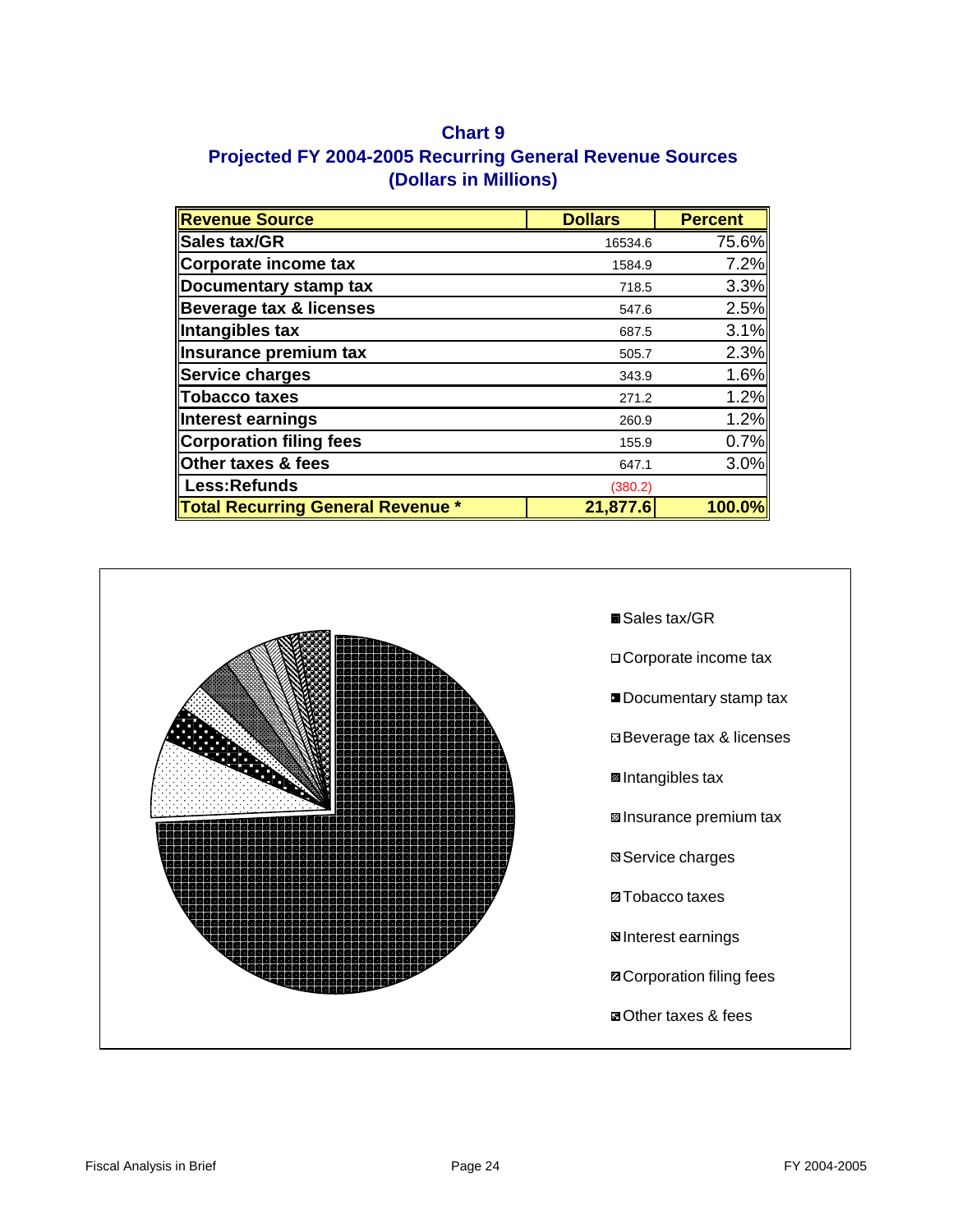#### (MILLIONS OF DOLLARS) **GENERAL REVENUE AND WORKING CAPITAL FUNDS** RETROSPECT **FY 2001-02 and FY 2002-03**

|                                                                         | <b>RECURRING</b><br><b>FUNDS</b> | NON-<br><b>RECURRING</b><br><b>FUNDS</b> | <b>TOTAL</b><br><b>ALL</b><br><b>FUNDS</b> |
|-------------------------------------------------------------------------|----------------------------------|------------------------------------------|--------------------------------------------|
| <b>FUNDS AVAILABLE 2001-02</b>                                          |                                  |                                          |                                            |
| Balance forward from 00-01                                              | 0                                | 488.7                                    | 488.7                                      |
| Miscellaneous adjustment                                                | 0                                | 0.3                                      | 0.3                                        |
| Revenue collections                                                     | 19089.3                          | 239.2                                    | 19328.5                                    |
| Transfers from trust funds                                              | 0                                | 167.1                                    | 167.1                                      |
| Midyear reversions                                                      | 0                                | 129.6                                    | 129.6                                      |
| Reappropriation from 00-01 certified forward                            | 0                                | 17.6                                     | 17.6                                       |
| Cancellation of warrants                                                | 0                                | 0.6                                      | 0.6                                        |
| FCO reversions                                                          | 0                                | 23.5                                     | 23.5                                       |
| Federal funds interest earnings rebate                                  | $-5.4$                           | 0                                        | $-5.4$                                     |
| Transfer from Working Capital Fund                                      | 0                                | 0                                        | 0                                          |
| Total 2001-02 funds available                                           | 19083.9                          | 1066.6                                   | 20150.5                                    |
| <b>EXPENDITURES 2001-02</b>                                             |                                  |                                          |                                            |
| Operations                                                              | 10298.6                          | 350.6                                    | 10649.2                                    |
| Aid to Local Government                                                 | 8289.9                           | 23.9                                     | 8313.8                                     |
| Fixed capital outlay                                                    | 17.2                             | 60.6                                     | 77.8                                       |
| Fixed capital outlay/ALG                                                | 0                                | 78                                       | 78                                         |
| Nonoperating disbursements                                              | 0                                | 0.6                                      | 0.6                                        |
| Transfer to Budget Stabilization Fund                                   | 0                                | 46.9                                     | 46.9                                       |
| Total 2001-02 expenditures                                              | 18605.7                          | 560.6                                    | 19166.3                                    |
| ENDING BALANCE/WORKING CAPITAL FUND<br><b>Budget Stabilization Fund</b> | 478.2                            | 506                                      | 984.2<br>940.9<br>======                   |
| <b>AVAILABLE RESERVES</b>                                               |                                  |                                          | 1925.1                                     |
|                                                                         |                                  |                                          |                                            |
| <b>FUNDS AVAILABLE 2002-03</b><br>Balance forward from 01-02            |                                  |                                          | 984.2                                      |
|                                                                         | 0<br>0                           | 984.2<br>$-6.6$                          | $-6.6$                                     |
| Miscellaneous adjustments<br>Revenue collections                        | 19347.9                          | 636.3                                    | 19984.2                                    |
| Transfers from trust funds                                              | 0                                | 197.3                                    | 197.3                                      |
| Midyear reversions                                                      | 0                                | 28.9                                     | 28.9                                       |
| <b>Cancellation of warrants</b>                                         | 0                                | 0.9                                      | 0.9                                        |
| FCO reversions                                                          | 0                                | 8.8                                      | 8.8                                        |
| Federal funds interest earnings rebate                                  | $-1.8$                           | 0                                        | $-1.8$                                     |
| Total 2002-03 funds available                                           | 19346.1                          | 1849.8                                   | 21195.9                                    |
| <b>EXPENDITURES 2002-03</b>                                             |                                  |                                          |                                            |
| Operations                                                              | 11225                            | 277.1                                    | 11502.1                                    |
| Aid to Local Government                                                 | 8783.2                           | 29                                       | 8812.2                                     |
| Fixed capital outlay                                                    | 15.1                             | 86.4                                     | 101.5                                      |
| Fixed capital outlay/ALG                                                | 0                                | 47.8                                     | 47.8                                       |
| Emergency/disaster spending authority                                   | 0                                | 30                                       | 30                                         |
| Nonoperating disbursements                                              | 0                                | 1.9                                      | 1.9                                        |
| Transfer to Budget Stabilization Fund                                   | 0                                | 18                                       | 18                                         |
| Total 2002-03 expenditures                                              | 20023.3                          | 490.2                                    | 20513.5                                    |
| ENDING BALANCE/WORKING CAPITAL FUND<br><b>Budget Stabilization Fund</b> | $-677.2$                         | 1359.6                                   | 682.4<br>958.9<br>======                   |
| <b>AVAILABLE RESERVES</b>                                               |                                  |                                          | 1641.3                                     |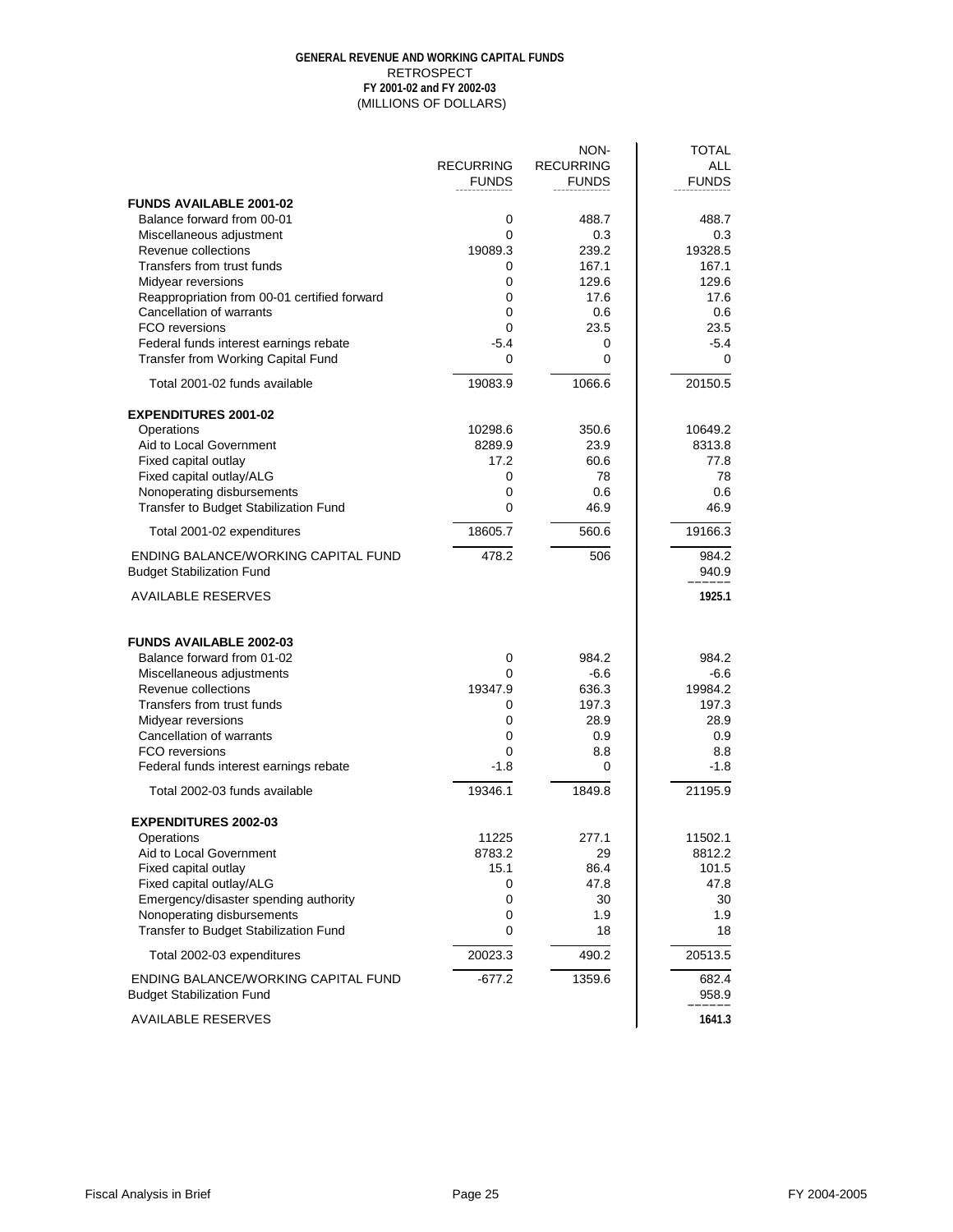#### **COMBINED GENERAL REVENUE AND WORKING CAPITAL FUNDS** including results of the 2004 Legislative session **FINANCIAL OUTLOOK STATEMENT**

FY 2003-04 and FY 2004-05

(MILLIONS OF DOLLARS)

|                                                                           | <b>RECURRING</b><br><b>FUNDS</b> | NON-<br><b>RECURRING</b><br><b>FUNDS</b> | <b>TOTAL</b><br><b>ALL</b><br><b>FUNDS</b> |
|---------------------------------------------------------------------------|----------------------------------|------------------------------------------|--------------------------------------------|
| <b>FUNDS AVAILABLE 2003-04</b>                                            |                                  |                                          |                                            |
| Balance forward from 02-03                                                | 0                                | 682.4                                    | 682.4                                      |
| Estimated revenues (D)                                                    | 21112.7                          | 295.5                                    | 21408.2                                    |
| Transfers from trust funds                                                | 0                                | 726.3                                    | 726.3                                      |
| Legal settlements                                                         | 0                                | 20                                       | 20                                         |
| Midyear reversions                                                        | 0                                | 56.2                                     | 56.2                                       |
| FCO reversions                                                            | 0                                | 13.9                                     | 13.9                                       |
| <b>Cancellation of warrants</b>                                           | 0                                | 2                                        | $\overline{2}$                             |
| Federal funds interest earnings rebate                                    | $-4.3$                           | 0                                        | $-4.3$                                     |
| JGTRRA flexible federal assistance                                        | 0                                | 543.5                                    | 543.5                                      |
| Total 2003-04 funds available                                             | 21108.4                          | 2339.8                                   | 23448.2                                    |
| <b>EFFECTIVE APPROPRIATIONS 2003-04</b>                                   |                                  |                                          |                                            |
| <b>General Appropriations Act Sections 1-7</b>                            | 21104.2                          | 111.8                                    | 21216                                      |
| <b>General Appropriations Act Section 19</b>                              | 0                                | 3.4                                      | 3.4                                        |
| Transfer to Budget Stabilization Fund                                     | 0                                | 7.5                                      | 7.5                                        |
| Reappropriations/GAA                                                      | $\Omega$                         | 32.2                                     | 32.2                                       |
| Vetoes                                                                    | $-1.7$                           | $-1.2$                                   | $-2.9$                                     |
| Supplemental appropriations (Session "D")                                 | 30.2                             | 19                                       | 49.2                                       |
| Supplemental appropriations (Session "E")                                 | 0                                | 348                                      | 348                                        |
| Disaster/emergency spending                                               | 0                                | 19.9                                     | 19.9                                       |
| Budget amendment/FMAP (EOG #0037)<br><b>Budget amendments</b>             | 0<br>0                           | $-413.4$<br>1.2                          | $-413.4$<br>1.2                            |
| Supplemental appropriation (Sec. 28, 2004 GAA)                            | 0                                | 1.2                                      | 1.2                                        |
| Supplemental appropriation (2004 session)                                 | 0                                | 7.1                                      | 7.1                                        |
| Adjustment for funding of Medicaid deficit                                | 0                                | 272.8                                    | 272.8                                      |
| Total 03-04 effective appropriations                                      | 21132.7                          | 409.5                                    | 21542.2                                    |
| ENDING BALANCE/WORKING CAPITAL FUND                                       | $-24.3$                          | 1930.3                                   | 1906.0                                     |
| <b>FUNDS AVAILABLE 2004-05</b>                                            |                                  |                                          |                                            |
| Balance forward from 03-04                                                | 0                                | 1906                                     | 1906                                       |
| <b>Estimated revenues</b>                                                 | 21836.4                          | 306.7                                    | 22143.1                                    |
| Measures affecting revenue                                                | 41.2                             | $-166$                                   | $-124.8$                                   |
| Transfers from trust funds                                                | 0                                | 461.5                                    | 461.5                                      |
| Unused appropriations                                                     | 0                                | 95.1                                     | 95.1                                       |
| Midyear reversions                                                        | 0                                | 31.2                                     | 31.2                                       |
| FCO reversions                                                            | 0                                | 2.0001                                   | 2.0001                                     |
| Citrus canker reversions (Sec. 24, 2004 GAA)                              | 0                                | 0.6                                      | 0.6                                        |
| <b>Cancellation of warrants</b><br>Federal funds interest earnings rebate | 0                                | 2                                        | 2<br>$-4.3$                                |
| Total 2004-05 funds available                                             | $-4.3$<br>21873.3                | 0<br>2639.1                              | 24512.4                                    |
|                                                                           |                                  |                                          |                                            |
| <b>EFFECTIVE APPROPRIATIONS 2004-05</b>                                   |                                  |                                          |                                            |
| <b>General Appropriations Act Sections 1-7</b>                            | 22614.9                          | 1802.8                                   | 24417.7                                    |
| Adjustment for funding of Medicaid deficit                                | 0                                | $-272.8$                                 | $-272.8$                                   |
| Failed contingency (GAA #81, HB1125)                                      | 0                                | $-0.2$                                   | $-0.2$                                     |
| Transfer to Budget Stabilization Fund<br>Supplemental appropriations      | $\Omega$<br>1.4                  | 32.8<br>60.3                             | 32.8<br>61.7                               |
| Vetoes                                                                    | $-38.9$                          | $-151.5$                                 | $-190.4$                                   |
| Total 04-05 effective appropriations                                      | 22577.4                          | 1471.4                                   | 24048.8                                    |
| ENDING BALANCE/WORKING CAPITAL FUND                                       | $-704.1$                         | 1167.7                                   | 463.6                                      |
|                                                                           |                                  |                                          |                                            |

FOOTNOTES

(A) The FY 2003-04 balance in the Budget Stabilization Fund is \$966.4 million. The FY 2004-05 balance in the Budget Stabilization Fund is \$999.2 million.

(B) This financial statement is based on current law as it is currently administered. It does not include the potential effect of any legal actions which might affect revenues or appropriations. The Attorney General periodically issues an update on any such litigation. In addition, it does not recognize any deficits in any spending programs unless specifically stated.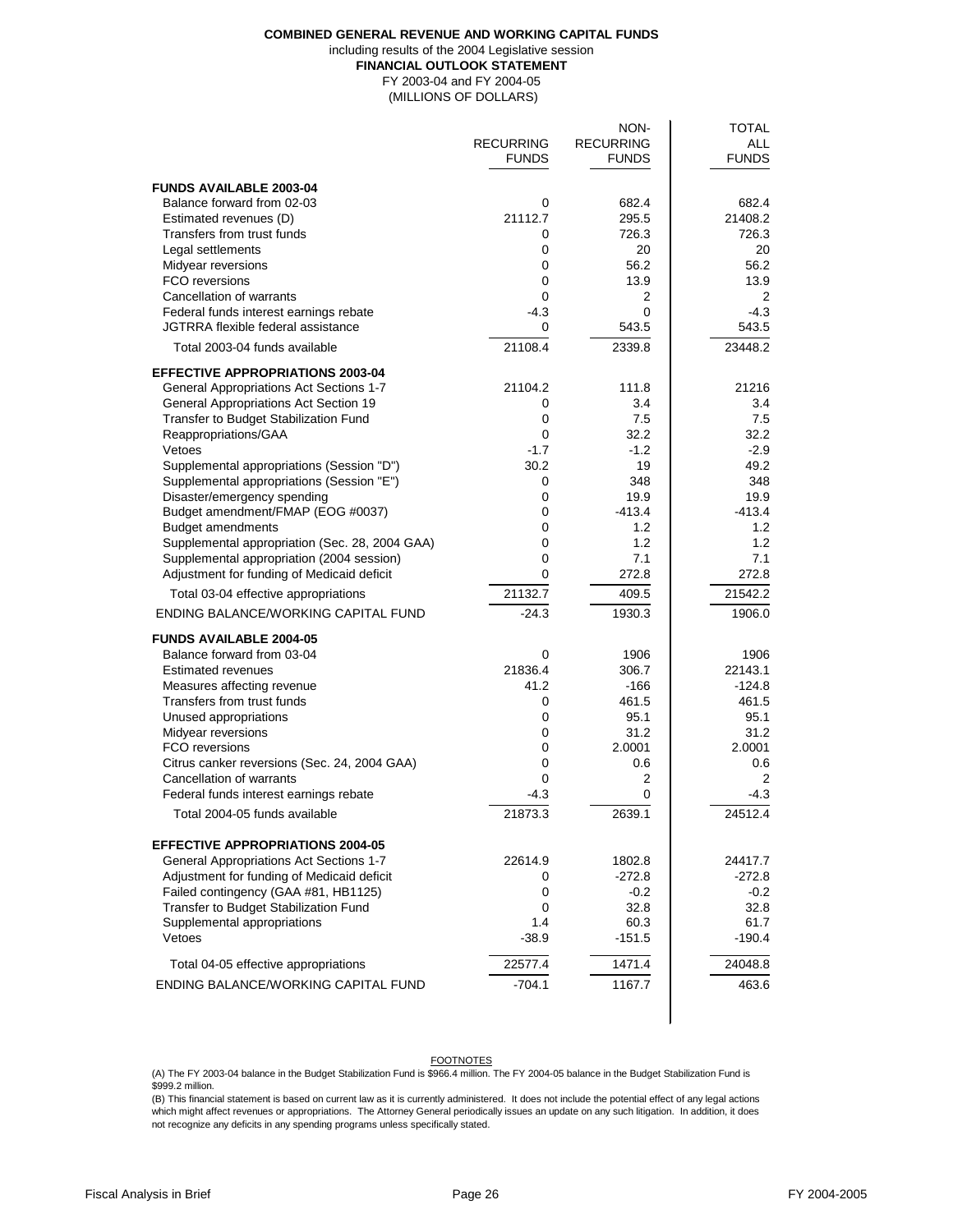#### **FLORIDA TOBACCO SETTLEMENT TRUST FUND RETROSPECT** FY 2001-02 and FY 2002-03 (\$ MILLIONS)

|                                                          | <b>RECURRING</b> | NON-<br><b>RECURRING</b> | <b>TOTAL</b>               |
|----------------------------------------------------------|------------------|--------------------------|----------------------------|
| <b>FUNDS AVAILABLE 2001-02</b>                           |                  |                          |                            |
| Balance forward from 2000-2001 (A)                       | 0                | $-22.2$                  | $-22.2$                    |
| Initial settlement estimate                              | 381.9            | $-64.8$                  | 317.1                      |
| MFN amendment estimate                                   | 0                | 419.4                    | 419.4                      |
| Profit adjustment                                        | 14.7             | 14.6                     | 29.3                       |
| Transfer to Lawton Chiles Endowment                      | $\mathbf{0}$     | $-200$                   | $-200$                     |
| <b>Transfer from Lawton Chiles Endowment</b>             | 56.6             | $-13.4$                  | 43.2                       |
| Midyear reversions                                       | 0                | 7.9                      | 7.9                        |
| Reversion of appropriation (Sec 9, CS/SB 2-C)            | 0                | 0.6                      | 0.6                        |
| Interest earnings                                        | 8.4              | 0                        | 8.4                        |
| Total 2001-02 funds available                            | 461.6            | 142.1                    | 603.7                      |
| <b>EXPENDITURES 2001-02</b>                              |                  |                          |                            |
| Agency for Health Care Administration                    | 164.1            | 62.3                     | 226.4                      |
| Department of Children and Family Services               | 204.6            | 1                        | 205.6                      |
| Department of Elder Affairs                              | 24.8             | 0.1                      | 24.9                       |
| Department of Health                                     | 44.3             | 30.6                     | 74.9                       |
| Transfer to General Revenue (Sec 24, 2001 GAA)           | 0                | 10.2                     | 10.2                       |
| Transfer to Biomedical Research TF (EOG #0373)           | 0                | 6                        | 6                          |
| Total 01-02 expenditures                                 | 437.8<br>=====   | 110.2<br>=====           | 548<br>$=$ $=$ $=$ $=$ $=$ |
| <b>AVAILABLE RESERVES</b>                                | 23.8             | 31.9                     | 55.7                       |
| <b>FUNDS AVAILABLE 2002-03</b>                           |                  |                          |                            |
| Balance forward from 2001-2002                           | 0                | 55.7                     | 55.7                       |
| Initial settlement actual payment                        | 372.4            | $-56.2$                  | 316.2                      |
| MFN amendment actual payment                             | 0                | 208.3                    | 208.3                      |
| Profit adjustment expected payment                       | 11               | 11                       | 22                         |
| <b>Transfer to Lawton Chiles Endowment</b>               | 0                | $-200$                   | $-200$                     |
| <b>Transfer from Lawton Chiles Endowment</b>             | 39.8             | 11.4                     | 51.2                       |
| Other nonoperating revenue                               | 5.9              | 0                        | 5.9                        |
| Midyear reversions                                       | 0                | 7                        | 7                          |
| Total 2002-03 funds available                            | 429.1            | 37.2                     | 466.3                      |
| <b>EXPENDITURES 2002-03</b>                              |                  |                          |                            |
| Agency for Health Care Administration                    | 138.1            | 0                        | 138.1                      |
| Department of Children and Family Services               | 200.2            | 0.2                      | 200.4                      |
| Department of Elder Affairs                              | 24.7             | 0                        | 24.7                       |
| Department of Health                                     | 44.4             | 37.5                     | 81.9                       |
| Transfer to General Revenue (Sec 39, 2002 GAA)           | 0                | 10.2                     | 10.2                       |
| Transfer to Biomedical Research TF (Sec. 215.5601, F.S.) | 6.1              | 0                        | 6.1                        |
| Total 02-03 expenditures                                 | 413.5<br>=====   | 47.9<br>=====            | 461.4<br>=====             |
| <b>AVAILABLE RESERVES</b>                                | 15.6             | $-10.7$                  | 4.9                        |

(Note 1) Section 28 of the 2001 General Appropriations Act authorizes \$199.3 million in excess Tobacco Settlement Trust Fund monies available in FY 2000-01 and FY 2001-02 to be used to fund a projected Medicaid deficit for FY 2000-01. While the authorization to disburse these funds falls into FY 2000-01, thereby creating a \$22.2 million deficit in that year, under normal administrative practices a sizable portion of these disbursements will not occur until FY 2001- 02 and will be funded from FY 2001-02 excess funds available.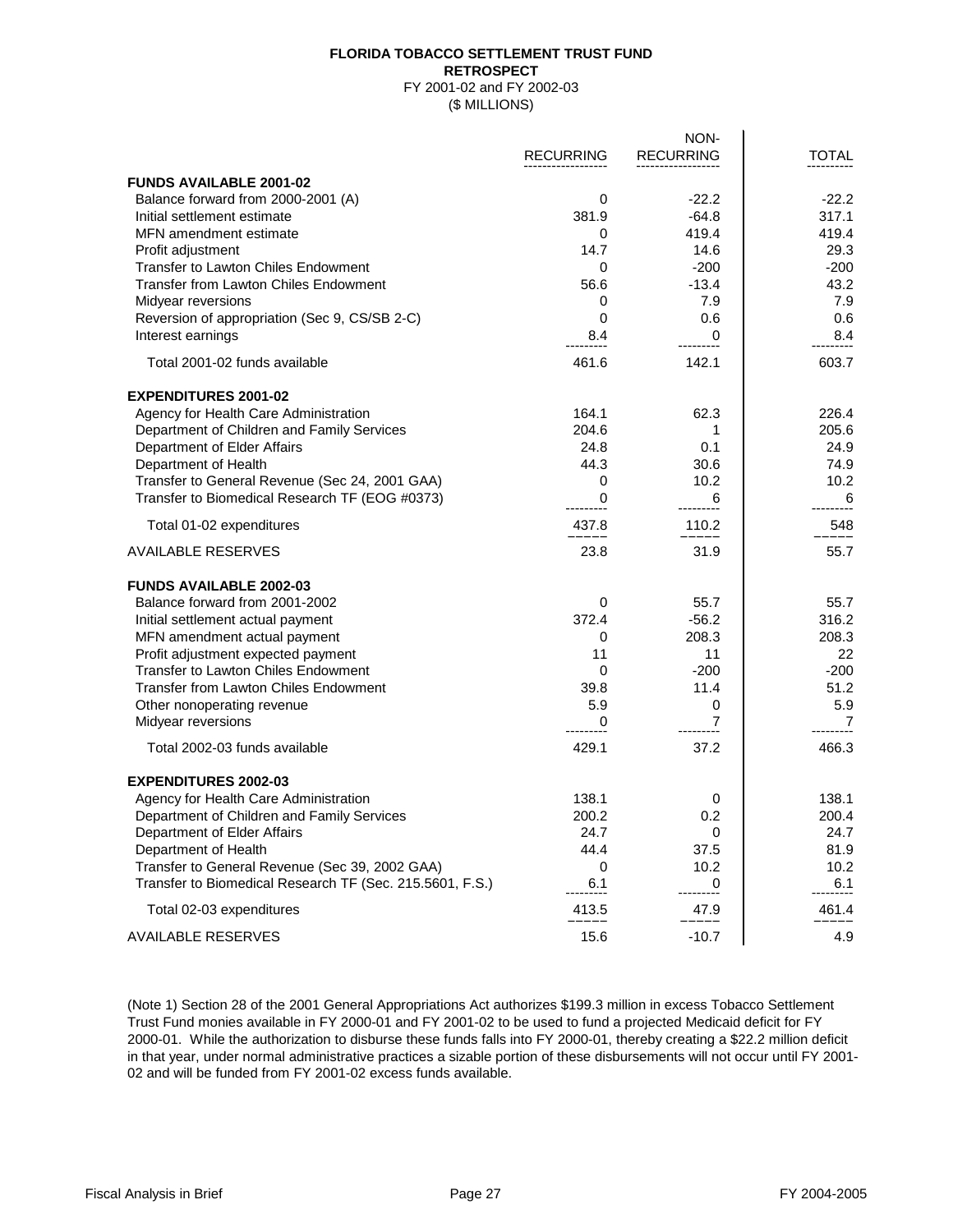#### **TOBACCO SETTLEMENT TRUST FUND**

#### FINANCIAL OUTLOOK STATEMENT FY 2003-04 and FY 2004-05 (\$ MILLIONS) including action from the 2004 legislative session

|                                                          | <b>RECURRING</b> | NON-<br><b>RECURRING</b> | <b>TOTAL</b>   |
|----------------------------------------------------------|------------------|--------------------------|----------------|
| <b>FUNDS AVAILABLE 2003-04</b>                           |                  |                          |                |
| Balance forward from 2002-03                             | 0                | 4.9                      | 4.9            |
| Initial settlement estimate                              | 364              | 0                        | 364            |
| Profit adjustment estimate                               | 0                | 0                        | $\Omega$       |
| Transfer from Lawton Chiles Endowment - Regular          | 37.5             | 0                        | 37.5           |
| Transfer from Lawton Chiles Endowment - Biomedical TF    | 3.5              | 0                        | 3.5            |
| Midyear reversions                                       | 3.7              | 0                        | 3.7            |
| Interest earnings                                        |                  | 0                        |                |
| Total 2003-04 funds available                            | 409.7            | 4.9                      | 414.6          |
| <b>EFFECTIVE APPROPRIATIONS 2003-04</b>                  |                  |                          |                |
| Agency for Health Care Administration                    | 183.4            | 0                        | 183.4          |
| Department of Children and Family Services               | 163.9            | 0                        | 163.9          |
| Department of Elder Affairs                              | 24.8             | 0                        | 24.8           |
| Department of Health                                     | 52.5             | 0                        | 52.5           |
| Transfer to General Revenue (Sec 39, 2002 GAA)           | 0                | 10.2                     | 10.2           |
| Transfer to Biomedical Research TF (Sec. 215.5601, F.S.) | 3.5              | 0                        | 3.5            |
| <b>Budgeted reserve</b>                                  | $-23.1$          | 0                        | $-23.1$        |
| Total 03-04 effective appropriations                     | 405<br>=====     | 10.2<br>=====            | 415.2<br>===== |
| <b>AVAILABLE RESERVES</b>                                | 4.7              | $-5.3$                   | $-0.6$         |
| <b>FUNDS AVAILABLE 2004-05</b>                           |                  |                          |                |
| Balance forward from 2003-04                             | 0                | 0                        | 0              |
| Initial settlement estimate                              | 367.5            | 0                        | 367.5          |
| Profit adjustment estimate                               | 0                | 0                        | 0              |
| Transfer from Lawton Chiles Endowment - Regular          | 43               | 0                        | 43             |
| Transfer from Lawton Chiles Endowment - Biomedical TF    | 4.1              | 0                        | 4.1            |
| <b>Transfer from DACS</b>                                | 0                | 1.1                      | 1.1            |
| Interest earnings                                        | 1                | 0                        | 1              |
| Total 2004-05 funds available                            | 415.6            | 1.1                      | 416.7          |
| <b>EFFECTIVE APPROPRIATIONS 2004-05</b>                  |                  |                          |                |
| Agency for Health Care Administration                    | 170.1            | 0                        | 170.1          |
| Department of Children and Family Services               | 164.1            | 0                        | 164.1          |
| Department of Elder Affairs                              | 24.8             | 0                        | 24.8           |
| Department of Health                                     | 52.5             | 0                        | 52.5           |
| Transfer to Biomedical Research TF (Sec. 215.5601, F.S.) | 4.1              | 0                        | 4.1            |
| Total 04-05 effective appropriations                     | 415.6            | 0                        | 415.6          |
| <b>AVAILABLE RESERVES</b>                                | =====<br>0       | =====<br>1.1             | =====<br>1.1   |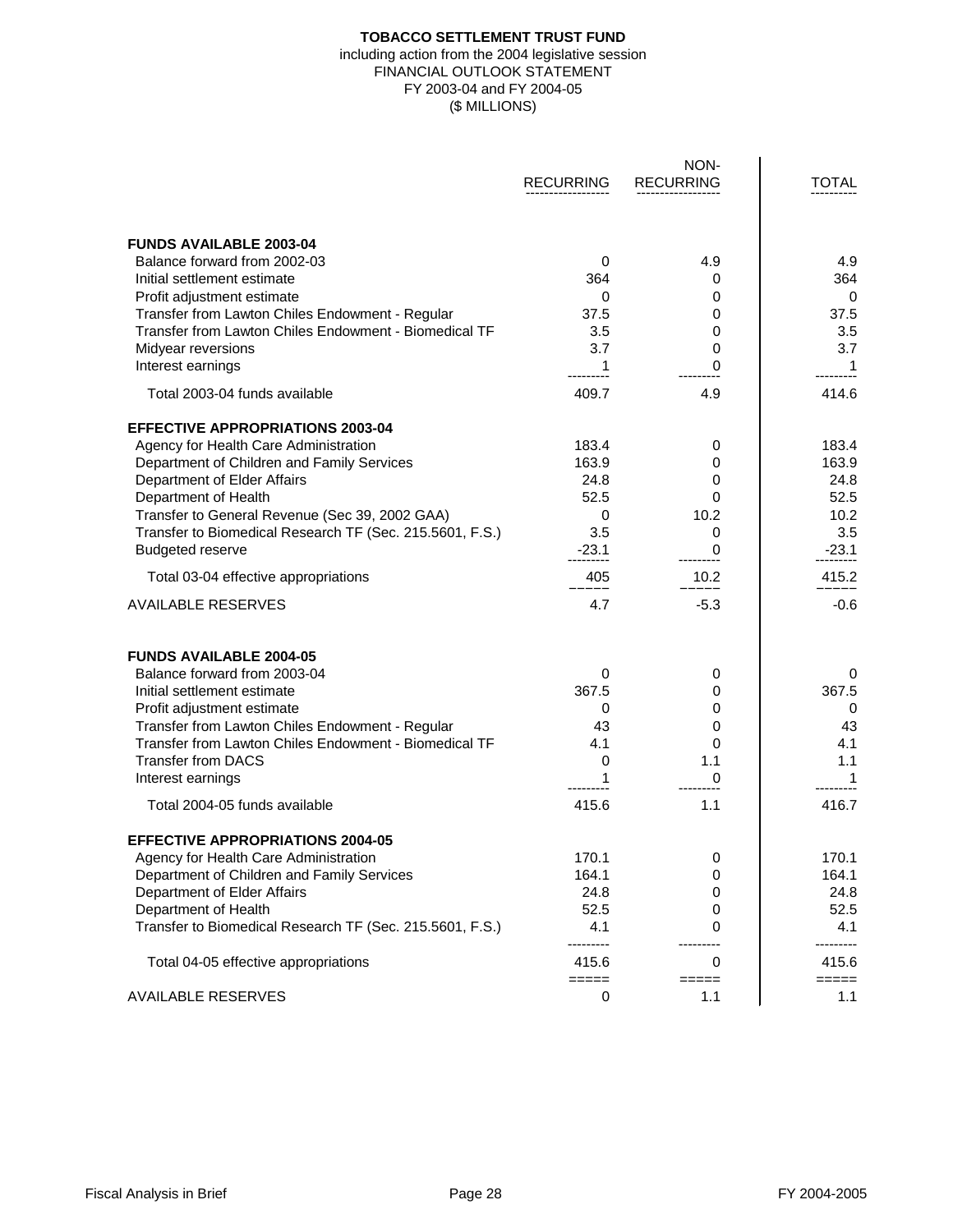#### **EDUCATIONAL ENHANCEMENT (LOTTERY) TRUST FUND RETROSPECT** FY2001-02 and FY 2002-03

(\$ MILLIONS)

|                                                                                | <b>RECURRING</b>   | NON-<br><b>RECURRING</b>   | <b>TOTAL</b>     |
|--------------------------------------------------------------------------------|--------------------|----------------------------|------------------|
| <b>FUNDS AVAILABLE 2001-02</b>                                                 |                    |                            |                  |
| Balance forward from 2000-01                                                   | 0                  | 117.2                      | 117.2            |
| Miscellaneous adjustments                                                      | $\Omega$           | 1                          |                  |
| Revenues from ticket sales<br>Transfer from Lottery Admin TF (#1981, 1999 GAA) | 891.7<br>0         | 0<br>20                    | 891.7<br>20      |
| Unencumbered DOL balance from FY 2000-01                                       | 0                  | 16.5                       | 16.5             |
| Other nonoperating receipts                                                    | 0                  | 3.8                        | 3.8              |
| Interest earnings                                                              | 2.1                | 0                          | 2.1              |
| Total 01-02 funds available                                                    | 893.8              | 158.5                      | 1052.3           |
| <b>EXPENDITURES FOR 2001-02</b>                                                |                    |                            |                  |
| Operations                                                                     | 57.8               | 92                         | 149.8            |
| <b>Bright Futures</b>                                                          | 170.7              | 4.6                        | 175.3            |
| Aid to Local Government                                                        | 455.3              | 19.8                       | 475.1            |
| <b>Classrooms First</b>                                                        | 180                | $\Omega$                   | 180              |
| Total 01-02 expenditures                                                       | 863.8<br>=====     | 116.4<br>=====             | 980.2<br>=====   |
| <b>ENDING BALANCE</b>                                                          | 30                 | 42.1                       | 72.1             |
| <b>FUNDS AVAILABLE 2002-03</b>                                                 |                    |                            |                  |
| Balance forward from 2001-02                                                   | 0                  | 72.1                       | 72.1             |
| Miscellaneous adjustments                                                      | 0                  | $-0.8$                     | $-0.8$           |
| Revenues from ticket sales                                                     | 966.3              | 0                          | 966.3            |
| Transfer from Lottery Admin TF (#1981, 1999 GAA)                               | 0                  | 15                         | 15               |
| Unencumbered DOL balance from FY 2000-01                                       | 0                  | 14.8<br>0.4                | 14.8             |
| Other nonoperating receipts<br>Interest earnings                               | 0<br>1.8           | 0                          | 0.4<br>1.8       |
|                                                                                |                    |                            |                  |
| Total 02-03 funds available                                                    | 968.1              | 101.5                      | 1069.6           |
| <b>EXPENDITURES FOR 2002-03</b>                                                |                    |                            |                  |
| Operations                                                                     | 92.9               | 59.8                       | 152.7            |
| <b>Bright Futures</b>                                                          | 202.9              | 0                          | 202.9            |
| Aid to Local Government                                                        | 377.1              | 35                         | 412.1            |
| <b>Classrooms First</b>                                                        | 180                | 0                          | 180<br>--------- |
| Total 02-03 expenditures                                                       | ---------<br>852.9 | 94.8                       | 947.7            |
| <b>ENDING BALANCE</b>                                                          | =====<br>115.2     | $=$ $=$ $=$ $=$ $=$<br>6.7 | =====<br>121.9   |
|                                                                                |                    |                            |                  |

28-Oct-2003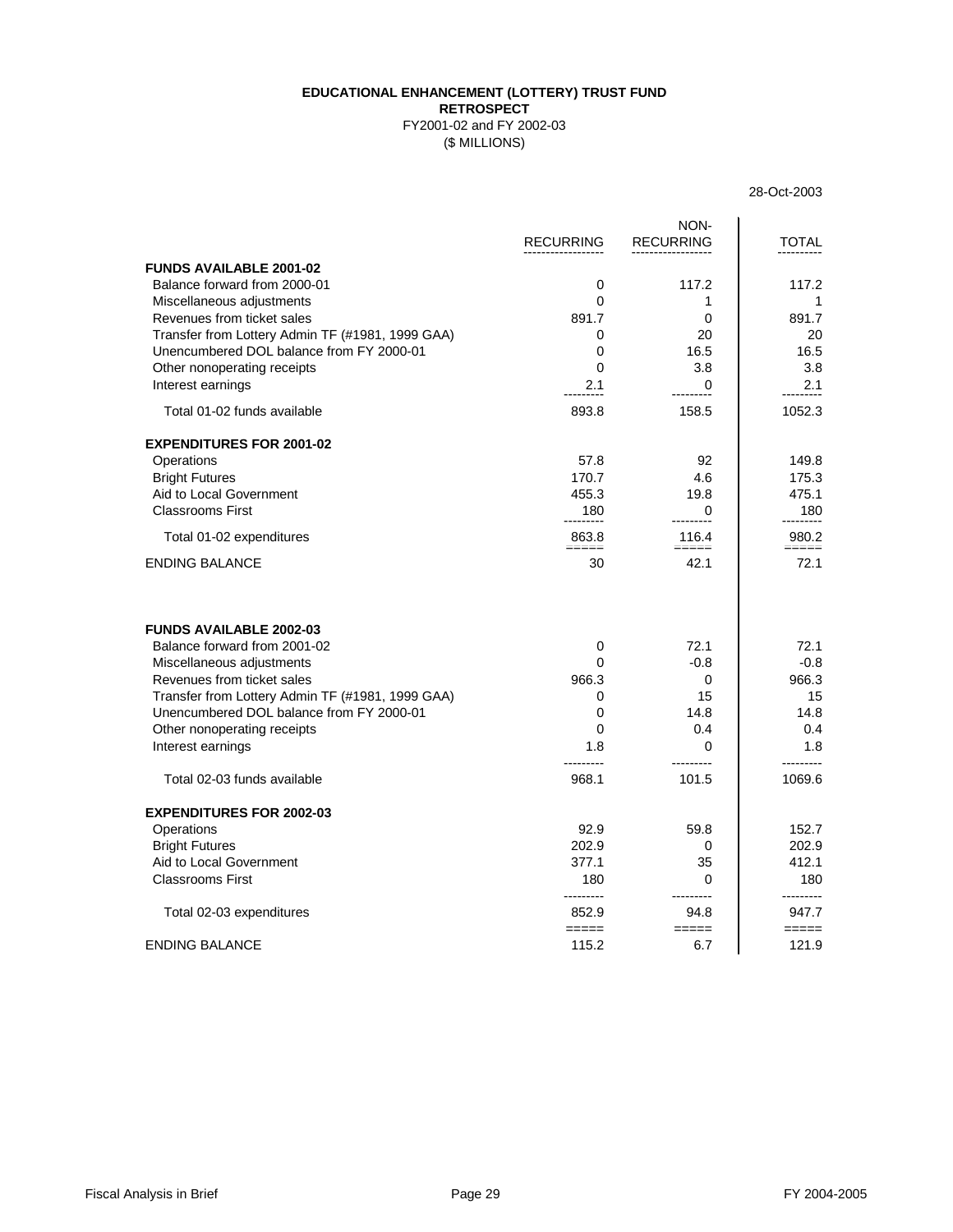#### **EDUCATIONAL ENHANCEMENT (LOTTERY) TRUST FUND**

#### including action from the 2004 legislative session and vetoes

**FINANCIAL OUTLOOK STATEMENT**

FY 2003-04 and FY 2004-05

(\$ MILLIONS)

|                                                                             | <b>RECURRING</b> | NON-<br><b>RECURRING</b> | <b>TOTAL</b>  |
|-----------------------------------------------------------------------------|------------------|--------------------------|---------------|
| <b>FUNDS AVAILABLE 2003-04</b>                                              |                  |                          |               |
| Balance forward from 2002-03                                                | 0                | 121.9                    | 121.9         |
| Revenues from ticket sales                                                  | 984.3            | 0                        | 984.3         |
| Transfer of unclaimed prize (H43E)                                          | 0                | 30.1                     | 30.1          |
| Transfer from Lottery Admin TF (#2560A, 2003 GAA)                           | 0                | 20                       | 20            |
| Unencumbered DOL balance from 02-03                                         | 0                | 33.9                     | 33.9          |
| Transfer from Lottery Capital Outlay & Debt Service TF                      | 0                | 60                       | 60            |
| Interest earnings                                                           | 1.5              | 0                        | 1.5           |
| Total 2003-04 funds available                                               | 985.8            | 265.9                    | 1251.7        |
| <b>EFFECTIVE APPROPRIATIONS 2003-04</b>                                     |                  |                          |               |
| Public Schools/Grants & Aids                                                | 186.9            | 101.5                    | 288.4         |
| Public Schools/Grants & Aids/Class Size Reduction                           | 80               | 0                        | 80            |
| <b>Public Schools/Mentoring</b>                                             | 0                | 12.3                     | 12.3          |
| Public Schools/Other Grants & Aid                                           | 0.5              | 8.4                      | 8.9           |
| <b>Bright Futures</b>                                                       | 233.7            | 2                        | 235.7         |
| <b>Student Financial Assistance</b>                                         | 2.4              | 18                       | 20.4          |
| <b>SMART Schools/Classrooms First</b>                                       | 169              | 0                        | 169           |
| <b>Class Size Reduction/Debt Service</b>                                    | 56               | 0                        | 56            |
| <b>Community Colleges</b>                                                   | 92.9             | 25                       | 117.9         |
| <b>State University System</b>                                              | 98.1             | 41.9                     | 140           |
| State matching funds for private donations (H43E)                           | 0                | 30.1                     | 30.1          |
| Total 03-04 effective appropriations                                        | 919.5            | 239.2                    | 1158.7        |
| <b>AVAILABLE RESERVES</b>                                                   | 66.3             | 26.7                     | 93            |
| <b>FUNDS AVAILABLE 2004-05</b>                                              |                  |                          |               |
| Balance forward from 2003-04                                                | 0                | 93                       | 93            |
| Revenues from ticket sales                                                  | 997.6            | 0                        | 997.6         |
| Unused prior year appropriated debt service                                 | 0                | 45                       | 45            |
| Transfer from DOL Administrative TF (GAA #2602A)                            | 0                | 38.3                     | 38.3          |
| Interest earnings                                                           | 1.5              | 0                        | 1.5           |
| Total 2004-05 funds available                                               | 999.1            | 176.3                    | 1175.4        |
| <b>EFFECTIVE APPROPRIATIONS 2004-05</b>                                     |                  |                          |               |
| Public Schools/Grants & Aids                                                | 294              | 67.3                     | 361.3         |
| Public Schools/Grants & Aids/non-FEFP                                       | 0                | 69                       | 69            |
| Public Schools/Grants & Aids/non-FEFP vetoes                                | 0                | $-2.1$                   | $-2.1$        |
| <b>State Board of Education</b>                                             | 0                | 5                        | 5             |
| Public Schools/Other Grants & Aid                                           | 0                | 8.9                      | 8.9           |
| <b>Bright Futures</b>                                                       | 269.2            | 0                        | 269.2         |
| <b>Student Financial Assistance</b>                                         | 2.4              | 18                       | 20.4          |
| <b>SMART Schools/Classrooms First</b>                                       | 169              | 0                        | 169           |
| <b>Class Size Reduction/Debt Service</b>                                    | 43.9             | 0                        | 43.9          |
| <b>Community Colleges</b>                                                   | 95.2<br>128.5    | 3.7<br>1.3               | 98.9<br>129.8 |
| <b>State University System</b><br>Failed contingency appropriation (GAA #3) | $-1.1$           | 0                        | $-1.1$        |
| Total 04-05 effective appropriations                                        | 1001.1           | 171.1                    | 1172.2        |
| <b>AVAILABLE RESERVES</b>                                                   | $-2$             | 5.2                      | 3.2           |
|                                                                             |                  |                          |               |

This financial outlook statement does not include the proceeds from the sale of "Classrooms First" and "Class Size Reduction" bonds, nor does it include the appropriations of the proceeds of the bond sales.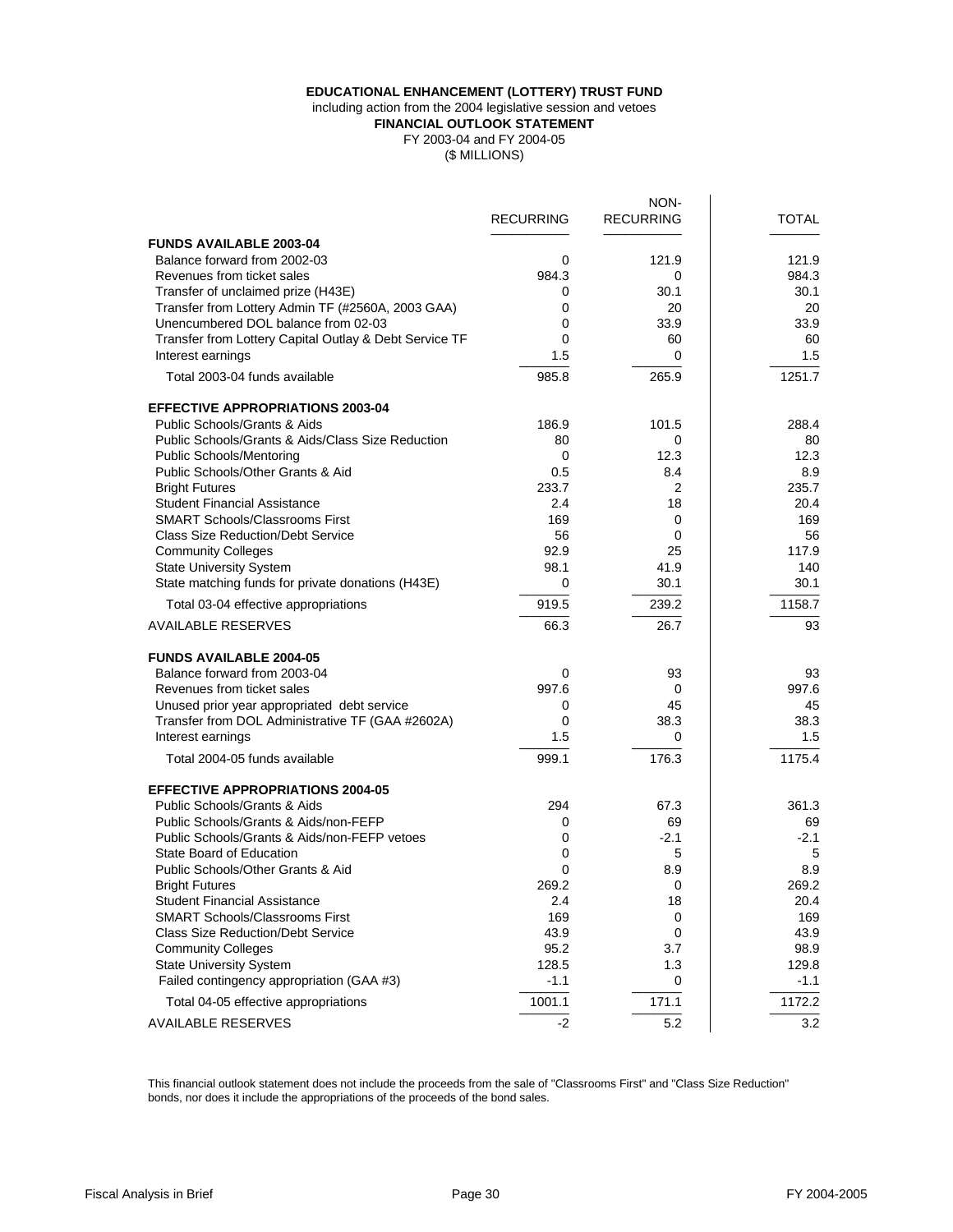#### FY 2001-02 and 2002-03 (\$ MILLIONS) **RETROSPECT PRINCIPAL STATE SCHOOL TRUST FUND**

|                                                    | <b>RECURRING</b> | NON-<br><b>RECURRING</b>   | <b>TOTAL</b>   |
|----------------------------------------------------|------------------|----------------------------|----------------|
| <b>FUNDS AVAILABLE FOR 2001-02</b>                 |                  |                            |                |
| Cash & short term investments balance forward      | 0                | 57.7                       | 57.7           |
| Adjustment to prior year ending balance            | 0                | 0                          | $\mathbf 0$    |
| Maturing long term investments                     | 0                | 0.5                        | 0.5            |
| Abandoned property receipts                        | 74.8             | 0                          | 74.8           |
| Parimutuel escheated tickets                       | 2                | 0                          | $\overline{2}$ |
| Other non-operating receipts                       | $\Omega$         | 0                          | 0              |
| Interest earnings                                  | 3.6              | 0                          | 3.6            |
| Refunds                                            | 0.1              | 0                          | 0.1            |
| Total 01-02 funds available                        | 80.5             | 58.2                       | 138.7          |
| <b>EXPENDITURES FOR 2001-02</b>                    |                  |                            |                |
| Grants & Aids/FEFP                                 | 58.9             | 0                          | 58.9           |
| Grants & Aids/recruitment & training               | 0                | 31.7                       | 31.7           |
| Grants & Aids/assistance to low performing schools | 0                | 5                          | 5              |
| Grants & Aids/reading programs                     | 0                | 2.7                        | 2.7            |
| <b>Special Categories</b>                          | 0                | 1.9                        | 1.9            |
| <b>Assessment &amp; Evaluation</b>                 | $\Omega$         | 7.5                        | 7.5            |
| Total 01-02 expenditures                           | 58.9             | 48.8                       | 107.7          |
| <b>AVAILABLE RESERVES</b>                          | ======<br>21.6   | $=$ $=$ $=$ $=$ $=$<br>9.4 | ======<br>31   |
| <b>FUNDS AVAILABLE FOR 2002-03</b>                 |                  |                            |                |
| Cash & short term investments balance forward      | 0                | 31                         | 31             |
| Abandoned property receipts                        | 80.2             | 0                          | 80.2           |
| Parimutuel escheated tickets                       | 1.3              | 0                          | 1.3            |
| Other non-operating receipts                       | 0.4              | 0                          | 0.4            |
| Interest earnings                                  | 1.6              | 0                          | 1.6            |
| Refunds                                            | 0.1              | 0                          | 0.1            |
| Total 02-03 funds available                        | 83.6             | 31                         | 114.6          |
| <b>EXPENDITURES FOR 2002-03</b>                    |                  |                            |                |
| Grants & Aids/FEFP                                 | 67               | 0                          | 67             |
| Grants & Aids/aid to local government              | 0                | 2                          | $\overline{2}$ |
| Grants & Aids/assistance to low performing schools | 0                | 5.5                        | 5.5            |
| Grants & Aids/reading programs                     | 0                | 12.7                       | 12.7           |
| Grants & Aids/Sharpen the Pencil                   | 0                | 1.9                        | 1.9            |
| <b>Special Categories</b>                          | 0                | 2.6                        | 2.6            |
| Assessment and Evaluation                          | 0                | 5                          | 5              |
| Total 02-03 expenditures                           | 67<br>======     | 29.7                       | 96.7           |
| <b>AVAILABLE RESERVES</b>                          | 16.6             | ======<br>1.3              | ======<br>17.9 |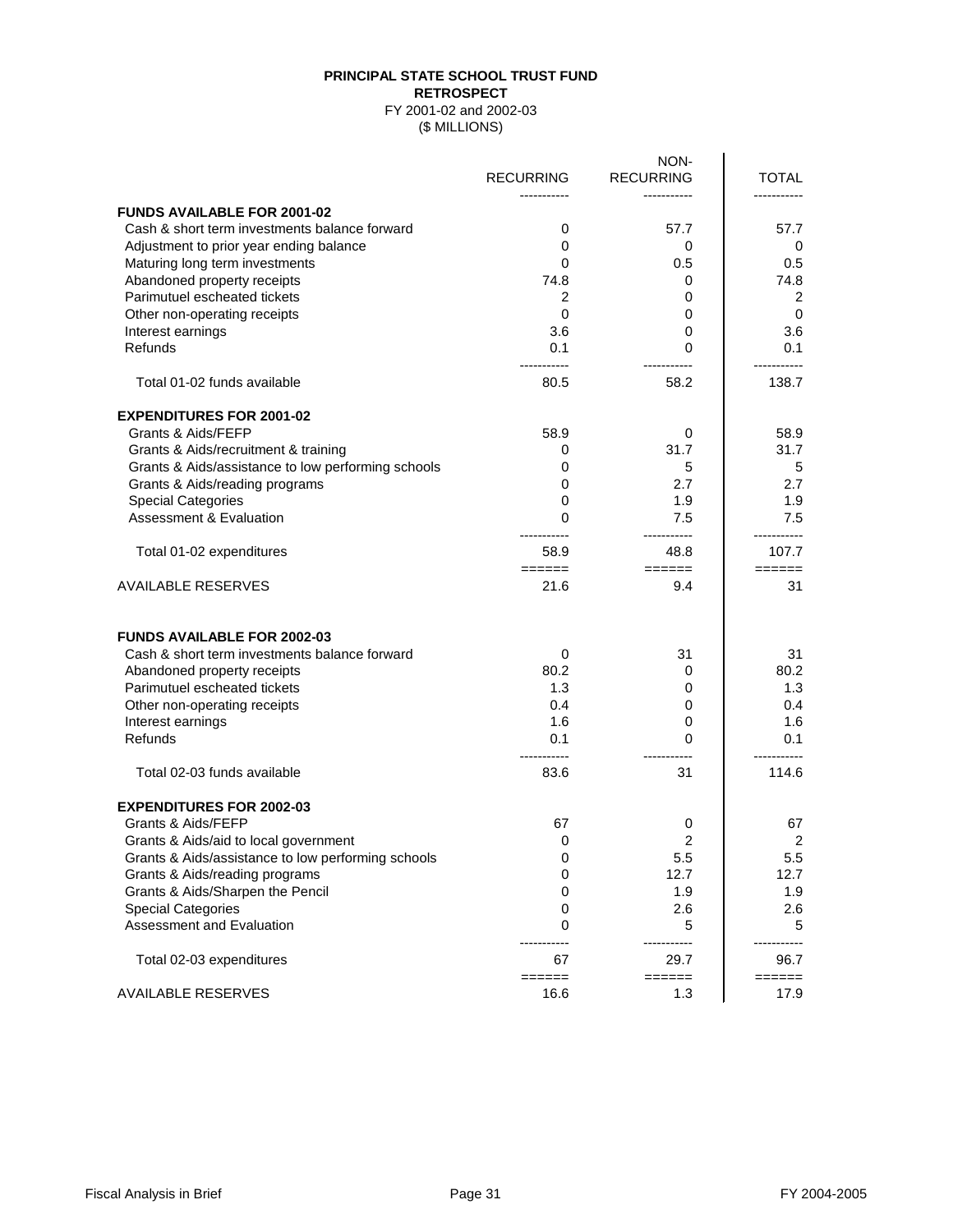#### **PRINCIPAL STATE SCHOOL TRUST FUND** including action from the 2004 legislative session **FINANCIAL OUTLOOK STATEMENT** FY 2003-04 and FY 2004-05 (\$ MILLIONS)

|                                                         |                  | NON-                 |                |
|---------------------------------------------------------|------------------|----------------------|----------------|
|                                                         | <b>RECURRING</b> | <b>RECURRING</b>     | <b>TOTAL</b>   |
| <b>FUNDS AVAILABLE 2003-04</b>                          |                  |                      |                |
| Cash & short term investments balance forward           | $\mathbf 0$      | 17.9                 | 17.9           |
| Actual transfers from Unclaimed Property Trust Fund (A) | 101              | 37                   | 138            |
| Parimutuel escheated tickets                            | 1.6              | 0                    | 1.6            |
| Miscellaneous nonoperating receipts                     | 0.8              | 0                    | 0.8            |
| Interest earnings                                       | 2.1              | 0                    | 2.1            |
| Lawsuit/Opportunity Scholarship Program bond            | $_{---}^{\ 0}$   | $-5.3$               | $-5.3$         |
| Total 03-04 funds available                             | 105.5            | 49.6                 | 155.1          |
| <b>EFFECTIVE APPROPRIATIONS 2003-04</b>                 |                  |                      |                |
| Grants & Aids/FEFP                                      | 67               | 0                    | 67             |
| Grants & Aids/class size reduction                      | 1.9              | 0                    | 1.9            |
| Grants & Aids/best teacher                              | 0                | 25                   | 25             |
| Reading programs                                        | 0                | 25                   | 25             |
| Low performing schools                                  | 0                | 4.5                  | 4.5            |
| <b>Education partnerships</b>                           | 0                | 5.5                  | 5.5            |
| <b>Excellent Teaching Trust Fund</b>                    | 0                | 1.7                  | 1.7            |
| <b>Instruction Enhancement</b>                          | 0                | <u>1</u><br>-------- |                |
| Total 03-04 effective appropriations                    | 68.9<br>=====    | 62.7<br>=====        | 131.6<br>===== |
| <b>AVAILABLE RESERVES</b>                               | 36.6001          | $-13.1$              | 23.5           |
| <b>FUNDS AVAILABLE 2004-05</b>                          |                  |                      |                |
| Cash & short term investments balance forward           | 0                | 23.5                 | 23.5           |
| Estimated transfers from Unclaimed Property Trust Fund  | 63.9             | 0                    | 63.9           |
| Parimutuel escheated tickets                            | 1.1              | 0                    | 1.1            |
| Interest earnings                                       | 2.4              | 0                    | 2.4            |
| Total 04-05 funds available                             | 67.4             | 23.5                 | 90.9           |
| <b>EFFECTIVE APPROPRIATIONS 2004-05</b>                 |                  |                      |                |
| Grants & Aids/FEFP                                      | 72.2             | 0                    | 72.2           |
| Grants & Aids/class size reduction                      | 18.7             | 0                    | 18.7           |
| Total 04-05 effective appropriations                    | 90.9<br>$=====$  | $\Omega$<br>=====    | 90.9<br>=====  |
| <b>AVAILABLE RESERVES</b>                               | $-23.4999$       | 23.5                 | 0              |

NOTE: The trust fund also owns long term investments maturing in FY 2005-06 with a face value of \$800,000.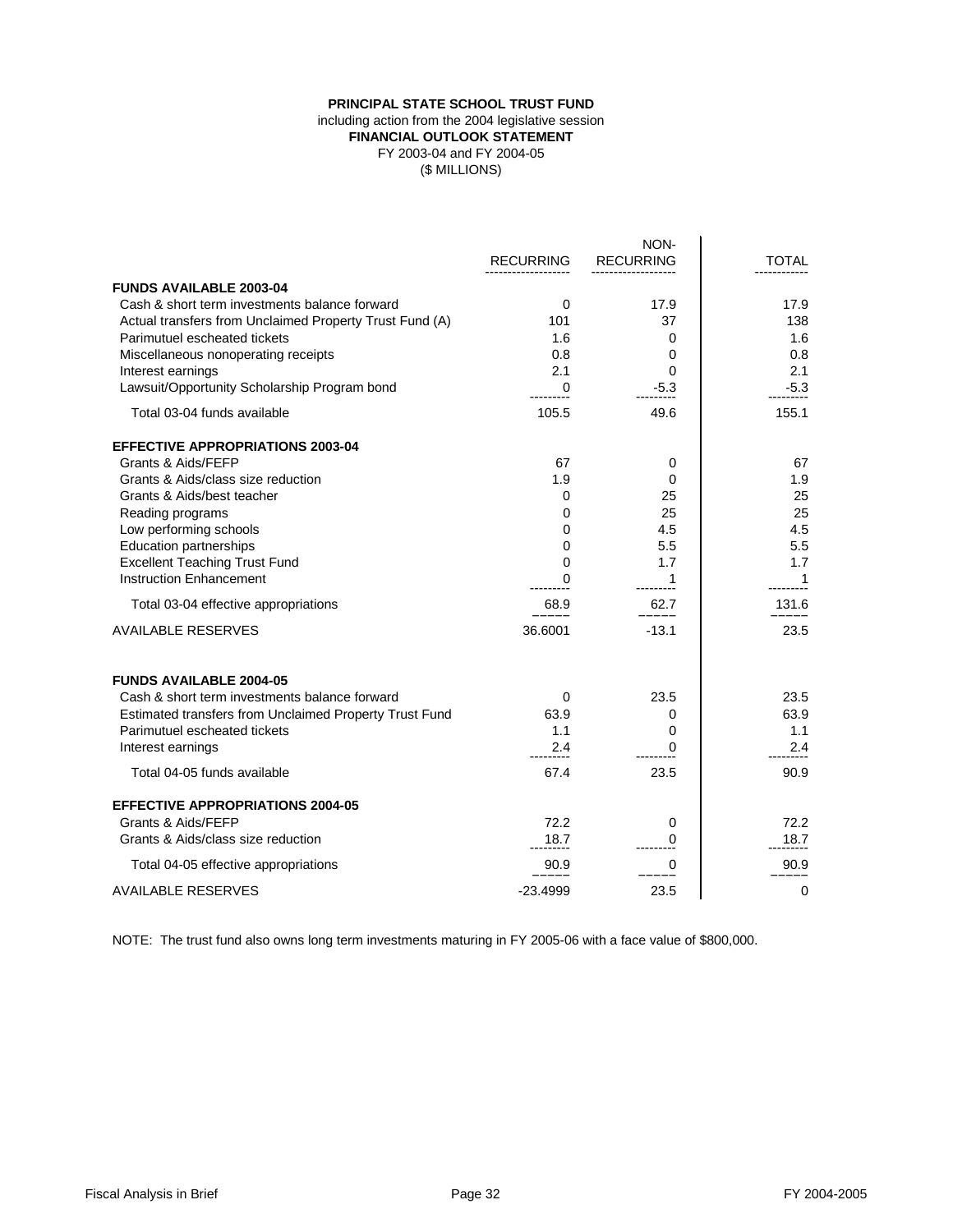#### **IMPACT OF LEGISLATION AFFECTING REVENUES FOR THE 2004 LEGISLATIVE SESSION GENERAL REVENUE FUND (\$ MILLIONS)**

|                                |            |            |            |          | ------------ FY 2004-05 ------------ |          |          | ------------ FY 2005-06 ------------ |          |
|--------------------------------|------------|------------|------------|----------|--------------------------------------|----------|----------|--------------------------------------|----------|
|                                | FY 2001-02 | FY 2002-03 | FY 2003-04 | Current  | Session                              | Revised  | Current  | Session                              | Revised  |
|                                | Actual     | Actual     | Forecast   | Forecast | Legislation                          | Forecast | Forecast | Legislation                          | Forecast |
| Sales tax/GR                   | 14162.1    | 14496.3    | 15601.1    | 16521.4  | $-30.3$                              | 16491.1  | 17434.2  | $-0.4$                               | 17433.8  |
| Beverage tax & licenses        | 524.6      | 539.0      | 565.7      | 577.6    | $-30$                                | 547.6    | 593.6    | $-30$                                | 563.6    |
| Corporate income tax           | 1099.6     | 1228.1     | 1380.9     | 1560.6   | $-125.3$                             | 1435.3   | 1743.9   | 6.7                                  | 1750.6   |
| Documentary stamp tax          | 579.3      | 840.9      | 987        | 730.1    | $\mathbf 0$                          | 730.1    | 663.8    | $\mathbf 0$                          | 663.8    |
| Tobacco taxes                  | 272.7      | 272.8      | 274.5      | 271.2    | $\mathbf 0$                          | 271.2    | 273.1    | 0                                    | 273.1    |
| Insurance premium tax          | 308.1      | 411.1      | 458.7      | 505.7    | $\mathbf 0$                          | 505.7    | 524.6    | $\overline{0}$                       | 524.6    |
| Parimutuels tax                | 20.6       | 17.1       | 22.9       | 17.3     | $\mathbf 0$                          | 17.3     | 16.4     | $\overline{0}$                       | 16.4     |
| Intangibles tax                | 689.2      | 765.4      | 765.7      | 626      | 61.5                                 | 687.5    | 637.7    | 63.4                                 | 701.1    |
| Estate tax                     | 780        | 558.4      | 383.8      | 245.5    | $\mathbf 0$                          | 245.5    | 51.8     | $\overline{0}$                       | 51.8     |
| Interest earnings              | 224.9      | 272.0      | 213.9      | 260.9    | $\mathbf 0$                          | 260.9    | 289.2    | $\mathbf 0$                          | 289.2    |
| <b>Driver's License Fees</b>   | 60.4       | 61.3       | 63.9       | 70       | $\mathbf 0$                          | 70       | 69.8     | $\overline{0}$                       | 69.8     |
| Medical-hospital fees          | 140        | 140.9      | 160.7      | 167.9    | $\mathbf 0$                          | 167.9    | 176.5    | $\overline{0}$                       | 176.5    |
| Auto title & lien fees         | 27.4       | 28.1       | 29.4       | 30.2     | $\mathbf 0$                          | 30.2     | 31       | $\mathbf 0$                          | 31       |
| Severance tax                  | 16         | 20.8       | 4.9        | 20.1     | $\boldsymbol{0}$                     | 20.1     | 20.1     | $\mathbf 0$                          | 20.1     |
| <b>Corporation Filing Fees</b> | 107.5      | 120.8      | 153        | 155.9    | $\Omega$                             | 155.9    | 158.9    | $\Omega$                             | 158.9    |
| Service charges                | 355.2      | 386.4      | 407.5      | 385.6    | $-0.1$                               | 385.5    | 361.6    | $-0.1$                               | 361.5    |
| Other taxes & fees             | 173.1      | 218.4      | 315.8      | 367.7    | _________9                           | 376.7    | 343.5    | 2.8                                  | 346.3    |
| <b>Total Revenue</b>           | 19579.4    | 20377.7    | 21789.4    | 22513.7  | $-115.2$                             | 22398.5  | 23389.7  | 42.4                                 | 23432.1  |
| Less:Refunds                   | $-387.2$   | $-393.5$   | $-381.2$   | $-370.6$ | $-9.6$                               | $-380.2$ | $-378.8$ | $-10.4$                              | $-389.2$ |
| <b>Net General Revenue</b>     | 19192.2    | 19984.2    | 21408.2    | 22143.1  | $-124.8$                             | 22018.3  | 23010.9  | 32                                   | 23042.9  |

NOTE: These forecasts reflect the March 2004 Revenue Estimating Conference results with adjustments for 2004 legislative action.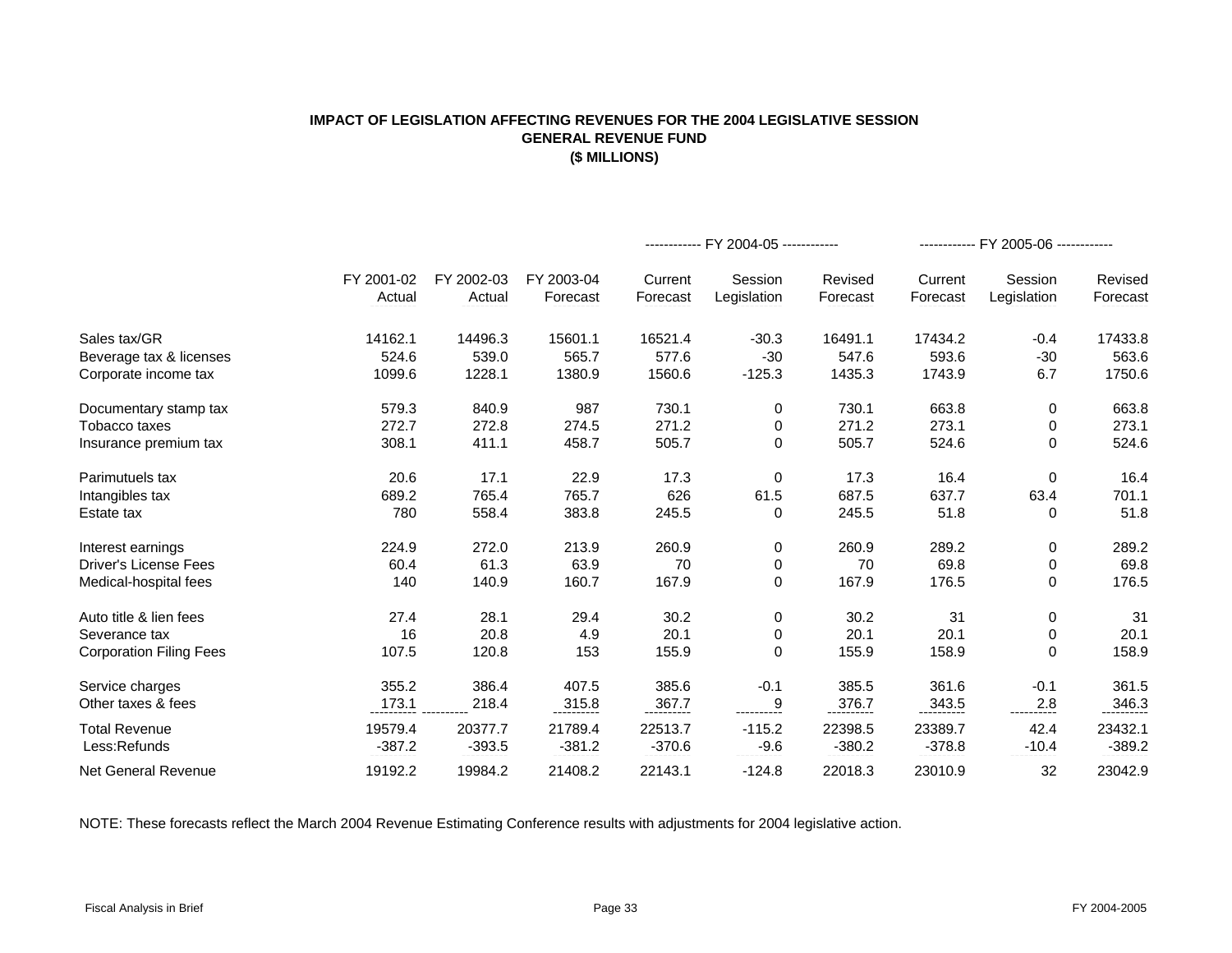|               |              |                                                                                                                                                                                                                                                                                                 |                                                                                                                                                        | <b>FY04-05</b>        |                                    |                                  |                                                                                  |            |             |                                                  |                                                       |                  | <b>FY05-06</b>                |                                                   |                                                   |                 |        |                                                 |                                                       |
|---------------|--------------|-------------------------------------------------------------------------------------------------------------------------------------------------------------------------------------------------------------------------------------------------------------------------------------------------|--------------------------------------------------------------------------------------------------------------------------------------------------------|-----------------------|------------------------------------|----------------------------------|----------------------------------------------------------------------------------|------------|-------------|--------------------------------------------------|-------------------------------------------------------|------------------|-------------------------------|---------------------------------------------------|---------------------------------------------------|-----------------|--------|-------------------------------------------------|-------------------------------------------------------|
|               |              |                                                                                                                                                                                                                                                                                                 |                                                                                                                                                        | <b>GR</b>             |                                    | <b>Trust</b>                     |                                                                                  | Local      |             | <b>Total</b>                                     |                                                       | <b>GR</b>        |                               | <b>Trust</b>                                      |                                                   | Local           |        | <b>Total</b>                                    |                                                       |
|               | <b>BILL#</b> | <b>Issue</b>                                                                                                                                                                                                                                                                                    | Tax                                                                                                                                                    | $\textsf{Cash}$       | Recur.                             |                                  | Cash Recur.                                                                      | $\sf Cash$ | Recur.      | Cash Recur.                                      |                                                       | $\sf Cash$       | Recur.                        | $\textsf{Cash}$                                   | Recur.                                            | $\textsf{Cash}$ | Recur. | Cash Recur.                                     |                                                       |
| 2004-36       | S0096        | Florida Citrus Commission/advertising fees                                                                                                                                                                                                                                                      | Other taxes & fees                                                                                                                                     |                       |                                    | $(**)$                           | $(**)$                                                                           |            |             | $(**)$                                           | $(**)$                                                |                  |                               | $(**)$                                            | $(**)$                                            |                 |        | $(**)$                                          | $(\hbox{}^{\ast}\hbox{}^{\ast})$                      |
| 2004-382      | S0182        | Certificate of need exemption                                                                                                                                                                                                                                                                   | Other taxes & fees                                                                                                                                     |                       |                                    | $(**)$                           | $(**)$                                                                           |            |             | $(**)$                                           | $(**)$                                                |                  |                               | $(**)$                                            | $(**)$                                            |                 |        | $(**)$                                          | $(\ast \ast)$                                         |
| 2004-75       | S0276        | Exemption of vessel registration fee                                                                                                                                                                                                                                                            | Other taxes & fees                                                                                                                                     |                       |                                    | $(\dot{z})$                      | $(\dot{a})$                                                                      |            |             | $(*)$                                            | $(\dot{a})$                                           |                  |                               | $(*)$                                             | $(\dot{z})$                                       |                 |        | $(*)$                                           | $(\dot{\phantom{a}})$                                 |
| <b>VETOED</b> | S0506        | Genetic counselor regulation fee                                                                                                                                                                                                                                                                | Other taxes & fees                                                                                                                                     |                       |                                    |                                  |                                                                                  |            |             |                                                  |                                                       |                  |                               | $\star$                                           |                                                   |                 |        |                                                 | $\star$                                               |
| 2004-362      | S0512        | <b>Independent Living Transition Svcs.</b>                                                                                                                                                                                                                                                      | Tuition & fees                                                                                                                                         |                       |                                    | $-3.5$                           | $-3.5$                                                                           | $-3.5$     | $-3.5$      | $-7$                                             | -7                                                    |                  |                               | $-3.5$                                            | $-3.5$                                            | $-3.5$          | $-3.5$ | $-7$                                            | -7                                                    |
| 2004-301      | S0528        | Funeral & Cemetery Industry                                                                                                                                                                                                                                                                     | Other taxes & fees                                                                                                                                     |                       |                                    |                                  | $***$                                                                            |            |             | $\overline{0}$                                   | **                                                    |                  |                               | $***$                                             | **                                                |                 |        |                                                 |                                                       |
| 2004-303      | S0626        | Anesthesiologist assistants licensure fees                                                                                                                                                                                                                                                      | Other taxes & fees                                                                                                                                     |                       |                                    |                                  |                                                                                  |            |             |                                                  |                                                       |                  |                               |                                                   |                                                   |                 |        |                                                 |                                                       |
| 2004-298      | S1062        | Health care facilities certificate of need                                                                                                                                                                                                                                                      | Other taxes & fees                                                                                                                                     |                       |                                    | $(**)$                           | $(**)$                                                                           |            |             | $(**)$                                           | $(**)$                                                |                  |                               | $(**)$                                            | $(**)$                                            |                 |        | $(**)$                                          | $(\overline{\phantom{a}}^*)$                          |
| 2004-324      | S1358        | Enterprise zones                                                                                                                                                                                                                                                                                | Sales tax<br>Corporate income tax                                                                                                                      | $-0.6$<br>$-0.5$      | $\boldsymbol{0}$<br>$\overline{0}$ |                                  |                                                                                  | $-0.1$     | $\Omega$    | $-0.7$<br>$-0.5$                                 | $\overline{0}$<br>$\Omega$                            | $-0.4$<br>$-0.2$ | $\mathbf 0$<br>$\overline{0}$ |                                                   |                                                   |                 |        | $-0.4$<br>$-0.2$                                | $\mathbf 0$<br>$\mathbf 0$                            |
| 2004-387      | S1372        | Internet pharmacies                                                                                                                                                                                                                                                                             | Other taxes & fees                                                                                                                                     |                       |                                    |                                  |                                                                                  |            |             | $\star$                                          | *                                                     |                  |                               |                                                   |                                                   |                 |        |                                                 |                                                       |
| 2004-26       | S1738        | Tax Liens/Homestead Exemptions                                                                                                                                                                                                                                                                  | Ad valorem                                                                                                                                             |                       |                                    |                                  |                                                                                  |            |             | $***$                                            | **                                                    |                  |                               |                                                   |                                                   |                 |        |                                                 |                                                       |
| 2004-259      | S1762        | Trauma care facility sales surtax                                                                                                                                                                                                                                                               | Sales tax                                                                                                                                              |                       |                                    |                                  |                                                                                  |            |             | $***$                                            | **                                                    |                  |                               |                                                   |                                                   |                 |        |                                                 |                                                       |
| 2004-328      | S1824        | Veterinary prescription drug fees                                                                                                                                                                                                                                                               | Other taxes & fees                                                                                                                                     |                       |                                    | $(\dot{z})$                      | $(\dot{z})$                                                                      |            |             | $(*)$                                            | $(\dot{\phantom{a}})$                                 |                  |                               | $(*)$                                             | $(\dot{z})$                                       |                 |        | $(*)$                                           | $(\dot{\phantom{a}})$                                 |
| 2004-262      | S1826        | Federal corporate income tax code piggyback                                                                                                                                                                                                                                                     | Corporate income tax                                                                                                                                   | $-124.8$              | 16.1                               |                                  |                                                                                  |            |             | $-124.8$                                         | 16.1                                                  | 6.9              | 16.1                          |                                                   |                                                   |                 |        | 6.9                                             | 16.1                                                  |
| 2004-2        | S2002        | Beverage tax redistribution<br>Chiropractic medicine faculty certificates                                                                                                                                                                                                                       | Beverage tax<br>Other taxes & fees                                                                                                                     | -30                   | -30                                | 30                               | 30                                                                               |            |             |                                                  |                                                       | -30              | $-30$                         | 30                                                | 30                                                |                 |        |                                                 |                                                       |
| 2004-337      | S2020        | Specialty license plates                                                                                                                                                                                                                                                                        | Other taxes & fees                                                                                                                                     |                       |                                    | $***$                            |                                                                                  |            |             | $***$                                            | **                                                    |                  |                               | $**$                                              |                                                   |                 |        |                                                 |                                                       |
| 2004-370      | S2038        | Insurance premium finance company fees<br>Workers' comp./local gov. self-insurance plan                                                                                                                                                                                                         | Other taxes & fees<br>Insurance premium tax                                                                                                            |                       |                                    | $\binom{*}{*}$                   | $\binom{*}{**}$                                                                  |            |             | $\binom{*}{*}$                                   | $\binom{*}{*}$                                        | $**$             | $**$                          | **                                                | $\binom{*}{*}$                                    |                 |        | ∗∗                                              | $\binom{*}{**}$                                       |
| 2004-66       | S2264        | Uses of discretionary sales surtaxes                                                                                                                                                                                                                                                            | Sales tax                                                                                                                                              |                       |                                    |                                  |                                                                                  |            |             |                                                  |                                                       |                  |                               |                                                   |                                                   |                 |        |                                                 |                                                       |
| 2004-252      | S2346        | Advertising Campaign Exposure Act                                                                                                                                                                                                                                                               | Other taxes & fees                                                                                                                                     |                       |                                    |                                  | $(**)$                                                                           |            |             |                                                  |                                                       | $**$             |                               |                                                   | $(**)$                                            |                 |        |                                                 |                                                       |
| 2004-349      | S2444        | Property tax administration                                                                                                                                                                                                                                                                     | Ad valorem                                                                                                                                             |                       |                                    |                                  |                                                                                  |            |             |                                                  |                                                       |                  |                               |                                                   |                                                   |                 |        |                                                 |                                                       |
| 2004-350      | S2448        | Onsite sewage treatment systems fee<br>Institutional review board review fee<br>Late payment fees/tanning facilities<br>Licensure/mobile clinics/equipment providers<br>Licensure/exempt certain health care providers<br>Application for certificate of exemption<br>Refunds of licensure fees | Other taxes & fees<br>Other taxes & fees<br>Other taxes & fees<br>Other taxes & fees<br>Other taxes & fees<br>Other taxes & fees<br>Other taxes & fees |                       |                                    | 0.2<br>$-0.4$<br>$***$<br>$-0.8$ | $\begin{array}{c} 0.2 \\ 0.2 \end{array}$<br>$\star$<br>$***$<br>$-0.4$<br>$***$ |            |             | 0.2<br>0.2<br>$***$<br>$-0.4$<br>$***$<br>$-0.8$ | $0.2$<br>$0.2$<br>$\star$<br>$***$<br>$-0.4$<br>$***$ |                  |                               | 0.2<br>0.2<br>$\star$<br>$***$<br>$-0.4$<br>$***$ | 0.2<br>0.2<br>$\star$<br>$***$<br>$-0.4$<br>$***$ |                 |        | 0.2<br>0.2<br>$\star$<br>$***$<br>-0.4<br>$***$ | $0.2$<br>$0.2$<br>$\star$<br>$***$<br>$-0.4$<br>$***$ |
| 2004-27       | S2488        | Hurricane Catastrophe Fund/emergency assessment<br>Hurricane Catastrophe Fund/tax exemption                                                                                                                                                                                                     | Other taxes & fees<br>Insurance premium tax                                                                                                            | $\Omega$              |                                    | $***$                            | $***$                                                                            |            |             | $***$                                            | $***$                                                 |                  |                               | $***$                                             | **                                                |                 |        |                                                 |                                                       |
| 2004-263      | S2564        | Juvenile detention/county reimbursement                                                                                                                                                                                                                                                         | Other taxes & fees                                                                                                                                     |                       |                                    | 65.1                             | 86.1                                                                             |            |             | 65.1                                             | 86.1                                                  |                  |                               | 88.4                                              | 88.4                                              |                 |        | 88.4                                            | 88.4                                                  |
| 2004-234      | S2644        | Trust fund termination                                                                                                                                                                                                                                                                          | Other taxes & fees<br>Intangibles tax<br>Refunds                                                                                                       | 0.8<br>61.5<br>$-9.6$ | 61.5<br>$-9.6$                     | $-0.8$<br>$-51.9$                | $-51.9$                                                                          |            |             | $9.6 - 9.6$                                      | $\begin{bmatrix} 9.6 \\ -9.6 \end{bmatrix}$           | 63.4<br>$-10.4$  | 63.4<br>$-10.4$               | $-53$                                             | $-53$                                             |                 |        | 10.4<br>$-10.4$                                 | 10.4<br>$-10.4$                                       |
| 2004-72       | S2736        | Crawfish traps                                                                                                                                                                                                                                                                                  | Other taxes & fees                                                                                                                                     |                       |                                    |                                  |                                                                                  |            |             | $\star$                                          |                                                       |                  |                               |                                                   |                                                   |                 |        |                                                 | $\star$                                               |
| <b>VETOED</b> | S2804        | Florida Greenways & Trails                                                                                                                                                                                                                                                                      | Sales tax                                                                                                                                              | $(\dot{\phantom{a}})$ | $(\dot{z})$                        | $(*)$                            | $(\dot{z})$                                                                      |            | $(\dot{z})$ | $(*)$                                            |                                                       | $(*)$            | $(*)$                         | $(*)$                                             | $(*)$                                             |                 | $(*)$  | $(*)$                                           | $(\dot{\phantom{a}})$                                 |
| 2004-352      | S2810        | State university athletic fees                                                                                                                                                                                                                                                                  | Tuition & fees                                                                                                                                         |                       |                                    |                                  |                                                                                  |            |             |                                                  |                                                       |                  |                               | 5.2                                               | 5.2                                               |                 |        | 5.2                                             | 5.2                                                   |
| 2004-264      | S2820        | Fish & Wildlife Conservation Comm.                                                                                                                                                                                                                                                              | Other taxes & fees                                                                                                                                     |                       |                                    | **                               |                                                                                  |            |             | **                                               | $**$                                                  |                  |                               | $***$                                             |                                                   |                 |        |                                                 |                                                       |
| 2004-340      | S2960        | Organize bank as LLC                                                                                                                                                                                                                                                                            | Other taxes & fees                                                                                                                                     |                       |                                    |                                  |                                                                                  |            |             | $\star$                                          |                                                       | $\star$          |                               | $\star$                                           | $\star$                                           |                 |        |                                                 |                                                       |
| 2004-265      | S2962        | State Judicial System/Article V                                                                                                                                                                                                                                                                 | Other taxes & fees                                                                                                                                     | $-10.5$               | $-12.6$                            |                                  |                                                                                  | $***$      | $***$       | $-10.5$                                          | $-12.6$                                               | $-13.1$          | $-13.1$                       |                                                   |                                                   | $***$           | $***$  | $-13.1$                                         | $-13.1$                                               |
|               |              |                                                                                                                                                                                                                                                                                                 |                                                                                                                                                        |                       |                                    |                                  |                                                                                  |            |             |                                                  |                                                       |                  |                               |                                                   |                                                   |                 |        |                                                 |                                                       |

### **Measures Affecting Revenue and Tax Administration - 2004 Regular Session Increase/(Decrease) in \$ Millions**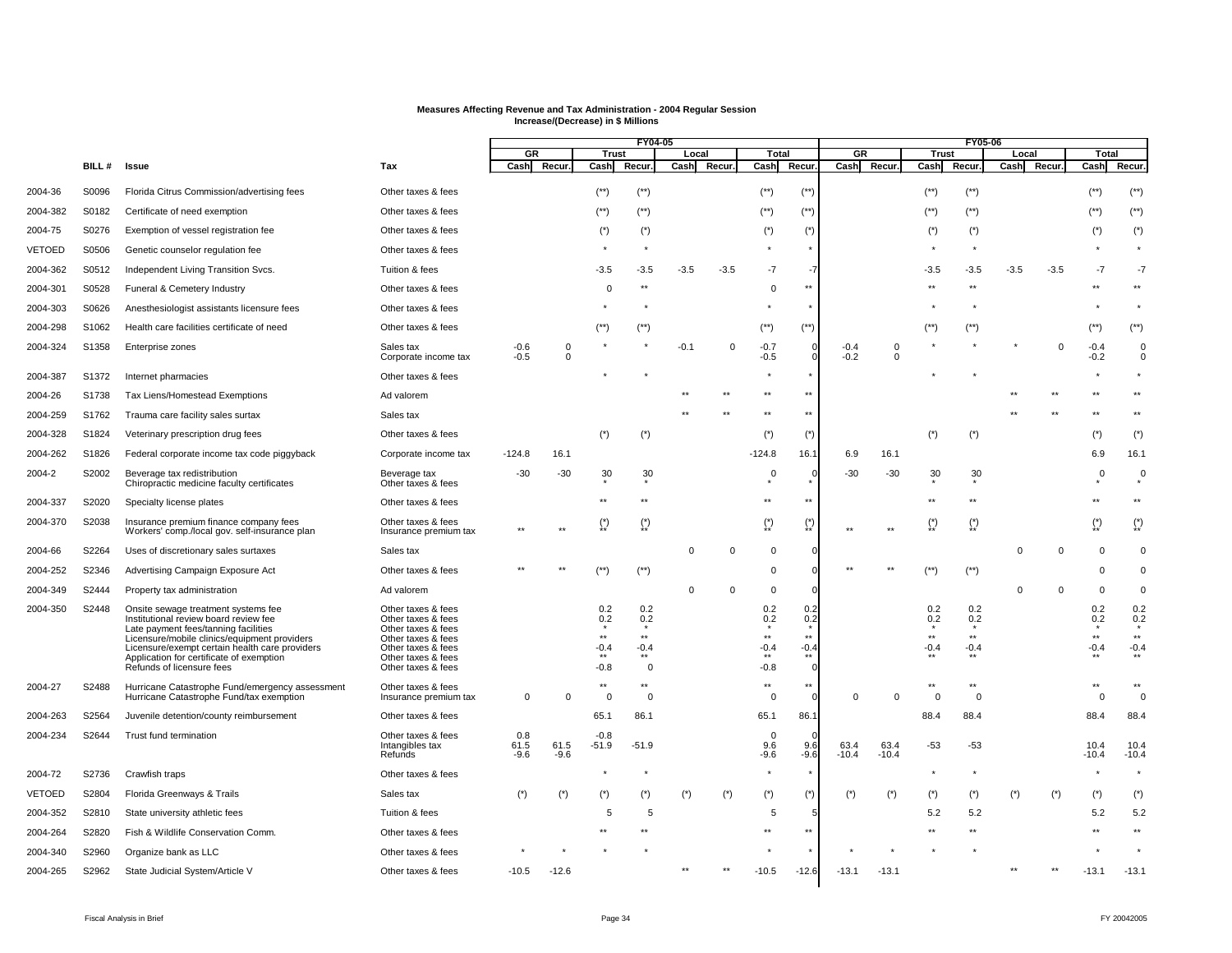### **Measures Affecting Revenue and Tax Administration - 2004 Regular Session Increase/(Decrease) in \$ Millions**

|               |              |                                                                                                                                                                                                                                                                                                                                                                                             |                                                                                                                                                                                 | <b>FY04-05</b>  |                          |                                                        |                                       |                |               |                             |                                     |                 |                       |                                                     |                                       |               | <b>FY05-06</b> |                                |                                                               |  |  |
|---------------|--------------|---------------------------------------------------------------------------------------------------------------------------------------------------------------------------------------------------------------------------------------------------------------------------------------------------------------------------------------------------------------------------------------------|---------------------------------------------------------------------------------------------------------------------------------------------------------------------------------|-----------------|--------------------------|--------------------------------------------------------|---------------------------------------|----------------|---------------|-----------------------------|-------------------------------------|-----------------|-----------------------|-----------------------------------------------------|---------------------------------------|---------------|----------------|--------------------------------|---------------------------------------------------------------|--|--|
|               |              |                                                                                                                                                                                                                                                                                                                                                                                             |                                                                                                                                                                                 | <b>GR</b>       |                          | <b>Trust</b>                                           |                                       | Local          |               | <b>Total</b>                |                                     | <b>GR</b>       |                       | <b>Trust</b>                                        |                                       | Local         |                | <b>Total</b>                   |                                                               |  |  |
|               | <b>BILL#</b> | <b>Issue</b>                                                                                                                                                                                                                                                                                                                                                                                | Tax                                                                                                                                                                             | $\sf Cash$      | Recur.                   | $\cosh$                                                | Recur.                                | <b>Cash</b>    | Recur.        | $\textsf{Cash}$             | Recur.                              | $\sf Cash$      | Recur.                | $\mathsf{Cash}$                                     | Recur.                                | $\cosh$       | Recur.         | $\textsf{Cash}$                | Recur.                                                        |  |  |
| 2004-353      | S2984        | <b>Condo &amp; Community Associations</b>                                                                                                                                                                                                                                                                                                                                                   | Other taxes & fees                                                                                                                                                              |                 |                          | $***$                                                  | $***$                                 |                |               | $***$                       | $***$                               |                 |                       | $***$                                               | $***$                                 |               |                | $***$                          | $***$                                                         |  |  |
| 2004-295      | S2986        | <b>Education Personnel</b>                                                                                                                                                                                                                                                                                                                                                                  | Other taxes & fees                                                                                                                                                              |                 |                          | $***$                                                  |                                       |                |               | $***$                       | $**$                                |                 |                       | $***$                                               | $**$                                  |               |                |                                | $***$                                                         |  |  |
| 2004-390      | S2994        | DFS fees for SUS accounting services<br>Allows certain banks to reorganize as LLCs<br>Boards of directors appointment/notification fee<br>Branch bank relocation/notification fee<br>DFS sales tax exemption for unclaimed property<br>Increase balance in Abandoned Property TF to \$15 m.<br>Delete premium financing agreement form fees<br>Workers' comp/local gov. self-insurance plan | Other taxes & fees<br>Other taxes & fees<br>Other taxes & fees<br>Other taxes & fees<br>Other taxes & fees<br>Other taxes & fees<br>Other taxes & fees<br>Insurance premium tax |                 | $(\dot{a})$<br>see S2038 | $\binom{*}{*}$<br>$(\dot{z})$<br>$(\dot{\phantom{a}})$ | $(\dot{\phantom{a}})$<br>- 0<br>$(*)$ |                |               | $(*)$                       | $(\dot{z})$<br>$(*)$<br>$(\star)$   | $(*)$           | $(\dot{a})$           | $***$<br>$(\dot{\phantom{a}})$<br>$\Omega$<br>$(*)$ | $***$<br>$(*)$<br>$(*)$<br>0<br>$(*)$ |               |                | $***$<br>$(*)$                 | $***$<br>$\binom{*}{*}$<br>$\star$<br>$\binom{4}{0}$<br>$(*)$ |  |  |
| 2004-73       | H0237        | Sales tax holiday<br>Motor fuel tax holiday                                                                                                                                                                                                                                                                                                                                                 | sales tax<br>Motor fuel tax                                                                                                                                                     | $-29.7$         |                          | $-0.1$<br>$-59.7$                                      | $\mathbf 0$<br>$\overline{0}$         | $-5.7$         |               | $-35.5$<br>$-59.7$          |                                     |                 |                       |                                                     |                                       |               |                |                                |                                                               |  |  |
| 2004-383      | H0329        | Certificates of need exemptions/fees                                                                                                                                                                                                                                                                                                                                                        | Other taxes & fees                                                                                                                                                              |                 |                          | $-0.5$                                                 | $-0.5$                                |                |               | $-0.5$                      | $-0.5$                              |                 |                       | $-0.5$                                              | $-0.5$                                |               |                | $-0.5$                         |                                                               |  |  |
| 2004-15       | H0347        | <b>Florida Inland Navigation District</b>                                                                                                                                                                                                                                                                                                                                                   | Ad valorem                                                                                                                                                                      |                 |                          |                                                        |                                       |                |               |                             |                                     |                 |                       |                                                     |                                       | $***$         |                |                                |                                                               |  |  |
| <b>VETOED</b> | H0373        | Water management districts/boundaries                                                                                                                                                                                                                                                                                                                                                       | Ad valorem                                                                                                                                                                      |                 |                          |                                                        |                                       | $\overline{0}$ | 0.2           |                             | 0.2                                 |                 |                       |                                                     |                                       | 0.2           | 0.2            | 0.2                            | 0.2                                                           |  |  |
| 2004-23       | H0941        | <b>Greyhound Adoption</b>                                                                                                                                                                                                                                                                                                                                                                   | Other taxes & fees                                                                                                                                                              |                 |                          |                                                        |                                       |                |               | $***$                       | **                                  |                 |                       | $***$                                               | $**$                                  |               |                | $***$                          | $***$                                                         |  |  |
| 2004-54       | H1121        | License fee exemption for health care volunteers                                                                                                                                                                                                                                                                                                                                            | Other taxes & fees                                                                                                                                                              |                 |                          | $(**)$                                                 | $(**)$                                |                |               | $(**)$                      | $(**)$                              |                 |                       | $(***)$<br>$\sqrt{ }$                               | $(**)$                                |               |                | $(**)$                         | $(**)$                                                        |  |  |
| 2004-266      | H1251        | Workers' Compensation/underwriting plan<br>impact on Special Disability Trust Fund<br>impact on Workers' Compensation Trust Fund<br>Workers' Compensation/underwriting plan                                                                                                                                                                                                                 | Insurance premium tax<br>Insurance premium tax<br>Insurance premium tax<br>Service charges                                                                                      | $(*)$<br>$-0.4$ | $(\dot{z})$<br>$-0.4$    | $-3.5$<br>$-1.4$                                       | $-3.5$<br>$-1.4$                      |                |               | $-3.5$<br>$-1.4$<br>$-0.4$  | $(*)$<br>$-3.5$<br>$-1.4$<br>$-0.4$ | $(*)$<br>$-0.4$ | $(\dot{z})$<br>$-0.4$ | $-3.5$<br>$-1.4$                                    | $-3.5$<br>$-1.4$                      |               |                | $-3.5$<br>$-1.4$<br>$-0.4$     | $\binom{*}{-3.5}$<br>$-1.4$<br>$-0.4$                         |  |  |
| 2004-64       | H1307        | Agricultural labor contractor/fee increase                                                                                                                                                                                                                                                                                                                                                  | Other taxes & fees                                                                                                                                                              |                 |                          | 0.2                                                    | 0.2                                   |                |               | 0.2                         | 0.2                                 |                 |                       | 0.2                                                 | 0.2                                   |               |                | 0.2                            | 0.2                                                           |  |  |
| 2004-297      | H1629        | Discount Medical Plan Organization license fee                                                                                                                                                                                                                                                                                                                                              | Other taxes & fees                                                                                                                                                              |                 |                          | $\star$                                                |                                       |                |               | $\star$                     |                                     |                 |                       | $\star$                                             |                                       |               |                |                                |                                                               |  |  |
| 2004-33       | H1743        | <b>Financial Impact Estimating Conference</b>                                                                                                                                                                                                                                                                                                                                               | Administrative                                                                                                                                                                  |                 |                          |                                                        |                                       |                |               |                             |                                     |                 |                       |                                                     |                                       |               |                |                                |                                                               |  |  |
| 2004-268      | H1835        | Tuition increases - SUS mandatory<br>Tuition increases - SUS discretionary<br>Tuition increases - CC mandatory<br>Tuition increases - CC discretionary                                                                                                                                                                                                                                      | Other taxes and fees<br>Other taxes and fees<br>Other taxes and fees<br>Other taxes and fees                                                                                    |                 |                          | 58.5<br>$***$                                          | 58.5<br>$***$                         | 20.7<br>$***$  | 20.7<br>$***$ | 58.5<br>**<br>20.7<br>$***$ | 58.5<br>$***$<br>20.7<br>**         |                 |                       | 58.5<br>$***$                                       | 58.5<br>$***$                         | 20.7<br>$***$ | 20.7<br>$***$  | 58.5<br>$***$<br>20.7<br>$***$ | 58.5<br>$***$<br>20.7<br>$***$                                |  |  |
| 2004-241      | H1851        | Juvenile offenders/cost of care                                                                                                                                                                                                                                                                                                                                                             | Other taxes & fees                                                                                                                                                              |                 |                          | 0.4                                                    | 0.6                                   |                |               | 0.4                         | 0.6                                 |                 |                       | 0.6                                                 | 0.6                                   |               |                | 0.6                            | 0.6                                                           |  |  |
| 2004-245      | H1863        | onsite sewage treatment fees<br>newborn screening fee change<br>newborn screening fee change                                                                                                                                                                                                                                                                                                | Other taxes & fees<br>Other taxes & fees<br>Service charges                                                                                                                     | 0.3             | see S2448<br>0.3         | 3.4                                                    | 3.4                                   |                |               | 3.4<br>0.3                  | 3.4<br>0.3                          | 0.3             | 0.3                   | 3.4                                                 | 3.4                                   |               |                | 3.4<br>0.3                     | 3.4<br>0.3                                                    |  |  |
| 2004-271      | H1867        | Limit tax credits for Scholarship Funding Org.                                                                                                                                                                                                                                                                                                                                              | Corporate income tax                                                                                                                                                            | $\overline{0}$  | $\overline{0}$           |                                                        |                                       |                |               | $\overline{0}$              |                                     |                 |                       |                                                     |                                       |               |                |                                |                                                               |  |  |
| 2004-248      | H1875        | Inmate banking services fees                                                                                                                                                                                                                                                                                                                                                                | Other taxes & fees                                                                                                                                                              |                 |                          | **                                                     | $***$                                 |                |               | $***$                       | **                                  |                 |                       | $***$                                               | $***$                                 |               |                |                                |                                                               |  |  |
| 2004-251      | H1881        | Trust fund termination                                                                                                                                                                                                                                                                                                                                                                      | Other taxes & fees                                                                                                                                                              | 18.7            | 15.9                     | $-18.7$                                                | $-15.9$                               |                |               | $\Omega$                    |                                     | 15.9            | 15.9                  | $-15.9$                                             | $-15.9$                               |               |                |                                |                                                               |  |  |
|               |              | <b>TOTAL SESSION TAX LAW CHANGES</b>                                                                                                                                                                                                                                                                                                                                                        |                                                                                                                                                                                 |                 |                          |                                                        |                                       |                |               |                             |                                     |                 |                       |                                                     |                                       |               |                |                                |                                                               |  |  |
|               |              | TOTAL ALL MEASURES AFFECTING REVENUE                                                                                                                                                                                                                                                                                                                                                        |                                                                                                                                                                                 | $-124.8$        | 41.2                     | 21.7                                                   | 107.1                                 | 11.4           | 17.4          | $-91.7$                     | 165.7                               | 32              | 41.8                  | 108.5                                               | 108.5                                 | 17.4          | 17.4           | 157.9                          | 167.7                                                         |  |  |
|               |              | LESS: VETOES                                                                                                                                                                                                                                                                                                                                                                                |                                                                                                                                                                                 |                 |                          |                                                        | -0                                    | $\overline{0}$ | 0.2           |                             | 0.2                                 |                 |                       | $\Omega$                                            | 0                                     | 0.2           | 0.2            | 0.2                            | 0.2                                                           |  |  |
|               |              | NET MEASURES AFFECTING REVENUE                                                                                                                                                                                                                                                                                                                                                              |                                                                                                                                                                                 | $-124.8$        | 41.2                     | 21.7                                                   | 107.1                                 | 11.4           | 17.2          | $-91.7$                     | 165.5                               | 32              | 41.8                  | 108.5                                               | 108.5                                 | 17.2          | 17.2           | 157.7                          | 167.5                                                         |  |  |

|                                                                                                                                                                                                                                                                                                                                                                                             |                                                                                                                                                                                 |                 |                                    |                       | <b>FY04-05</b>                                                     |                       |               |                                |                                     |                 |                                 |                                |                                                                     |                 |               |                                |                                                                               |
|---------------------------------------------------------------------------------------------------------------------------------------------------------------------------------------------------------------------------------------------------------------------------------------------------------------------------------------------------------------------------------------------|---------------------------------------------------------------------------------------------------------------------------------------------------------------------------------|-----------------|------------------------------------|-----------------------|--------------------------------------------------------------------|-----------------------|---------------|--------------------------------|-------------------------------------|-----------------|---------------------------------|--------------------------------|---------------------------------------------------------------------|-----------------|---------------|--------------------------------|-------------------------------------------------------------------------------|
|                                                                                                                                                                                                                                                                                                                                                                                             |                                                                                                                                                                                 |                 | <b>GR</b><br><b>Trust</b>          |                       |                                                                    | <b>Total</b><br>Local |               |                                |                                     | <b>GR</b>       |                                 | <b>Trust</b>                   |                                                                     |                 | Local         |                                | <b>Total</b>                                                                  |
| <b>Issue</b>                                                                                                                                                                                                                                                                                                                                                                                | Tax                                                                                                                                                                             | $\sf Cash$      | Recur.                             | $\textsf{Cash}$       | Recur.                                                             | $\sf Cash$            | Recur.        | Cash                           | Recur.                              | $\sf Cash$      | Recur.                          | Cash                           | Recur.                                                              | $\textsf{Cash}$ | Recur.        | $\textsf{Cash}$                | Recur.                                                                        |
| <b>Condo &amp; Community Associations</b>                                                                                                                                                                                                                                                                                                                                                   | Other taxes & fees                                                                                                                                                              |                 |                                    | $***$                 | $***$                                                              |                       |               | $***$                          | $***$                               |                 |                                 | $***$                          | $***$                                                               |                 |               | $***$                          | $***$                                                                         |
| <b>Education Personnel</b>                                                                                                                                                                                                                                                                                                                                                                  | Other taxes & fees                                                                                                                                                              |                 |                                    | **                    | **                                                                 |                       |               | $***$                          | $**$                                |                 |                                 | $***$                          | $***$                                                               |                 |               | $***$                          | $***$                                                                         |
| DFS fees for SUS accounting services<br>Allows certain banks to reorganize as LLCs<br>Boards of directors appointment/notification fee<br>Branch bank relocation/notification fee<br>DFS sales tax exemption for unclaimed property<br>Increase balance in Abandoned Property TF to \$15 m.<br>Delete premium financing agreement form fees<br>Workers' comp/local gov. self-insurance plan | Other taxes & fees<br>Other taxes & fees<br>Other taxes & fees<br>Other taxes & fees<br>Other taxes & fees<br>Other taxes & fees<br>Other taxes & fees<br>Insurance premium tax | $(*)$           | $(\dot{\phantom{a}})$<br>see S2038 | $(\dot{\phantom{a}})$ | $\binom{*}{*}$<br>$(\dot{\phantom{a}})$<br>$\overline{0}$<br>$(*)$ |                       |               | $(*)$                          | $(\dot{r})$<br>$(*)$<br>$(*)$       | $(*)$           | $(\dot{\phantom{a}})$           | $***$<br>$(\dot{\phantom{a}})$ | $***$<br>$(\hbox{}^*)$<br>$\star$<br>$(\dot{\phantom{a}})$<br>$(*)$ |                 |               | $***$                          | $***$<br>$\binom{*}{*}$<br>$\star$<br>$\binom{4}{0}$<br>$(\dot{\phantom{a}})$ |
| Sales tax holiday<br>Motor fuel tax holiday                                                                                                                                                                                                                                                                                                                                                 | sales tax<br>Motor fuel tax                                                                                                                                                     | $-29.7$         |                                    | $-0.1$<br>$-59.7$     | $\overline{0}$<br>$\overline{0}$                                   | $-5.7$                | $\Omega$      | $-35.5$<br>$-59.7$             |                                     |                 |                                 |                                |                                                                     |                 |               |                                |                                                                               |
| Certificates of need exemptions/fees                                                                                                                                                                                                                                                                                                                                                        | Other taxes & fees                                                                                                                                                              |                 |                                    | $-0.5$                | $-0.5$                                                             |                       |               | $-0.5$                         | $-0.5$                              |                 |                                 | $-0.5$                         | $-0.5$                                                              |                 |               | $-0.5$                         | $-0.5$                                                                        |
| <b>Florida Inland Navigation District</b>                                                                                                                                                                                                                                                                                                                                                   | Ad valorem                                                                                                                                                                      |                 |                                    |                       |                                                                    |                       |               |                                |                                     |                 |                                 |                                |                                                                     |                 |               | $***$                          | $***$                                                                         |
| Water management districts/boundaries                                                                                                                                                                                                                                                                                                                                                       | Ad valorem                                                                                                                                                                      |                 |                                    |                       |                                                                    | $\Omega$              | 0.2           | $\overline{0}$                 | 0.2                                 |                 |                                 |                                |                                                                     | 0.2             | 0.2           | 0.2                            | 0.2                                                                           |
| <b>Greyhound Adoption</b>                                                                                                                                                                                                                                                                                                                                                                   | Other taxes & fees                                                                                                                                                              |                 |                                    | $***$                 | **                                                                 |                       |               | $***$                          | $***$                               |                 |                                 | $***$                          | $***$                                                               |                 |               | $***$                          | $***$                                                                         |
| License fee exemption for health care volunteers                                                                                                                                                                                                                                                                                                                                            | Other taxes & fees                                                                                                                                                              |                 |                                    | $(\star\star)$        | $(**)$                                                             |                       |               | $($ **)                        | $(**)$                              |                 |                                 | $(**)$                         | $(**)$                                                              |                 |               | $^{***}$                       | $(**)$                                                                        |
| Workers' Compensation/underwriting plan<br>impact on Special Disability Trust Fund<br>impact on Workers' Compensation Trust Fund<br>Workers' Compensation/underwriting plan                                                                                                                                                                                                                 | Insurance premium tax<br>Insurance premium tax<br>Insurance premium tax<br>Service charges                                                                                      | $(*)$<br>$-0.4$ | $(\dot{\phantom{a}})$<br>$-0.4$    | $-3.5$<br>$-1.4$      | $-3.5$<br>$-1.4$                                                   |                       |               | $-3.5$<br>$-1.4$<br>$-0.4$     | $(*)$<br>$-3.5$<br>$-1.4$<br>$-0.4$ | $(*)$<br>$-0.4$ | $(\dot{\phantom{a}})$<br>$-0.4$ | $-3.5$<br>$-1.4$               | $-3.5$<br>$-1.4$                                                    |                 |               | $-3.5$<br>$-1.4$<br>$-0.4$     | $(\dot{\phantom{a}})$<br>$-3.5$<br>$-1.4$<br>$-0.4$                           |
| Agricultural labor contractor/fee increase                                                                                                                                                                                                                                                                                                                                                  | Other taxes & fees                                                                                                                                                              |                 |                                    | 0.2                   | 0.2                                                                |                       |               | 0.2                            | 0.2                                 |                 |                                 | 0.2                            | 0.2                                                                 |                 |               | 0.2                            | 0.2                                                                           |
| Discount Medical Plan Organization license fee                                                                                                                                                                                                                                                                                                                                              | Other taxes & fees                                                                                                                                                              |                 |                                    | $\star$               |                                                                    |                       |               | $\star$                        |                                     |                 |                                 | $\star$                        |                                                                     |                 |               |                                |                                                                               |
| <b>Financial Impact Estimating Conference</b>                                                                                                                                                                                                                                                                                                                                               | Administrative                                                                                                                                                                  |                 |                                    |                       |                                                                    |                       |               |                                |                                     |                 |                                 |                                |                                                                     |                 |               |                                |                                                                               |
| Tuition increases - SUS mandatory<br>Tuition increases - SUS discretionary<br>Tuition increases - CC mandatory<br>Tuition increases - CC discretionary                                                                                                                                                                                                                                      | Other taxes and fees<br>Other taxes and fees<br>Other taxes and fees<br>Other taxes and fees                                                                                    |                 |                                    | 58.5<br>$***$         | 58.5<br>$***$                                                      | 20.7<br>$***$         | 20.7<br>$***$ | 58.5<br>$***$<br>20.7<br>$***$ | 58.5<br>$***$<br>20.7<br>$***$      |                 |                                 | 58.5                           | 58.5<br>$***$                                                       | 20.7<br>$***$   | 20.7<br>$***$ | 58.5<br>$***$<br>20.7<br>$***$ | 58.5<br>$***$<br>20.7<br>$***$                                                |
| Juvenile offenders/cost of care                                                                                                                                                                                                                                                                                                                                                             | Other taxes & fees                                                                                                                                                              |                 |                                    | 0.4                   | 0.6                                                                |                       |               | 0.4                            | 0.6                                 |                 |                                 | 0.6                            | 0.6                                                                 |                 |               | 0.6                            | 0.6                                                                           |
| onsite sewage treatment fees<br>newborn screening fee change<br>newborn screening fee change                                                                                                                                                                                                                                                                                                | Other taxes & fees<br>Other taxes & fees<br>Service charges                                                                                                                     | 0.3             | see S2448<br>0.3                   | 3.4                   | 3.4                                                                |                       |               | 3.4<br>0.3                     | 3.4<br>0.3                          | 0.3             | 0.3                             | 3.4                            | 3.4                                                                 |                 |               | 3.4<br>0.3                     | $3.4$<br>$0.3$                                                                |
| Limit tax credits for Scholarship Funding Org.                                                                                                                                                                                                                                                                                                                                              | Corporate income tax                                                                                                                                                            | $\mathbf 0$     | $\overline{0}$                     |                       |                                                                    |                       |               | $\mathbf 0$                    |                                     |                 |                                 |                                |                                                                     |                 |               |                                |                                                                               |
| Inmate banking services fees                                                                                                                                                                                                                                                                                                                                                                | Other taxes & fees                                                                                                                                                              |                 |                                    | **                    | $***$                                                              |                       |               | $***$                          | $***$                               |                 |                                 | $***$                          | $***$                                                               |                 |               | $***$                          | $***$                                                                         |
| Trust fund termination                                                                                                                                                                                                                                                                                                                                                                      | Other taxes & fees                                                                                                                                                              | 18.7            | 15.9                               | $-18.7$               | $-15.9$                                                            |                       |               | $\mathbf 0$                    |                                     | 15.9            | 15.9                            | $-15.9$                        | $-15.9$                                                             |                 |               |                                |                                                                               |
| <b>X LAW CHANGES</b>                                                                                                                                                                                                                                                                                                                                                                        |                                                                                                                                                                                 |                 |                                    |                       |                                                                    |                       |               |                                |                                     |                 |                                 |                                |                                                                     |                 |               |                                |                                                                               |
| TOTAL ALL MEASURES AFFECTING REVENUE                                                                                                                                                                                                                                                                                                                                                        |                                                                                                                                                                                 | $-124.8$        | 41.2                               | 21.7                  | 107.1                                                              | 11.4                  | 17.4          | $-91.7$                        | 165.7                               | 32              | 41.8                            | 108.5                          | 108.5                                                               | 17.4            | 17.4          | 157.9                          | 167.7                                                                         |
| <b>LESS: VETOES</b>                                                                                                                                                                                                                                                                                                                                                                         |                                                                                                                                                                                 | $\overline{0}$  | $\mathbf 0$                        | $\overline{0}$        | $\overline{0}$                                                     | $\overline{0}$        | 0.2           | $\overline{0}$                 | 0.2                                 | $\mathbf 0$     | $\mathbf 0$                     | 0                              | $\overline{0}$                                                      | 0.2             | 0.2           | 0.2                            | 0.2                                                                           |
| NET MEASURES AFFECTING REVENUE                                                                                                                                                                                                                                                                                                                                                              |                                                                                                                                                                                 | $-124.8$        | 41.2                               | 21.7                  | 107.1                                                              | 11.4                  | 17.2          | $-91.7$                        | 165.5                               | 32              | 41.8                            | 108.5                          | 108.5                                                               | 17.2            | 17.2          | 157.7                          | 167.5                                                                         |